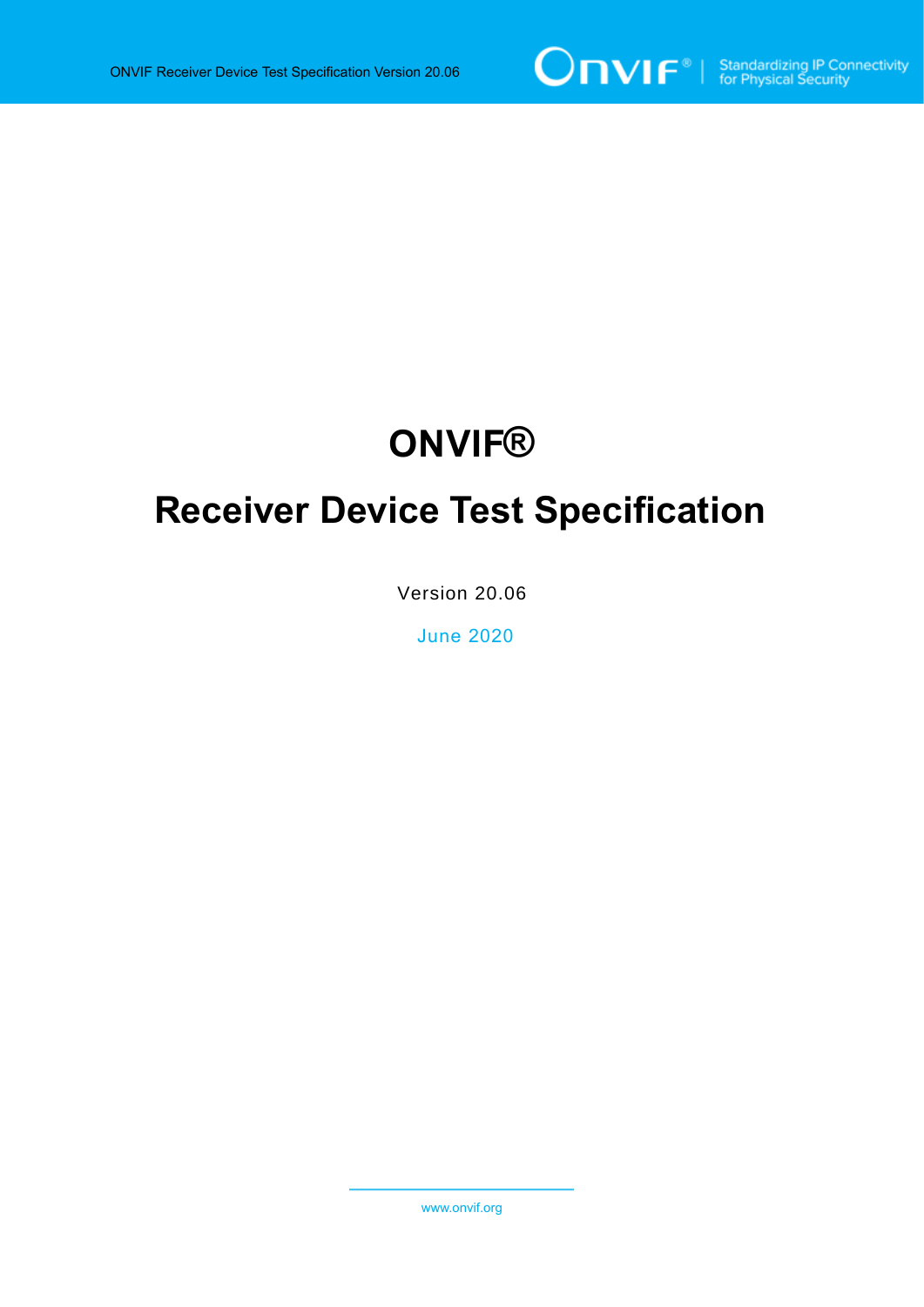#### © 2020 ONVIF, Inc. All rights reserved.

Recipients of this document may copy, distribute, publish, or display this document so long as this copyright notice, license and disclaimer are retained with all copies of the document. No license is granted to modify this document.

THIS DOCUMENT IS PROVIDED "AS IS," AND THE CORPORATION AND ITS MEMBERS AND THEIR AFFILIATES, MAKE NO REPRESENTATIONS OR WARRANTIES, EXPRESS OR IMPLIED, INCLUDING BUT NOT LIMITED TO, WARRANTIES OF MERCHANTABILITY, FITNESS FOR A PARTICULAR PURPOSE, NON-INFRINGEMENT, OR TITLE; THAT THE CONTENTS OF THIS DOCUMENT ARE SUITABLE FOR ANY PURPOSE; OR THAT THE IMPLEMENTATION OF SUCH CONTENTS WILL NOT INFRINGE ANY PATENTS, COPYRIGHTS, TRADEMARKS OR OTHER RIGHTS.

IN NO EVENT WILL THE CORPORATION OR ITS MEMBERS OR THEIR AFFILIATES BE LIABLE FOR ANY DIRECT, INDIRECT, SPECIAL, INCIDENTAL, PUNITIVE OR CONSEQUENTIAL DAMAGES, ARISING OUT OF OR RELATING TO ANY USE OR DISTRIBUTION OF THIS DOCUMENT, WHETHER OR NOT (1) THE CORPORATION, MEMBERS OR THEIR AFFILIATES HAVE BEEN ADVISED OF THE POSSIBILITY OF SUCH DAMAGES, OR (2) SUCH DAMAGES WERE REASONABLY FORESEEABLE, AND ARISING OUT OF OR RELATING TO ANY USE OR DISTRIBUTION OF THIS DOCUMENT. THE FOREGOING DISCLAIMER AND LIMITATION ON LIABILITY DO NOT APPLY TO, INVALIDATE, OR LIMIT REPRESENTATIONS AND WARRANTIES MADE BY THE MEMBERS AND THEIR RESPECTIVE AFFILIATES TO THE CORPORATION AND OTHER MEMBERS IN CERTAIN WRITTEN POLICIES OF THE CORPORATION.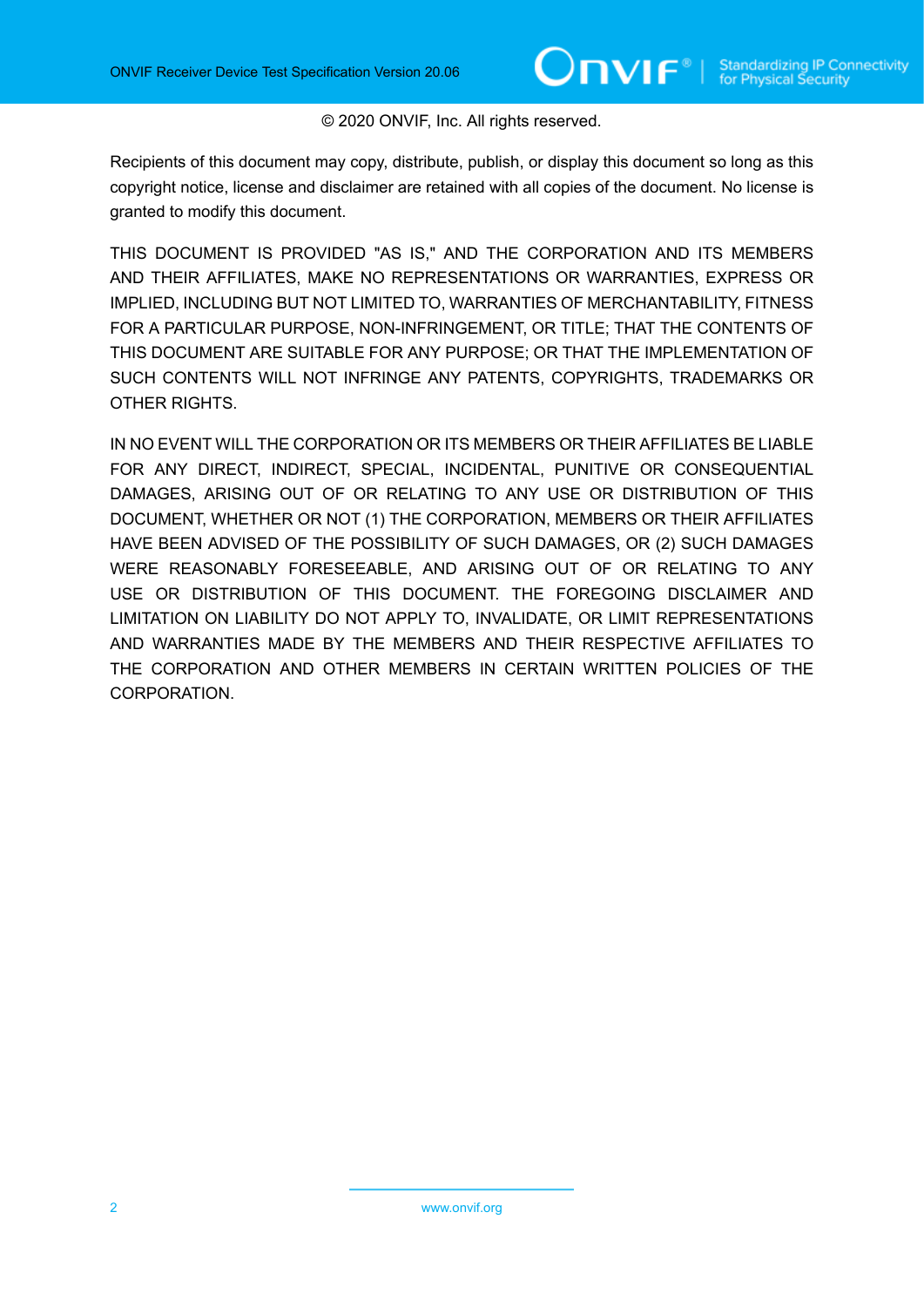

# REVISION HISTORY

| Vers. | Date         | <b>Description</b>                                                                                                             |
|-------|--------------|--------------------------------------------------------------------------------------------------------------------------------|
| 12.12 | Dec 20, 2012 | First issue of Receiver Test Specification                                                                                     |
| 13.06 | Jun, 2013    | Update with spelling and typos fixes.                                                                                          |
| 13.12 | Dec, 2013    | RECEIVER-2-1-14 CONFIGURE RECEIVER test was replaced with<br>RECEIVER-2-1-20 CONFIGURE RECEIVER                                |
|       |              | RECEIVER-2-1-15 CONFIGURE RECEIVER - PERSISTENCE test<br>was replaced with RECEIVER-2-1-21 CONFIGURE RECEIVER -<br>PERSISTENCE |
| 18.06 | Jun, 2018    | Reformatting document using new template.                                                                                      |
| 19.06 | Mar, 2019    | The following were updated in the scope of #1793:                                                                              |
|       |              | Test Sequences were removed from test cases.                                                                                   |
|       |              | RECEIVER-2-1-6 CREATE RECEIVER (new pre-requisite was<br>added)                                                                |
|       |              | RECEIVER-2-1-7 CREATE RECEIVER - PERSISTENCE (new pre-<br>requisite was added)                                                 |
|       |              | RECEIVER-2-1-9 DELETE RECEIVER (new pre-requisite was<br>added)                                                                |
| 20.06 | Dec 18, 2019 | The following were updated in the scope of #1434:                                                                              |
|       |              | Reformatting document using new template and format.                                                                           |
| 20.06 | May 13, 2020 | Pre-Requisite of the following test cases updated with adding of Pull-<br>Point Notification feature according to #1999:       |
|       |              | RECEIVER-2-1-16 CONFIGURE RECEIVER - (RTP-Unicast/UDP)                                                                         |
|       |              | RECEIVER-2-1-17 CONFIGURE RECEIVER - (RTP/RTSP/TCP)                                                                            |
|       |              | RECEIVER-2-1-18 CONFIGURE RECEIVER - INVALID MEDIA<br><b>URIT</b>                                                              |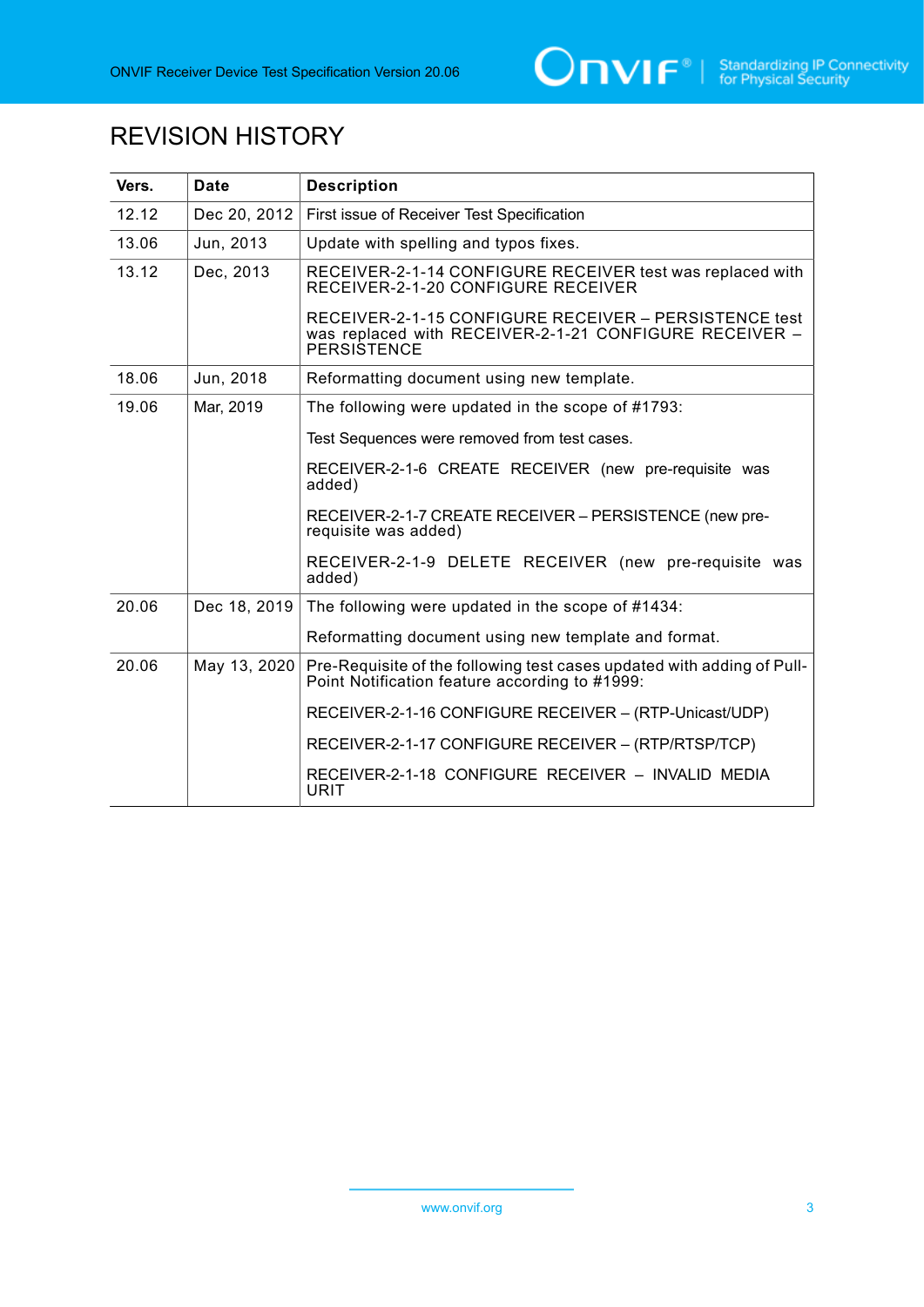#### **Table of Contents**

| 1            |     |       |                                                    |  |  |  |
|--------------|-----|-------|----------------------------------------------------|--|--|--|
|              | 1.1 |       |                                                    |  |  |  |
|              |     | 1.1.1 |                                                    |  |  |  |
|              |     | 1.1.2 |                                                    |  |  |  |
| $\mathbf{2}$ |     |       |                                                    |  |  |  |
| 3            |     |       |                                                    |  |  |  |
|              | 3.1 |       |                                                    |  |  |  |
|              | 3.2 |       |                                                    |  |  |  |
|              | 3.3 |       |                                                    |  |  |  |
| 4            |     |       |                                                    |  |  |  |
|              | 4.1 |       |                                                    |  |  |  |
|              |     | 4.1.1 |                                                    |  |  |  |
|              | 4.2 |       |                                                    |  |  |  |
|              | 4.3 |       |                                                    |  |  |  |
|              |     | 4.3.1 |                                                    |  |  |  |
|              |     | 4.3.2 |                                                    |  |  |  |
|              | 4.4 |       |                                                    |  |  |  |
| 5            |     |       |                                                    |  |  |  |
|              | 5.1 |       |                                                    |  |  |  |
|              |     | 5.1.1 |                                                    |  |  |  |
|              |     | 5.1.2 | GET SERVICES AND GET RECEIVER SERVICE CAPABILITIES |  |  |  |
|              |     |       |                                                    |  |  |  |
|              | 5.2 |       |                                                    |  |  |  |
|              |     | 5.2.1 |                                                    |  |  |  |
|              |     | 5.2.2 |                                                    |  |  |  |
|              |     | 5.2.3 |                                                    |  |  |  |
|              |     | 5.2.4 |                                                    |  |  |  |
|              |     | 5.2.5 |                                                    |  |  |  |
|              |     | 5.2.6 |                                                    |  |  |  |
|              |     | 5.2.7 |                                                    |  |  |  |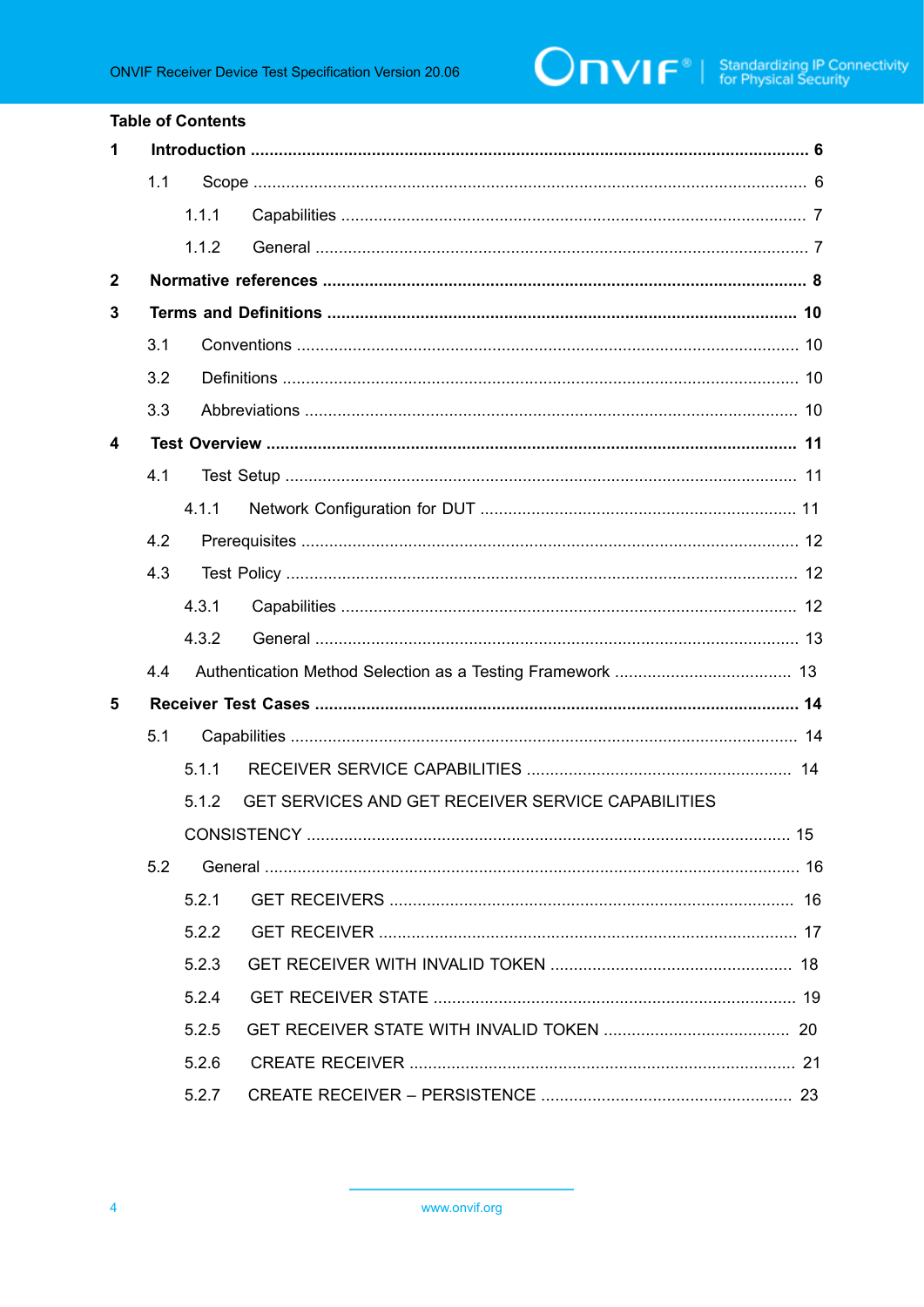|   |                                                                                | 5.2.8                                                                      |  |  |
|---|--------------------------------------------------------------------------------|----------------------------------------------------------------------------|--|--|
|   |                                                                                | 5.2.9                                                                      |  |  |
|   |                                                                                | 5.2.10                                                                     |  |  |
|   |                                                                                | 5.2.11                                                                     |  |  |
|   |                                                                                | 5.2.12                                                                     |  |  |
|   |                                                                                | 5.2.13                                                                     |  |  |
|   |                                                                                | 5.2.14                                                                     |  |  |
|   |                                                                                | 5.2.15                                                                     |  |  |
|   |                                                                                | 5.2.16                                                                     |  |  |
|   |                                                                                | 5.2.17                                                                     |  |  |
|   |                                                                                | 5.2.18                                                                     |  |  |
|   |                                                                                | 5.2.19                                                                     |  |  |
| A |                                                                                |                                                                            |  |  |
|   | Comparison of Receivers in GetReceiverResponse and GetReceiversResponse<br>A.1 |                                                                            |  |  |
|   |                                                                                |                                                                            |  |  |
|   | A.2                                                                            | Get Complete Receivers List and Create a Receiver if the List is Empty  48 |  |  |
|   | A.3                                                                            |                                                                            |  |  |
|   | A.4                                                                            |                                                                            |  |  |

www.onvif.org 5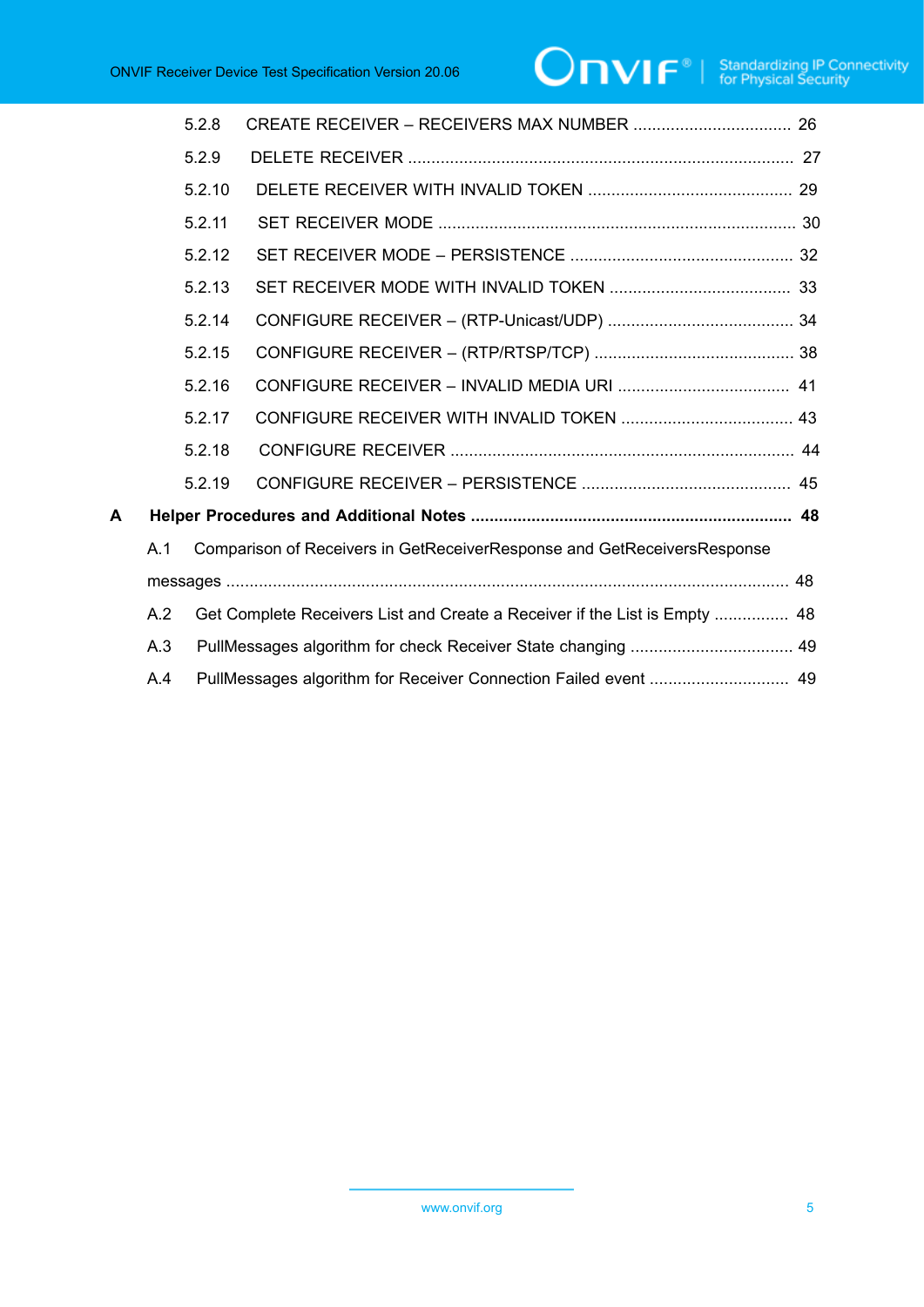# <span id="page-5-0"></span>**1 Introduction**

The goal of the ONVIF test specification set is to make it possible to realize fully interoperable IP physical security implementation from different vendors. The set of ONVIF test specification describes the test cases need to verify the [ONVIF DeviceIO Service Specs] and [ONVIF Conformance] requirements. It also describes the test framework, test setup, pre-requisites, test policies needed for the execution of the described test cases.

This ONVIF Receiver Test Specification acts as a supplementary document to the [ONVIF Network Interface Specs], illustrating test cases that need to be executed and passed. Also this specification acts as an input document to the development of a test tool which will be used to test the ONVIF device implementation conformance towards ONVIF standard. This test tool is referred as ONVIF Client hereafter.

### <span id="page-5-1"></span>1.1 Scope

This ONVIF Receiver Test Specification defines and regulates the conformance testing procedure for the ONVIF conformant devices. Conformance testing is meant to be functional black-box testing. The objective of this specification is to provide the test cases to test individual requirements of ONVIF devices according to ONVIF core services which are defined in [ONVIF Network Interface Specs].

The principal intended purposes are:

- 1. Provide self-assessment tool for implementations.
- 2. Provide comprehensive test suite coverage for [ONVIF Network Interface Specs].

This specification does not address the following:

- 1. Product use cases and non-functional (performance and regression) testing.
- 2. SOAP Implementation Interoperability test i.e. Web Service Interoperability Basic Profile version 2.0 (WS-I BP 2.0).
- 3. Network protocol implementation Conformance test for HTTP, HTTPS, RTP protocol.
- 4. Wi-Fi Conformance test

The set of ONVIF Test Specification will not cover the complete set of requirements as defined in [ONVIF Network Interface Specs]; instead it would cover subset of it. The scope of this specification is to derive all the normative requirements of [ONVIF DeviceIO Service Specs] which are related to ONVIF Device IO Service and some of the optional requirements.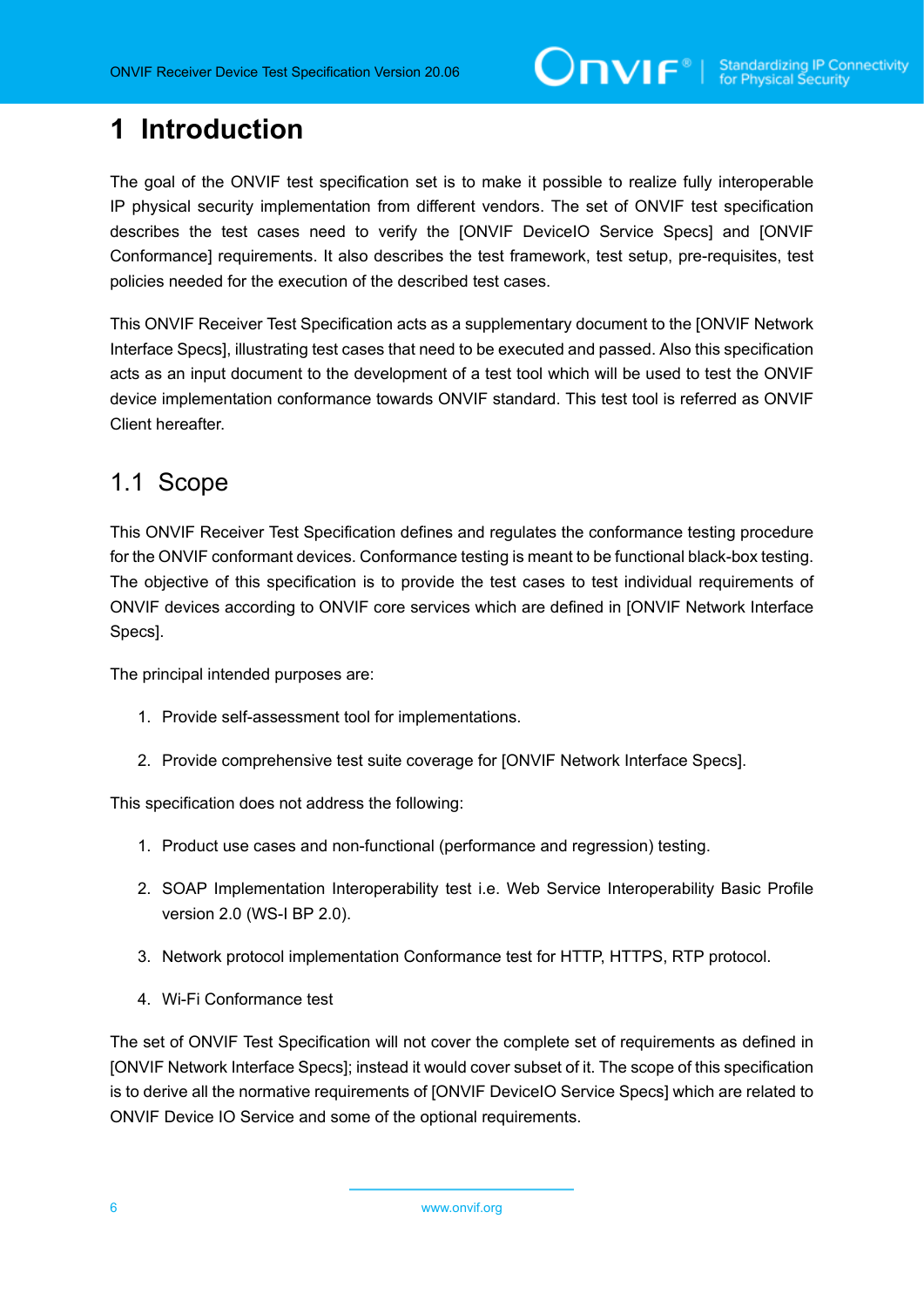This ONVIF Receiver Test Specification covers ONVIF Receiver service which is a functional block of [ONVIF Network Interface Specs]. The following sections describe the brief overview and scope of each functional block.

### <span id="page-6-0"></span>1.1.1 Capabilities

Capabilities test cases are covered for verification to get Receiver Service capabilities. It means that GetServices and GetServiceCapabilities commands are covered by this test case.

### <span id="page-6-1"></span>1.1.2 General

General covers the test cases needed for the verification of receiver features as mentioned in [ONVIF Network Interface Specs]. General section defines different receiver test for getting of information about current receivers configuration and basic configuration of receivers.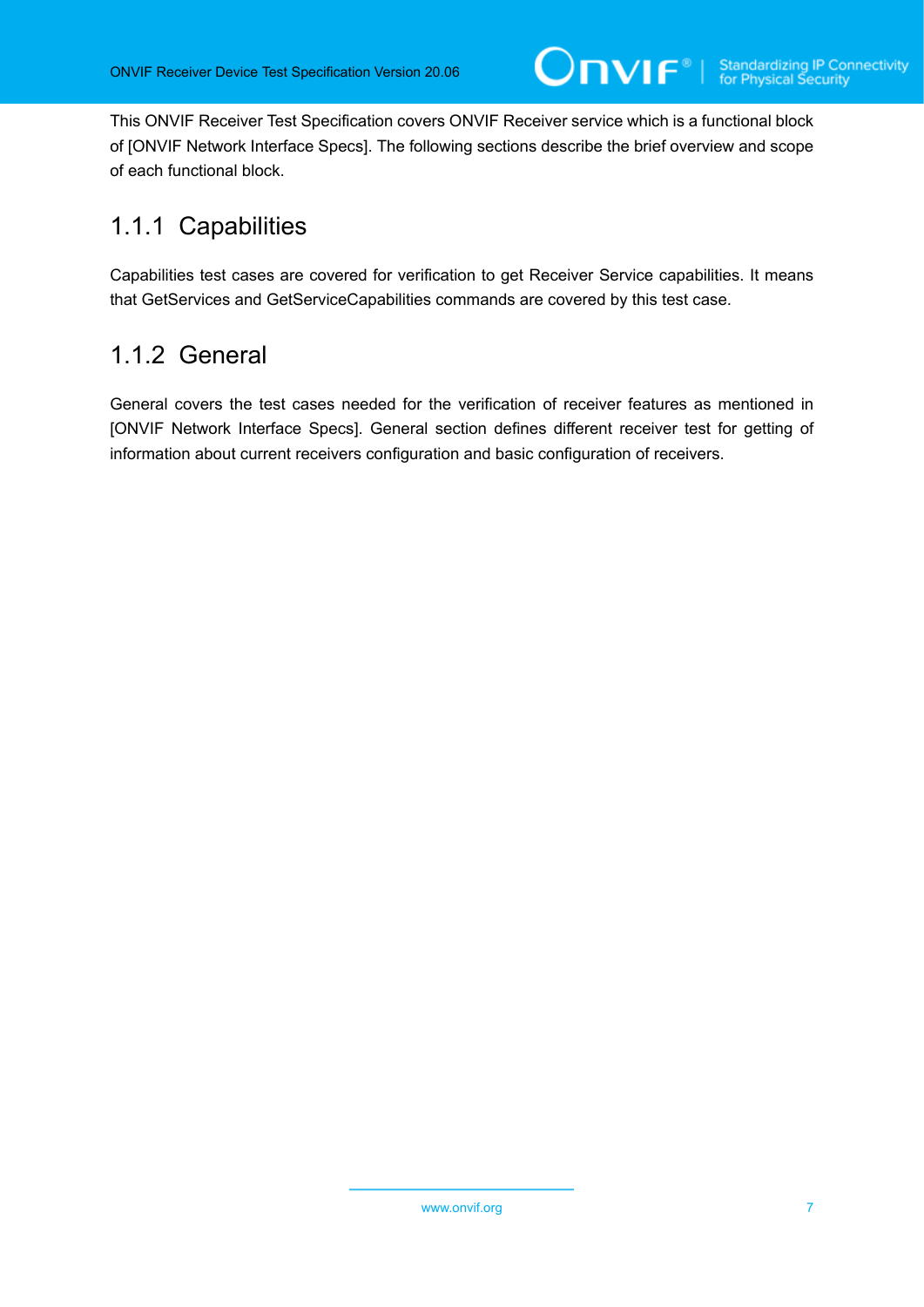# $\sum_{\text{ref}}$   $\sum_{\text{ref}}$   $\sum_{\text{ref}}$  Standardizing IP Connectivity

## <span id="page-7-0"></span>**2 Normative references**

• [ONVIF Conformance] ONVIF Conformance Process Specification:

<https://www.onvif.org/profiles/conformance/>

• [ONVIF Profile Policy] ONVIF Profile Policy:

<https://www.onvif.org/profiles/>

• [ONVIF Network Interface Specs] ONVIF Network Interface Specification documents:

<https://www.onvif.org/profiles/specifications/>

• [ONVIF Core Specs] ONVIF Core Specifications:

<https://www.onvif.org/profiles/specifications/>

• [ONVIF Receiver Service Specs] ONVIF Receiver Specifications:

<https://www.onvif.org/profiles/specifications/>

• [ONVIF Base Test] ONVIF Base Device Test Specification:

<https://www.onvif.org/profiles/conformance/device-test/>

• [ISO/IEC Directives, Part 2] ISO/IEC Directives, Part 2, Annex H:

<http://www.iso.org/directives>

• [ISO 16484-5] ISO 16484-5:2014-09 Annex P:

<https://www.iso.org/obp/ui/#!iso:std:63753:en>

• [SOAP 1.2, Part 1] W3C SOAP 1.2, Part 1, Messaging Framework:

<http://www.w3.org/TR/soap12-part1/>

• [XML-Schema, Part 1] W3C XML Schema Part 1: Structures Second Edition:

<http://www.w3.org/TR/xmlschema-1/>

• [XML-Schema, Part 2] W3C XML Schema Part 2: Datatypes Second Edition:

<http://www.w3.org/TR/xmlschema-2/>

• [WS-Security] "Web Services Security: SOAP Message Security 1.1 (WS-Security 2004)", OASIS Standard, February 2006.: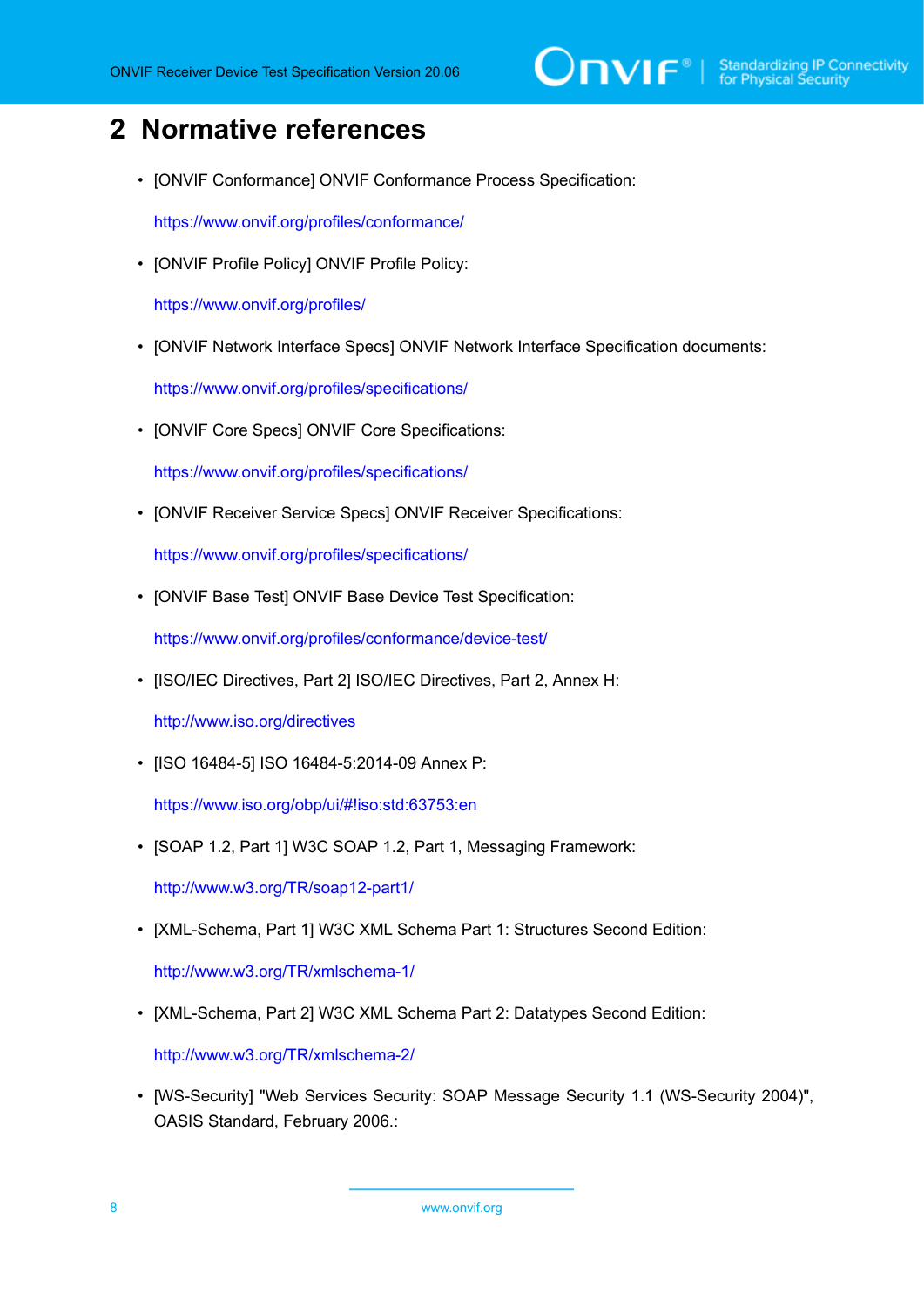

[http://www.oasis-open.org/committees/download.php/16790/wss-v1.1-spec-os-](http://www.oasis-open.org/committees/download.php/16790/wss-v1.1-spec-os-SOAPMessageSecurity.pdf)[SOAPMessageSecurity.pdf](http://www.oasis-open.org/committees/download.php/16790/wss-v1.1-spec-os-SOAPMessageSecurity.pdf)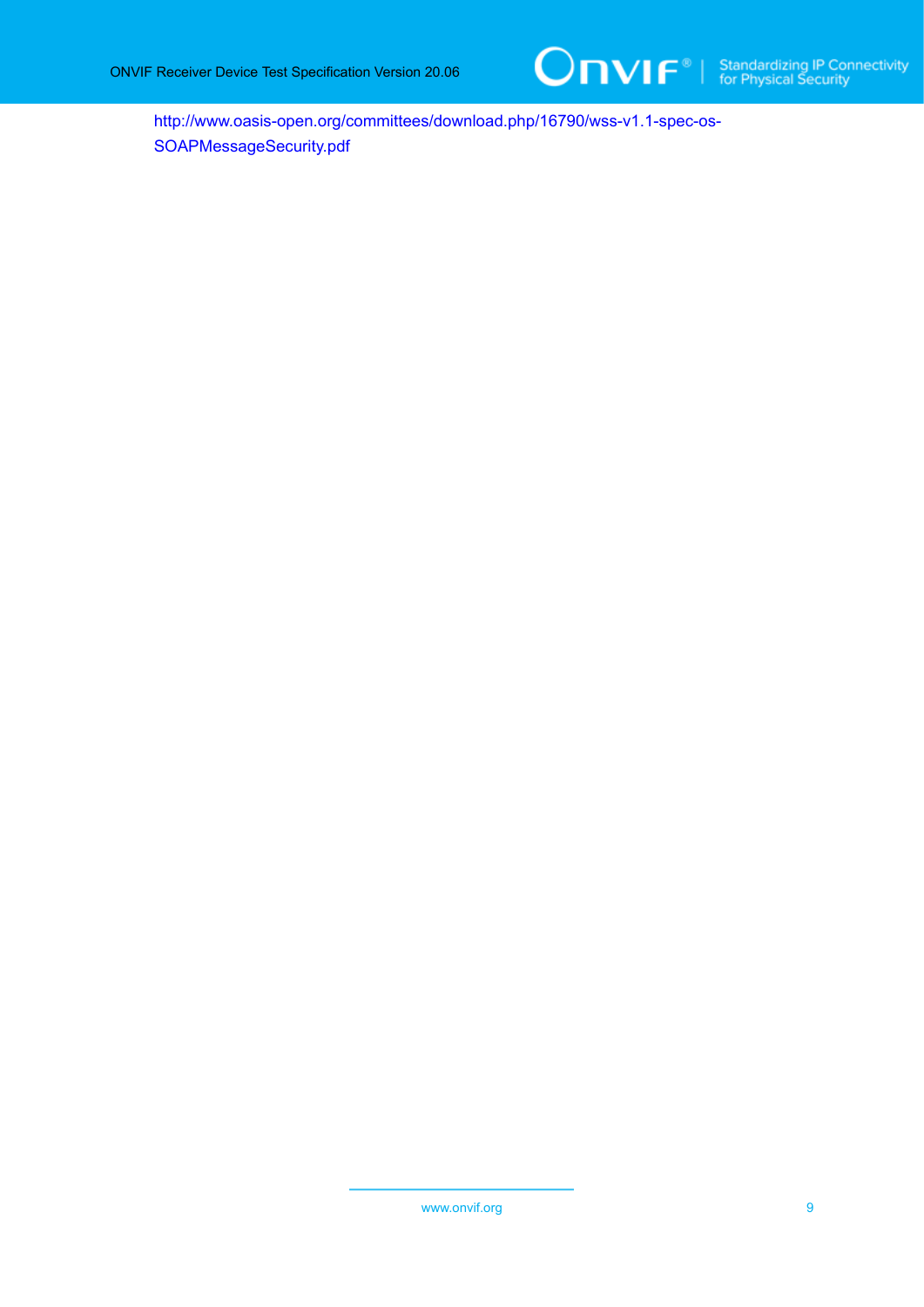$\bigcirc$   $\mathbf{N}$   $\mathbf{F}^{\text{d}}$   $\mid$  Standardizing IP Connectivity

## <span id="page-9-0"></span>**3 Terms and Definitions**

### <span id="page-9-1"></span>3.1 Conventions

The key words "shall", "shall not", "should", "should not", "may", "need not", "can", "cannot" in this specification are to be interpreted as described in [ISO/IEC Directives Part 2].

### <span id="page-9-2"></span>3.2 Definitions

This section defines terms that are specific to the ONVIF Receiver Service and tests. For the list of applicable general terms and definitions, please see [ONVIF Base Test].

**Metadata** All streaming data except video and audio, including video analytics results, PTZ position data and other metadata (such as textual data from POS applications).

### <span id="page-9-3"></span>3.3 Abbreviations

This section describes abbreviations used in this document.

| <b>DUT</b>         | Device Under Test                                       |
|--------------------|---------------------------------------------------------|
| <b>HTTP</b>        | <b>Hyper Text Transport Protocol</b>                    |
| <b>RTCP</b>        | <b>RTP Control Protocol</b>                             |
| <b>RTSP</b>        | <b>Real Time Streaming Protocol</b>                     |
| <b>RTP</b>         | Real-time Transport Protocol                            |
| <b>SDP</b>         | <b>Session Description Protocol</b>                     |
| <b>TCP</b>         | <b>Transport Control Protocol</b>                       |
| <b>UTC</b>         | Coordinated Universal Time                              |
| <b>UDP</b>         | User Datagram Protocol                                  |
| URI                | Uniform Resource Identifier                             |
| <b>WSDL</b>        | Web Services Description Language                       |
| <b>WS-I BP 2.0</b> | Web Services Interoperability Basic Profile version 2.0 |
| <b>XML</b>         | eXtensible Markup Language                              |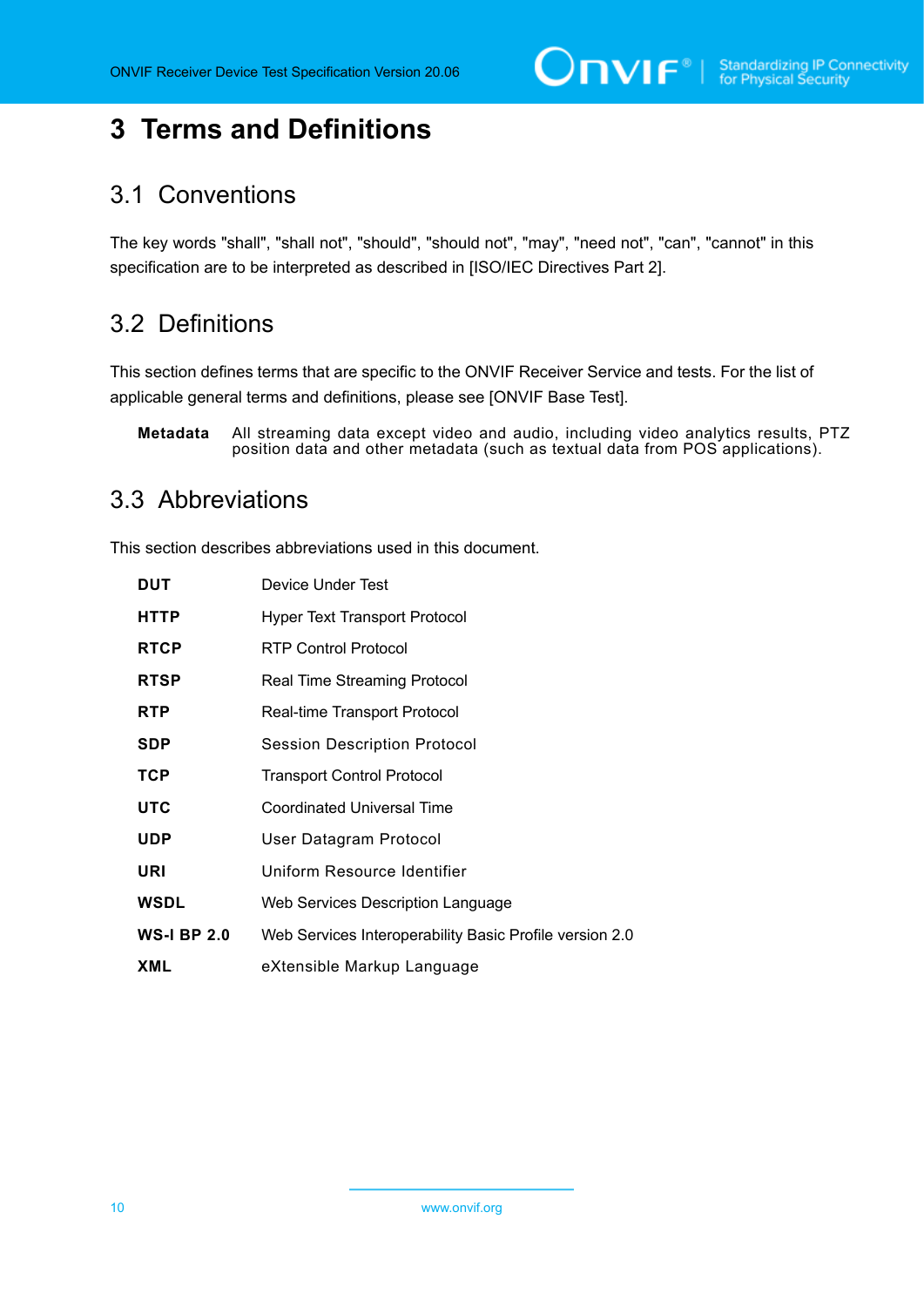# <span id="page-10-0"></span>**4 Test Overview**

This section provides information the test setup procedure and required prerequisites, and the test policies that should be followed for test case execution.

### <span id="page-10-1"></span>4.1 Test Setup

### <span id="page-10-2"></span>4.1.1 Network Configuration for DUT

The generic test configuration for the execution of test cases defined in this document is as shown below (Figure 4.1).

Based on the individual test case requirements, some of the entities in the below setup may not be needed for the execution of those corresponding test cases.





**DUT:** ONVIF device to be tested. Hereafter, this is referred to as DUT (Device Under Test).

**ONVIF Client (Test Tool):** Tests are executed by this system and it controls the behavior of the DUT. It handles both expected and unexpected behavior.

**HTTP Proxy:** provides facilitation in case of RTP and RTSP tunneling over HTTP.

**Wireless Access Point:** provides wireless connectivity to the devices that support wireless connection.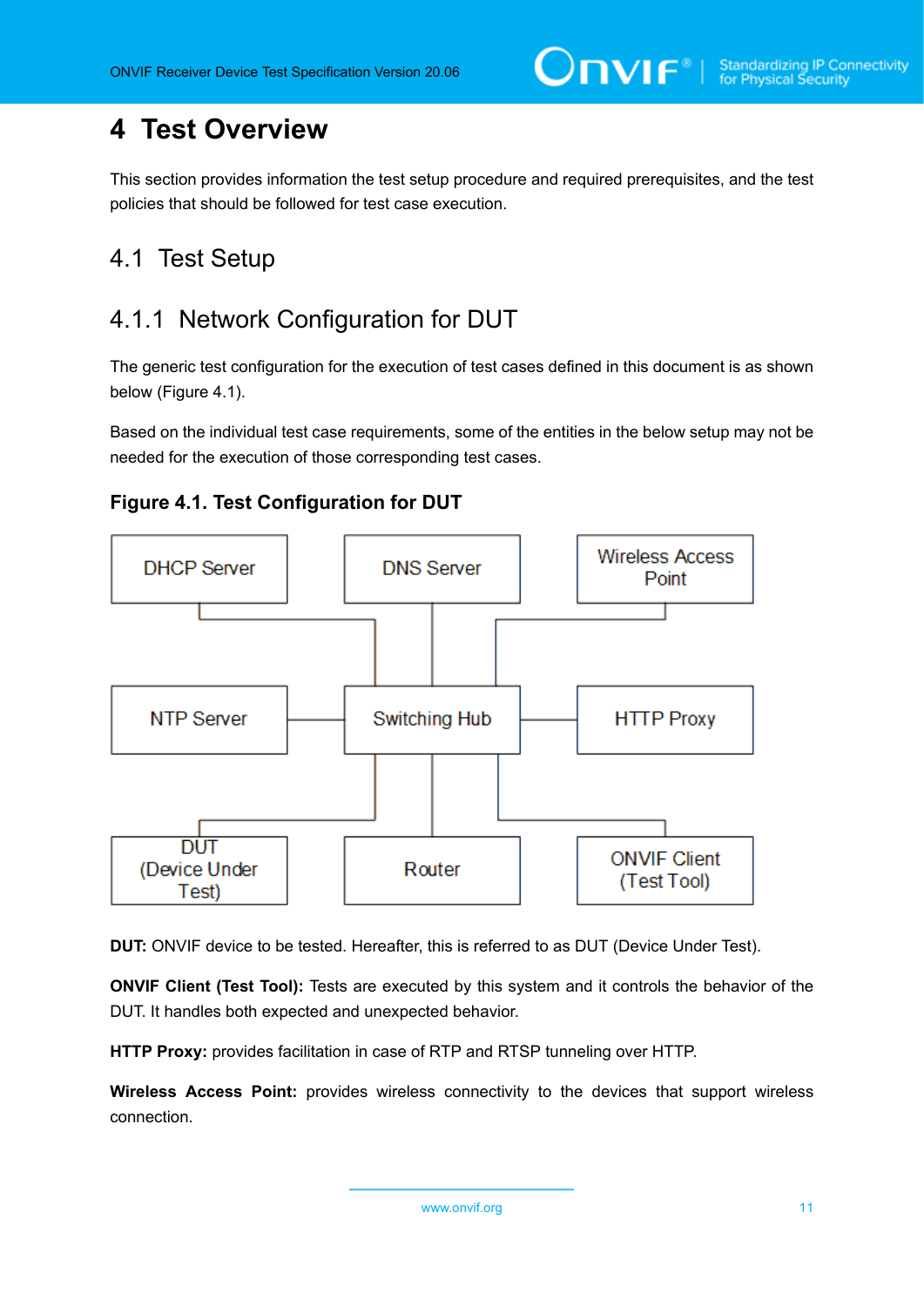**DNS Server:** provides DNS related information to the connected devices.

**DHCP Server:** provides IPv4 Address to the connected devices.

**NTP Server:** provides time synchronization between ONVIF Client and DUT.

**Switching Hub:** provides network connectivity among all the test equipments in the test environment. All devices should be connected to the Switching Hub. When running multiple test instances in parallel on the same network, the Switching Hub should be configured to use filtering in order to avoid multicast traffic being flooded to all ports, because this may affect test stability.

<span id="page-11-0"></span>**Router:** provides router advertisements for IPv6 configuration.

### 4.2 Prerequisites

The pre-requisites for executing the test cases described in this Test Specification are:

- 1. The DUT shall be configured with an IPv4 address.
- 2. The DUT shall be IP reachable [in the test configuration].
- 3. The DUT shall be able to be discovered by the Test Tool.
- 4. The DUT shall be configured with the time, i.e. manual configuration of UTC time and if NTP is supported by the DUT then NTP time shall be synchronized with NTP Server.
- 5. The DUT time and Test tool time shall be synchronized with each other either manually or by a common NTP server.
- 6. All receivers shall not be used or there shall be free space to create new receiver.

### <span id="page-11-1"></span>4.3 Test Policy

This section describes the test policies specific to the test case execution of each functional block.

<span id="page-11-2"></span>The DUT shall adhere to the test policies defined in this section.

### 4.3.1 Capabilities

The device under test shall demonstrate receiver service capability in GetServices and GetServiceCapabilities responses. A DUT that does not display receiver service capability constitutes failure of test procedure.

Please refer to [Section 5.1](#page-13-1) for Capabilities Test Cases.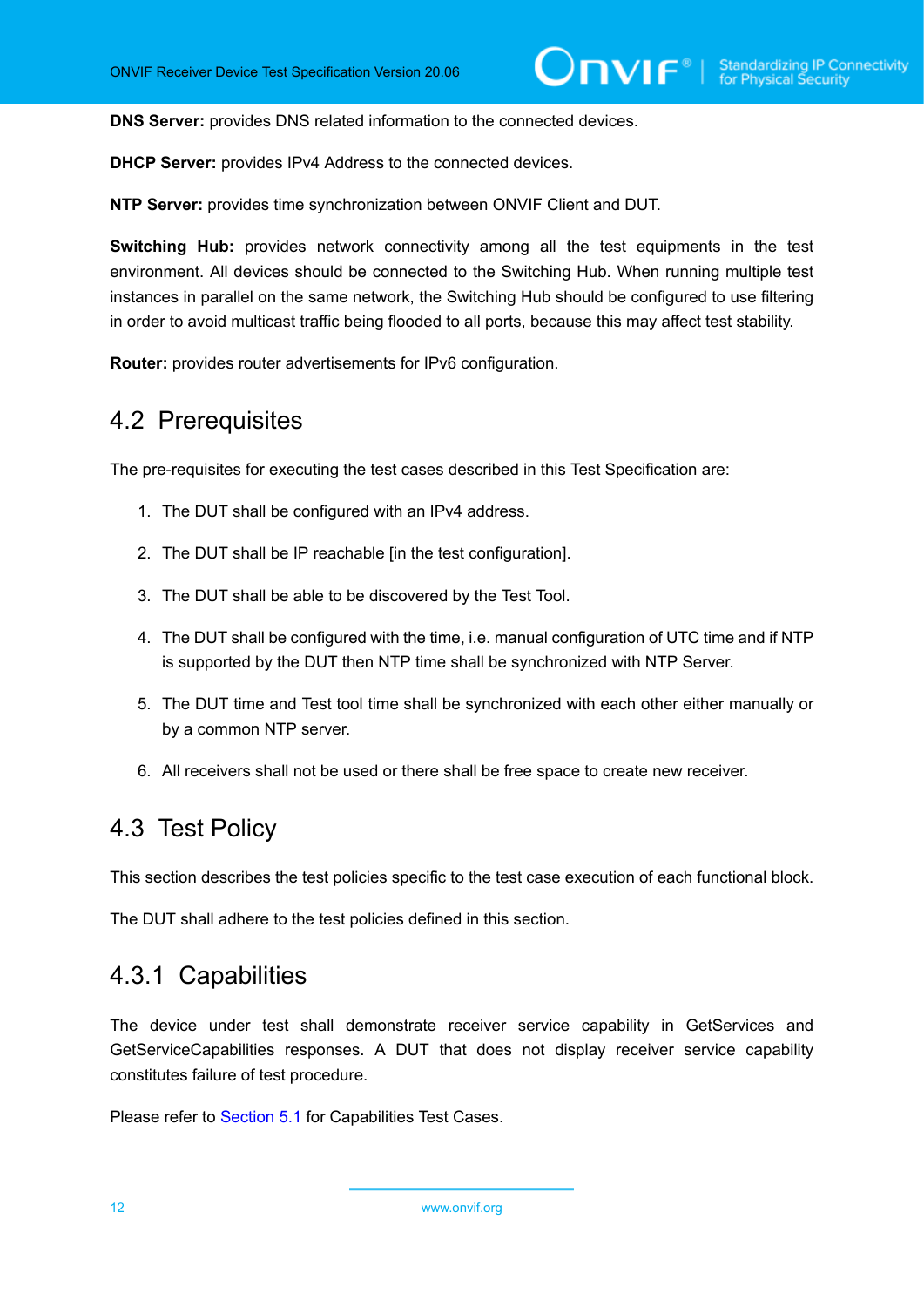### <span id="page-12-0"></span>4.3.2 General

The DUT shall give the Receiver Service entry point by GetServices command.

<span id="page-12-1"></span>Please refer to [Section 5.2](#page-15-0) for General Test Cases.

### 4.4 Authentication Method Selection as a Testing Framework

According to later version of [ONVIF Network Interface Specs], it requires ONVIF client to support both HTTP digest and WS-UsernameToken functionality as authentication functionality. Therefore, ONVIF Client (ONVIF Device Test Tool in this context) as a testing framework shall properly select authentication method between the two based on the response from DUT toward specific request. The following is the deterministic procedure on which authentication method is to be selected.

#### **Procedure:**

- 1. ONVIF Client invokes a specific command which is under testing without any user credentials (no WS-UsernameToken, no HTTP digest authentication header).
- 2. If DUT returns correct response, then ONVIF Client determines that DUT does not require any user authentication toward the command according to the configured security policy.
- 3. If DUT returns HTTP 401 Unauthorized error along with WWW-Authentication: Digest header, then ONVIF Client determines that DUT supports HTTP digest authentication. ONVIF Client shall provide with the proper level of user credential to continue the test procedure.
- 4. If the DUT returns SOAP fault (Sender/NotAuthorized) message, then ONVIF Client determines that WS-UsernameToken is supported by DUT. ONVIF Client shall provide with the proper level of user credential to continue the test procedure.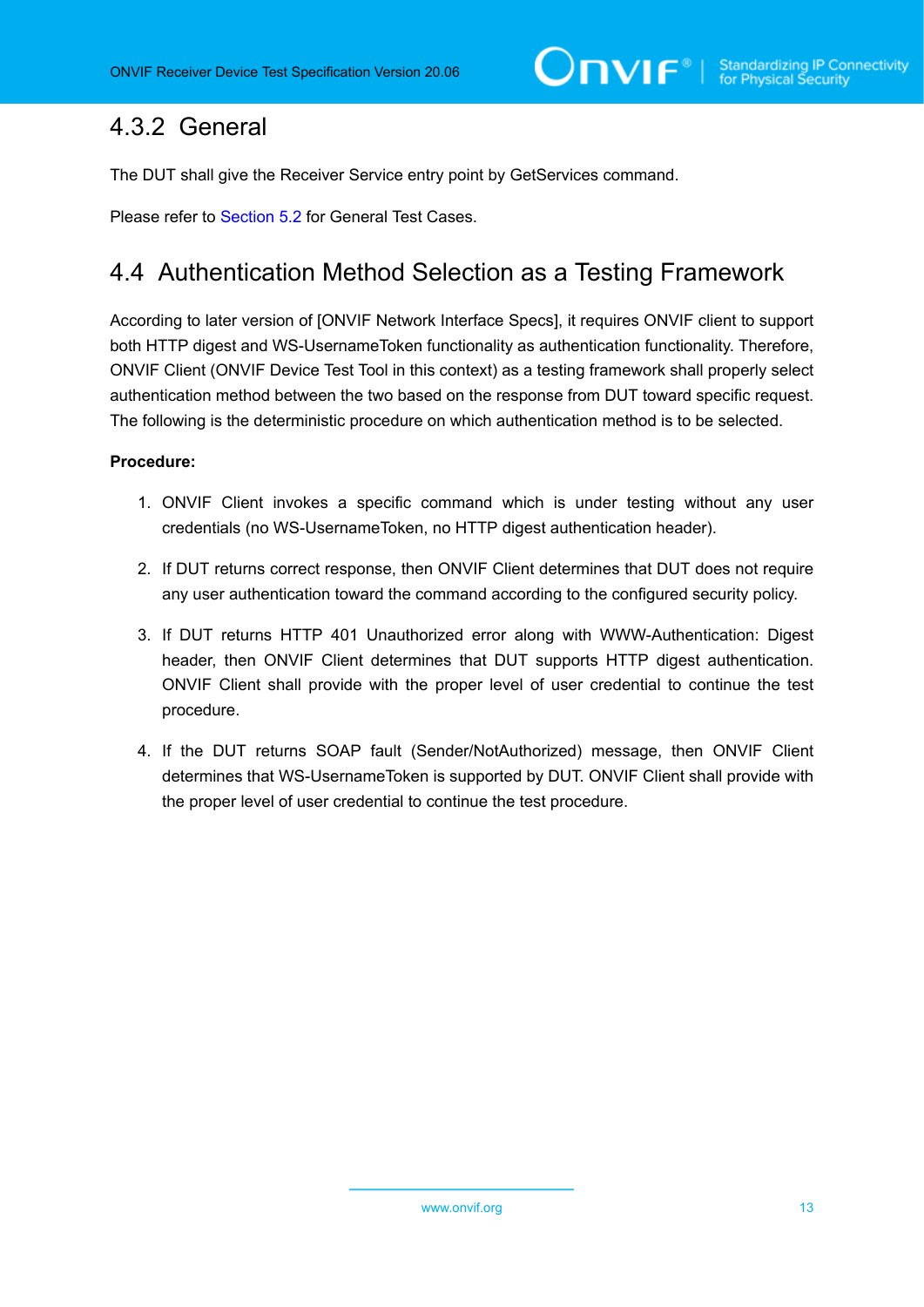$\bigcirc$   $\bigcap$   $\bigvee$   $\bigcirc$   $\bigcirc$   $\bigcirc$   $\bigcirc$   $\bigcirc$   $\bigcirc$   $\bigcirc$   $\bigcirc$   $\bigcirc$   $\bigcirc$   $\bigcirc$   $\bigcirc$   $\bigcirc$   $\bigcirc$   $\bigcirc$   $\bigcirc$   $\bigcirc$   $\bigcirc$   $\bigcirc$   $\bigcirc$   $\bigcirc$   $\bigcirc$   $\bigcirc$   $\bigcirc$   $\bigcirc$   $\bigcirc$   $\bigcirc$   $\bigcirc$   $\bigcirc$   $\bigcirc$   $\bigcirc$   $\bigcirc$   $\bigcirc$   $\bigcirc$ 

### <span id="page-13-0"></span>**5 Receiver Test Cases**

### <span id="page-13-1"></span>5.1 Capabilities

### <span id="page-13-2"></span>5.1.1 RECEIVER SERVICE CAPABILITIES

**Test Case ID:** RECEIVER-1-1-1

**Specification Coverage:** Capability exchange (ONVIF Core Specification), GetServiceCapabilities (ONVIF Receiver Service Specification), Service (ONVIF Receiver Service Specification)

**Feature Under Test:** GetServiceCapabilities (for Receiver Service)

**WSDL Reference:** receiver.wsdl

**Test Purpose:** To verify DUT Receiver Service Capabilities.

**Pre-Requisite:** Receiver Service was received from the DUT.

**Test Configuration:** ONVIF Client and DUT

#### **Test Procedure:**

- 1. Start an ONVIF Client.
- 2. Start the DUT.
- 3. ONVIF Client will invoke **GetServiceCapabilitiesRequest** message to retrieve receiver service capabilities of the DUT.
- 4. Verify the **GetServiceCapabilitiesResponse** from the DUT.

#### **Test Result:**

#### **PASS –**

• The DUT passes all assertions.

#### **FAIL –**

- The DUT did not send a valid **GetServiceCapabilitiesResponse**.
- The DUT sent Capabitites.MaximumRTSPURILength less than 128.
- The DUT sent Capabitites.SupportedReceivers less than 1.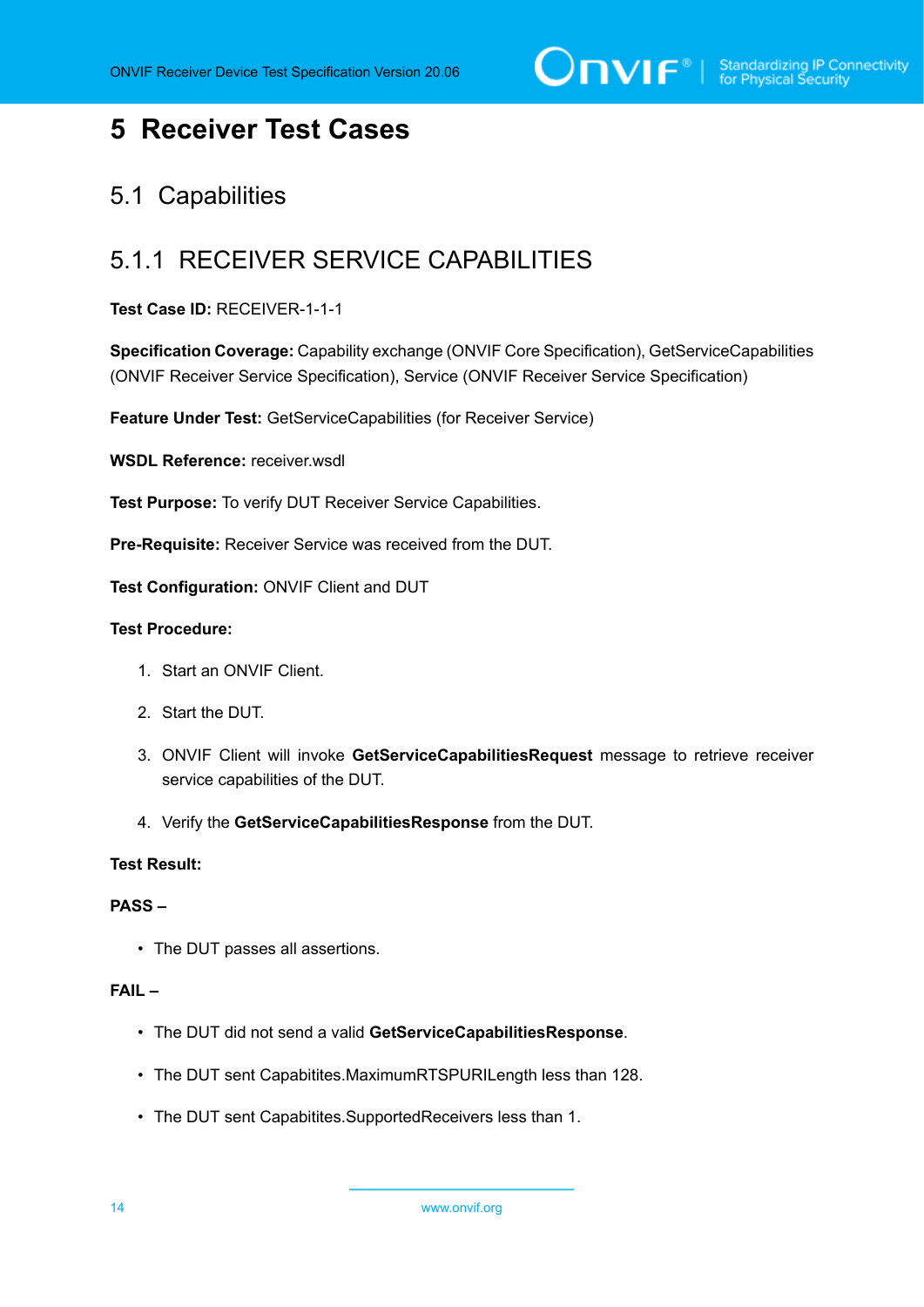

# <span id="page-14-0"></span>5.1.2 GET SERVICES AND GET RECEIVER SERVICE CAPABILITIES CONSISTENCY

#### **Test Case ID:** RECEIVER-1-1-2

**Specification Coverage:** Capability exchange (ONVIF Core Specification), GetServiceCapabilities (ONVIF Receiver Service Specification)

**Feature Under Test:** GetServices, GetServiceCapabilities (for Receiver Service)

**WSDL Reference:** devicemgmt.wsdl, receiver.wsdl

**Test Purpose:** To verify Get Services and Receiver Service Capabilities consistency.

**Pre-Requisite:** None.

**Test Configuration:** ONVIF Client and DUT

#### **Test Procedure:**

- 1. Start an ONVIF Client.
- 2. Start the DUT.
- 3. ONVIF Client will invoke **GetServicesRequest** message (IncludeCapability = true) to retrieve all services of the DUT with service capabilities.
- 4. Verify the **GetServicesResponse** message from the DUT.
- 5. ONVIF Client will invoke **GetServiceCapabilitiesRequest** message to retrieve Receiver service capabilities of the DUT.
- 6. Verify the **GetServiceCapabilitiesResponse** message from the DUT.

#### **Test Result:**

#### **PASS –**

• The DUT passes all assertions.

#### **FAIL –**

- The DUT did not send a valid **GetServicesResponse** message.
- The DUT did not send a valid **GetServiceCapabilitiesResponse** message.
- The DUT sent different Capabilities in **GetServicesResponse** message and in **GetServiceCapabilitiesResponse** message.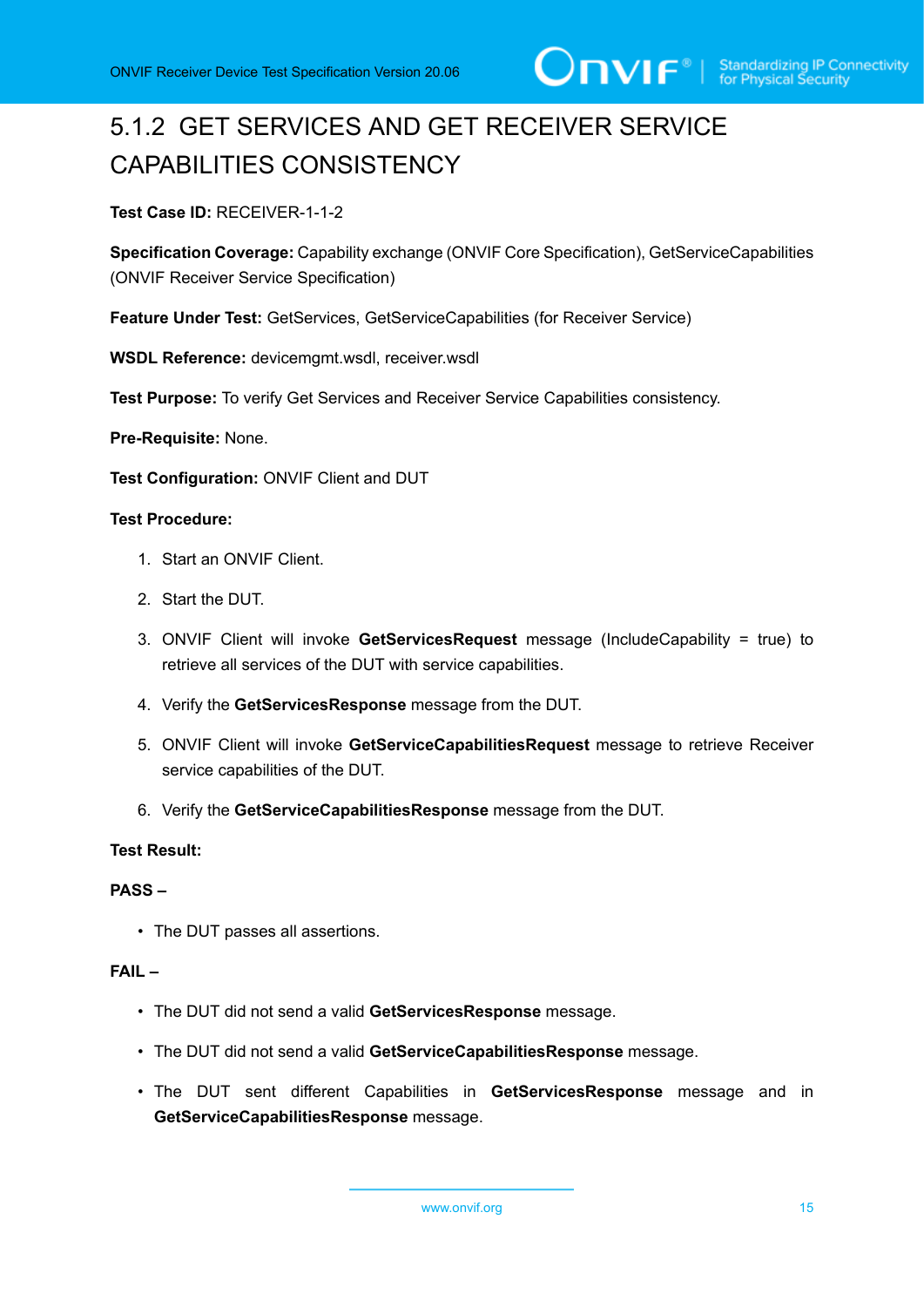**Note:** Service will be defined as Receiver service if it has Namespace element that is equal to "http://www.onvif.org/ver10/receiver/wsdl".

**Note:** Capabilities in **GetServicesResponse** message and in **GetServiceCapabilitiesResponse** message will be assumed as different in the following cases:

- RTP\_Multicast attribute is skipped only for **GetServicesResponse** message or only for **GetServiceCapabilitiesResponse** message.
- RTP Multicast attribute values are different.
- RTP\_TCP attribute is skipped only for **GetServicesResponse** message or only for **GetServiceCapabilitiesResponse** message.
- RTP TCP attribute values are different.
- RTP\_RTSP\_TCP attribute is skipped only for **GetServicesResponse** message or only for **GetServiceCapabilitiesResponse** message.
- RTP\_RTSP\_TCP attribute values are different.
- SupportedReceivers attribute values are different.
- MaximumRTSPURILength attribute is skipped only for **GetServicesResponse** message or only for **GetServiceCapabilitiesResponse** message.
- MaximumRTSPURILength attribute values are different.

### <span id="page-15-0"></span>5.2 General

### <span id="page-15-1"></span>5.2.1 GET RECEIVERS

**Test Case ID:** RECEIVER-2-1-1

**Specification Coverage:** GetReceivers (ONVIF Receiver Service Specification)

**Feature Under Test:** GetReceivers

**WSDL Reference:** receiver.wsdl

**Test Purpose:** To verify Get Receivers.

**Pre-Requisite:** Receiver Service was received from the DUT.

**Test Configuration:** ONVIF Client and DUT

16 www.onvif.org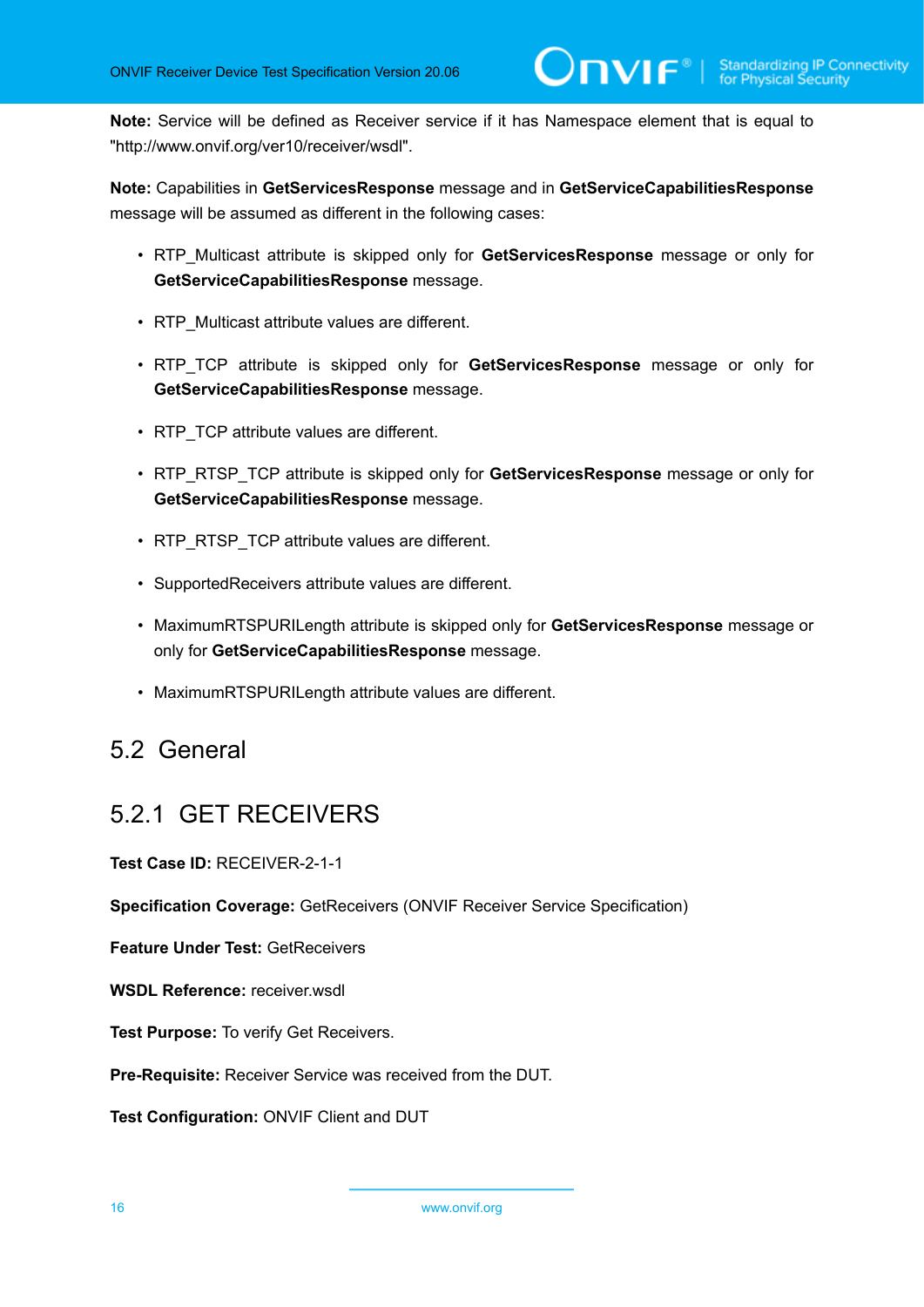#### **Test Procedure:**

- 1. Start an ONVIF Client.
- 2. Start the DUT.
- 3. ONVIF Client will invoke **GetReceiversRequest** message to retrieve a complete receivers list.
- 4. Verify the **GetReceiversResponse** message from the DUT.

#### **Test Result:**

#### **PASS –**

• The DUT passes all assertions.

#### **FAIL –**

- The DUT did not send a valid **GetReceiversResponse** message.
- The DUT sent at least two Receivers with the same Receivers.Token in the **GetReceiversResponse** message.

### <span id="page-16-0"></span>5.2.2 GET RECEIVER

**Test Case ID:** RECEIVER-2-1-2

**Specification Coverage:** GetReceiver (ONVIF Receiver Service Specification)

**Feature Under Test:** GetReceiver

**WSDL Reference:** receiver.wsdl

**Test Purpose:** To verify Get Receiver.

**Pre-Requisite:** Receiver Service was received from the DUT.

**Test Configuration:** ONVIF Client and DUT

- 1. Start an ONVIF Client.
- 2. Start the DUT.
- 3. ONVIF Client will retrieve a complete receivers list from the DUT and create a new Receiver if the list is empty (see [Annex A.2\)](#page-47-2).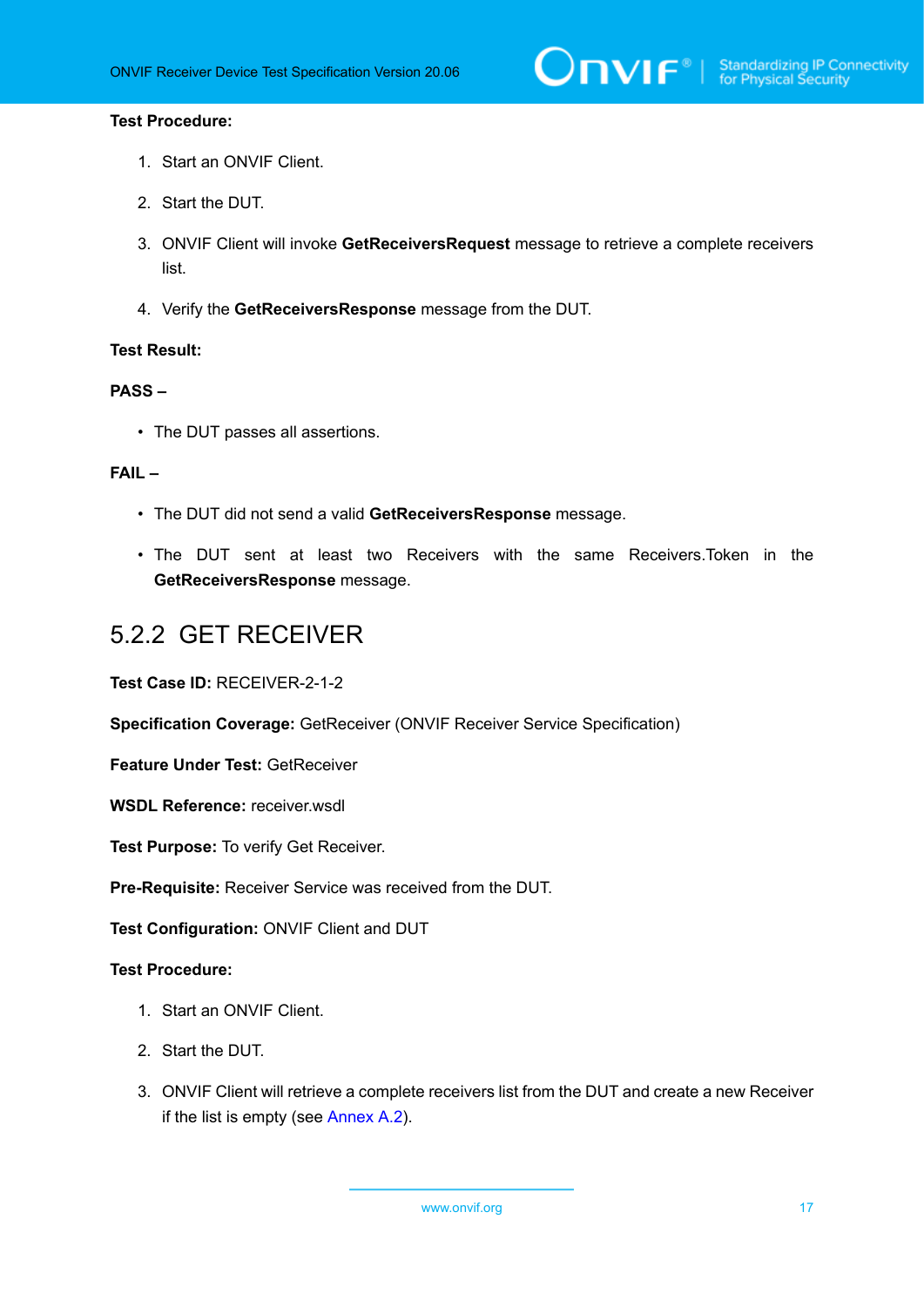4. ONVIF Client will invoke **GetReceiverRequest** message (ReceiverToken = "ReceiverToken1", where ReceiverToken1 is the first Receivers.Token from the **GetReceiversResponse** message at step at step 3) to retrieve receiver configuration.

 $\mathsf{D}\mathbf{N}\mathsf{I}\mathsf{F}^*$ l

- 5. Verify the **GetReceiverResponse** message from the DUT.
- 6. Repeat steps 5-6 for all other receivers from the **GetReceiversResponse** message at step at step 3.

#### **Test Result:**

#### **PASS –**

• The DUT passes all assertions.

#### **FAIL –**

- The DUT did not send a valid **GetReceiversResponse** message.
- The DUT did not send a valid **CreateReceiverResponse** message.
- The DUT did not send a valid **GetReceiverResponse** message.
- The DUT returned different parameter values for the same receiver in **GetReceiversResponse** message and in **GetReceiverResponse** message (see [Annex](#page-47-1) [A.1\)](#page-47-1).

<span id="page-17-0"></span>**Note:** Two Receivers with the same token shall have the same properties.

### 5.2.3 GET RECEIVER WITH INVALID TOKEN

#### **Test Case ID:** RECEIVER-2-1-3

**Specification Coverage:** GetReceiver (ONVIF Receiver Service Specification)

**Feature Under Test:** GetReceiver

**WSDL Reference:** receiver.wsdl

**Test Purpose:** To verify Get Receiver with invalid Token.

**Pre-Requisite:** Receiver Service was received from the DUT.

**Test Configuration:** ONVIF Client and DUT

#### **Test Procedure:**

1. Start an ONVIF Client.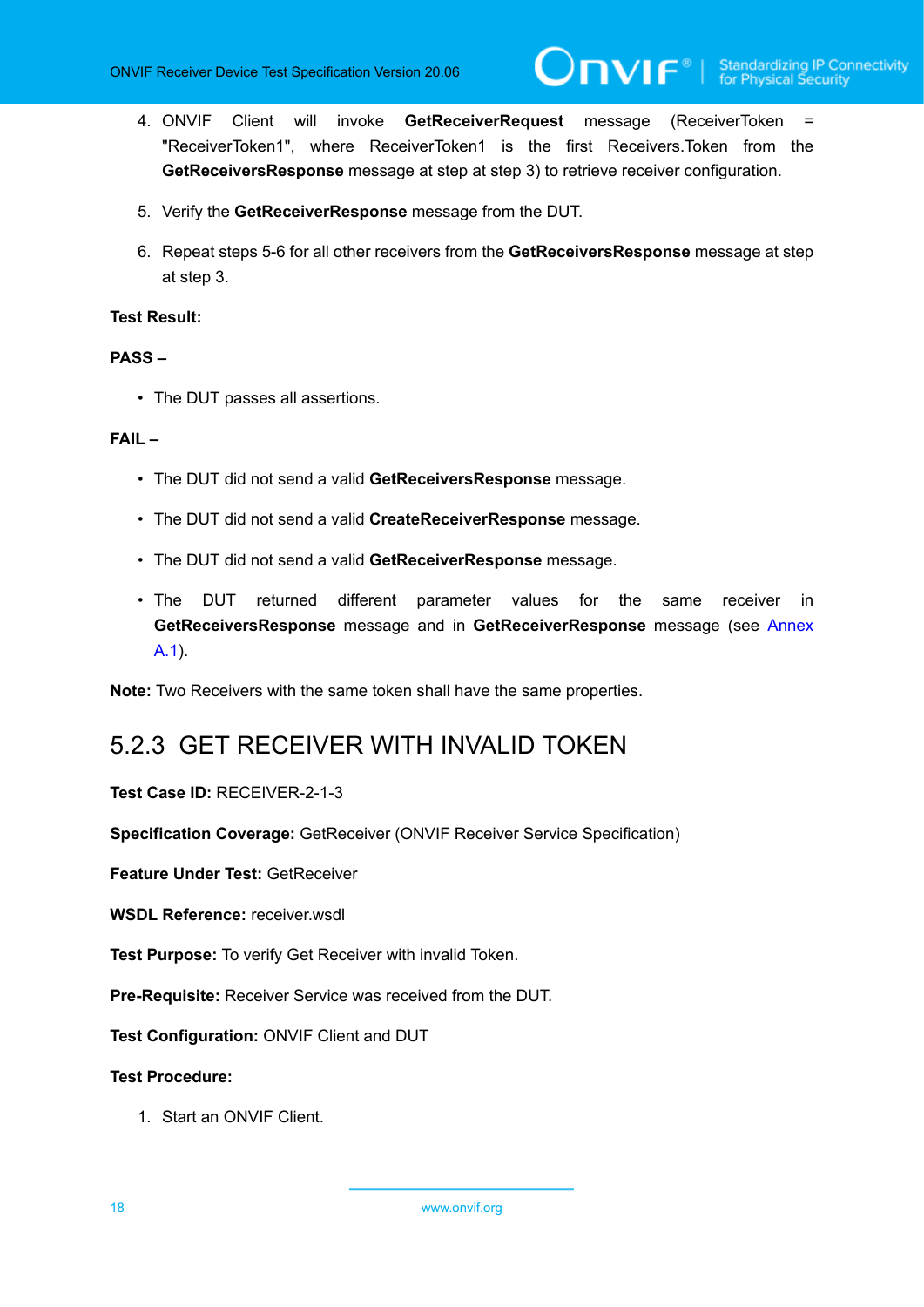- 2. Start the DUT.
- 3. ONVIF Client will retrieve a complete receivers list from the DUT and create a new Receiver if the list is empty (see [Annex A.2\)](#page-47-2).
- 4. ONVIF Client will invoke **GetReceiverRequest** message (invalid ReceiverToken).
- 5. The DUT will generate SOAP 1.2 fault message (InvalidArgVal/UnknownToken).

#### **PASS –**

• The DUT passes all assertions.

#### **FAIL –**

- The DUT did not send a valid **GetReceiversResponse** message.
- The DUT did not send a valid **CreateReceiverResponse** message.
- The DUT did not send SOAP 1.2 fault message.
- The DUT sent an incorrect SOAP 1.2 fault message (fault code, namespace, etc.).

<span id="page-18-0"></span>**Note:** Other faults than specified in the test are acceptable, though the specified are preferable.

### 5.2.4 GET RECEIVER STATE

**Test Case ID:** RECEIVER-2-1-4

**Specification Coverage:** GetReceiverState (ONVIF Receiver Service Specification)

**Feature Under Test:** GetReceiverState

**WSDL Reference:** receiver.wsdl

**Test Purpose:** To verify Get Receiver State.

**Pre-Requisite:** Receiver Service was received from the DUT.

**Test Configuration:** ONVIF Client and DUT

- 1. Start an ONVIF Client.
- 2. Start the DUT.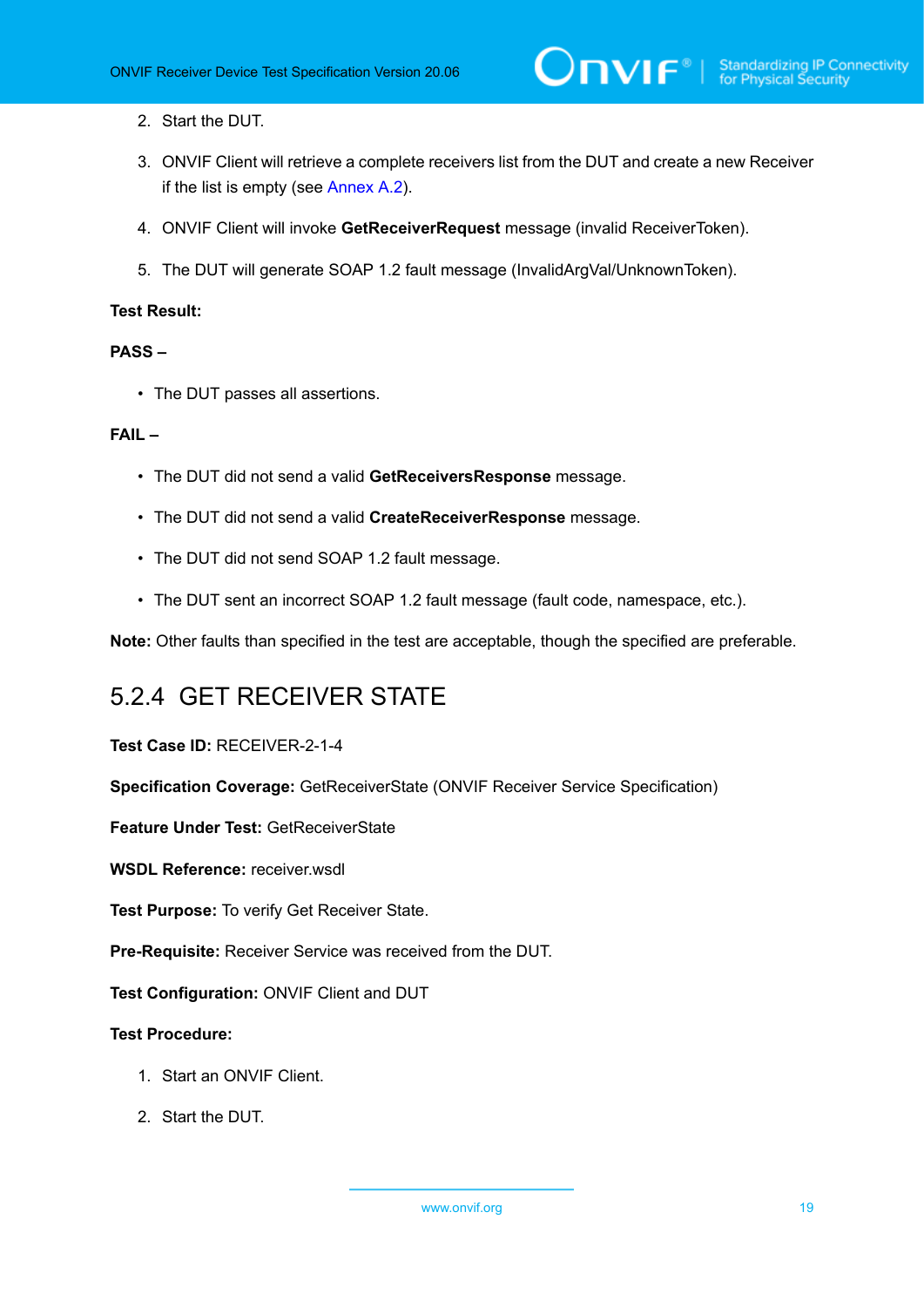- 3. ONVIF Client will retrieve a complete receivers list from the DUT and create a new Receiver if the list is empty (see [Annex A.2\)](#page-47-2).
- 4. ONVIF Client will invoke **GetReceiverStateRequest** message (ReceiverToken = "Token1", where Token1 is the first Receivers.Token from the **GetReceiversResponse** message at step at step 3) to retrieve receiver state.
- 5. Verify the **GetReceiverStateResponse** message from the DUT.
- 6. Repeat steps 5-6 for all other receivers from the **GetReceiversResponse** message at step at step 3.

#### **PASS –**

• The DUT passes all assertions.

#### **FAIL –**

- The DUT did not send a valid **GetReceiversResponse** message.
- The DUT did not send a valid **CreateReceiverResponse** message.
- The DUT did not send a valid **GetReceiverStateResponse** message.

### <span id="page-19-0"></span>5.2.5 GET RECEIVER STATE WITH INVALID TOKEN

#### **Test Case ID:** RECEIVER-2-1-5

**Specification Coverage:** GetReceiverState (ONVIF Receiver Service Specification)

**Feature Under Test:** GetReceiverState

**WSDL Reference:** receiver.wsdl

**Test Purpose:** To verify Get Receiver State with invalid Token.

**Pre-Requisite:** Receiver Service was received from the DUT.

**Test Configuration:** ONVIF Client and DUT

- 1. Start an ONVIF Client.
- 2. Start the DUT.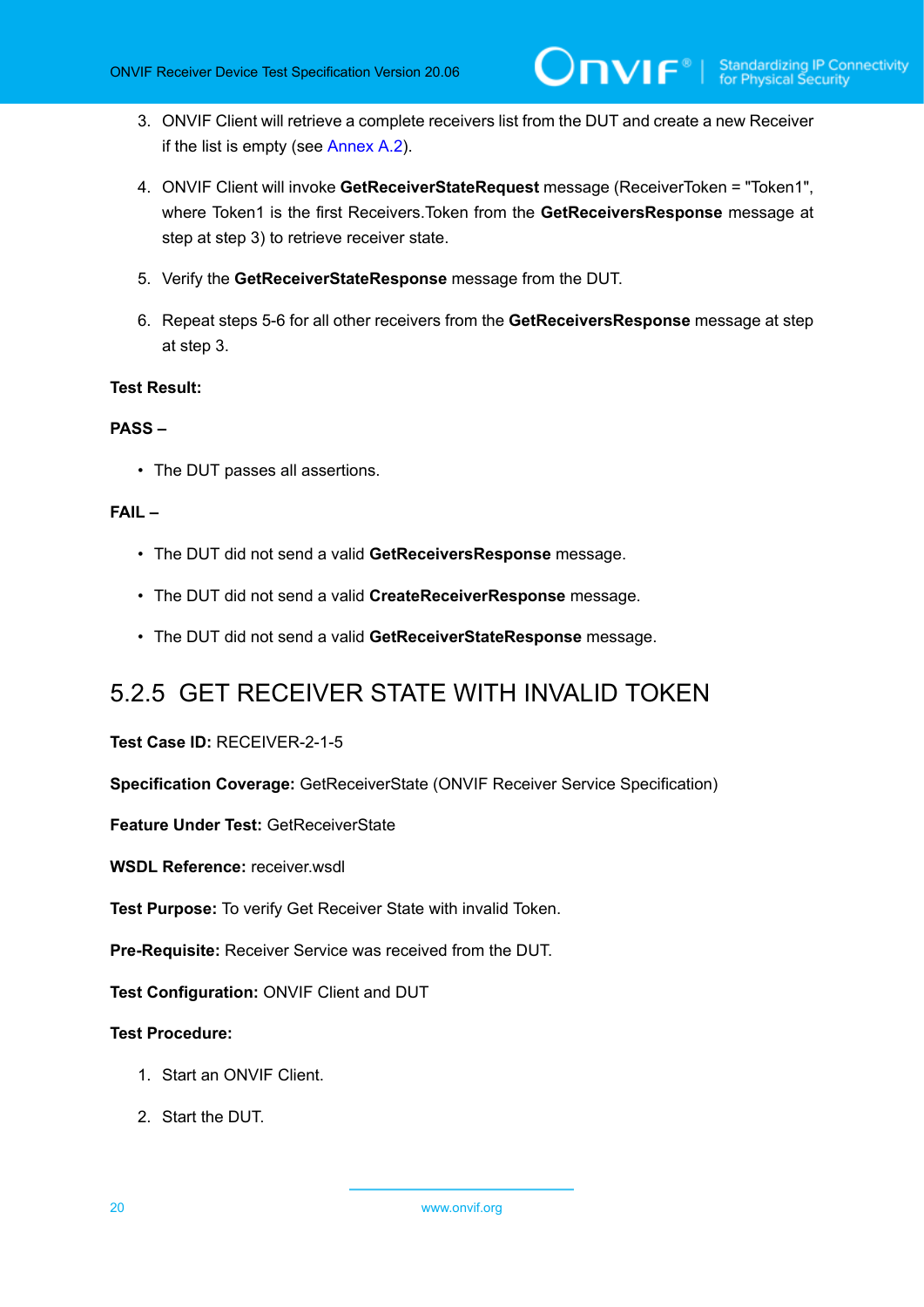- 3. ONVIF Client will retrieve a complete receivers list from the DUT and create a new Receiver if the list is empty (see [Annex A.2\)](#page-47-2).
- 4. ONVIF Client will invoke **GetReceiverStateRequest** message (invalid ReceiverToken).
- 5. The DUT will generate SOAP 1.2 fault message (InvalidArgVal/UnknownToken).

#### **PASS –**

• The DUT passes all assertions.

#### **FAIL –**

- The DUT did not send a valid **GetReceiversResponse** message.
- The DUT did not send a valid **CreateReceiverResponse** message.
- The DUT did not send SOAP 1.2 fault message.
- The DUT sent an incorrect SOAP 1.2 fault message (fault code, namespace, etc.).

<span id="page-20-0"></span>**Note:** Other faults than specified in the test are acceptable, though the specified are preferable.

### 5.2.6 CREATE RECEIVER

**Test Case ID:** RECEIVER-2-1-6

**Specification Coverage:** GetReceiver (ONVIF Receiver Service Specification), GetReceivers (ONVIF Receiver Service Specification), CreateReceiver (ONVIF Receiver Service Specification)

**Feature Under Test:** GetReceiver, CreateReceiver, GetReceivers

**WSDL Reference:** receiver wsdl.

**Test Purpose:** To verify Create Receiver.

**Pre-Requisite:** Receiver Service was received from the DUT. All receivers shall not be used or there shall be free space to create new receiver.

**Test Configuration:** ONVIF Client and DUT

- 1. Start an ONVIF Client.
- 2. Start the DUT.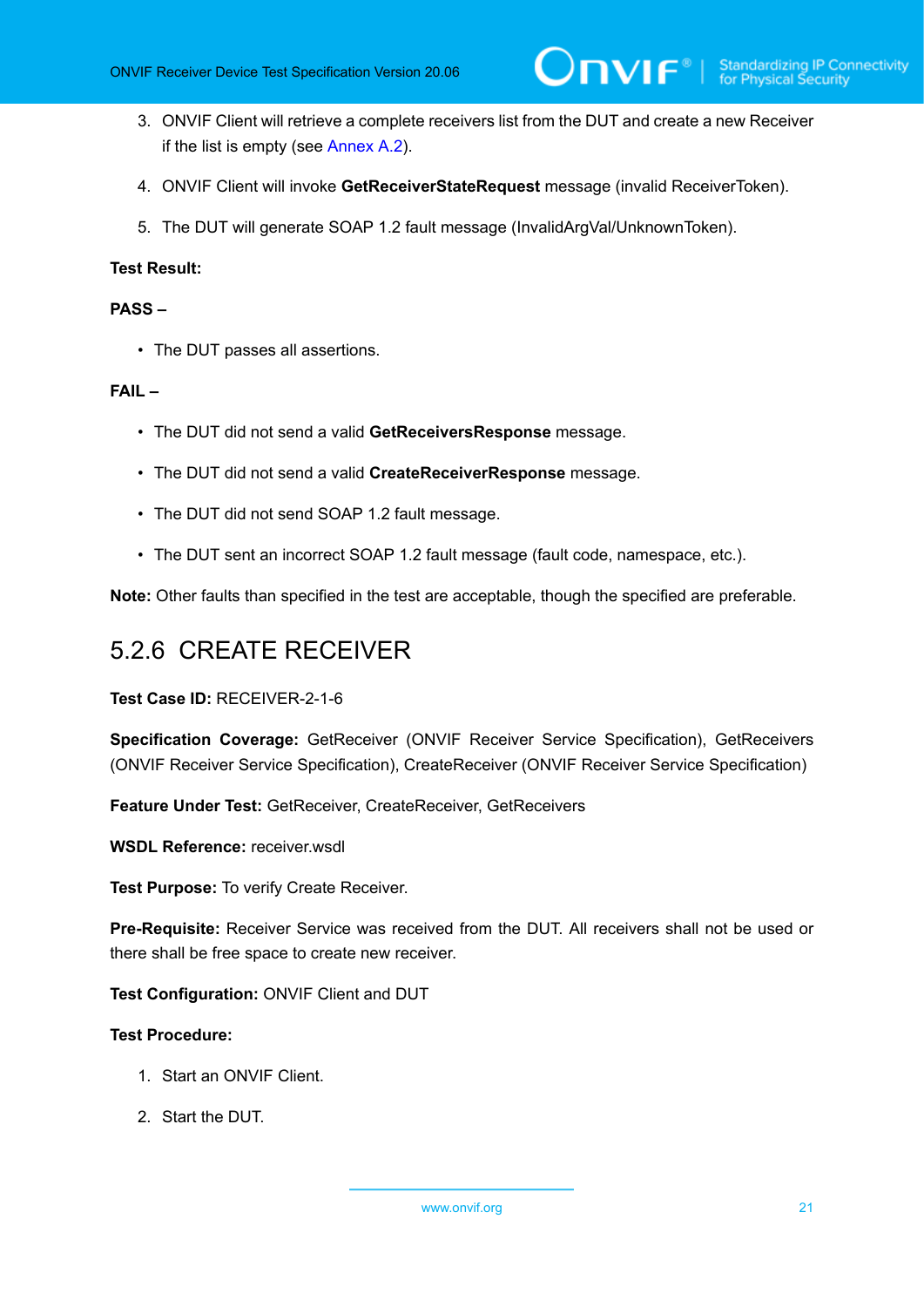- 3. ONVIF Client will invoke **GetServiceCapabilitiesRequest** message to retrieve receiver service capabilities of the DUT.
- 4. Verify the **GetServiceCapabilitiesResponse** message (Capabilities.SupportedReceivers) from the DUT.
- 5. ONVIF Client will invoke **GetReceiversRequest** message to retrieve a complete receivers list.
- 6. Verify the **GetReceiversResponse** message from the DUT.
- 7. If number of Receivers from **GetReceiversResponse** message is less than specified in Capabilities.SupportedReceivers then skip steps 8-9 and go to step 10
- 8. ONVIF Client will invoke **DeleteReceiverRequest** message (ReceiverToken = ReceiverToken1) to delete Receiver.
- 9. Verify the **DeleteReceiverResponse** message from the DUT.
- 10.ONVIF Client will invoke **CreateReceiverRequest** message (Configuration.Mode = "NeverConnect", Configuration.MediaUri = validUri, Configuration.StreamSetup.Stream = 'RTP-Unicast', Configuration.StreamSetup.Transport.Protocol = 'UDP') to create new Receiver.
- 11. Verify the **CreateReceiverResponse** message (Token = token2, Configuration.Mode = "NeverConnect", Configuration.MediaUri = validUri, Configuration.StreamSetup.Stream = 'RTP-Unicast', Configuration.StreamSetup.Transport.Protocol = 'UDP') from the DUT. Check that **CreateReceiverResponse** message contains the same parameters values as was sent in **CreateReceiverRequest** message.
- 12.ONVIF Client will invoke **GetReceiversRequest** message to retrieve a complete receivers list.
- 13.Verify the **GetReceiversResponse** message (receivers list with new receiver) from the DUT. Check that Receiver was created with specified parameters.
- 14.ONVIF Client will invoke **GetReceiverRequest** message (Token = token2) to retrieve receiver configuration.
- 15.Verify the **GetReceiverResponse** message (Token = token2, Configuration.Mode = "NeverConnect", Configuration.MediaUri = validUri, Configuration.StreamSetup.Stream = 'RTP-Unicast', Configuration.StreamSetup.Transport.Protocol = 'UDP') from the DUT. Check that Receiver was created with the specified parameters.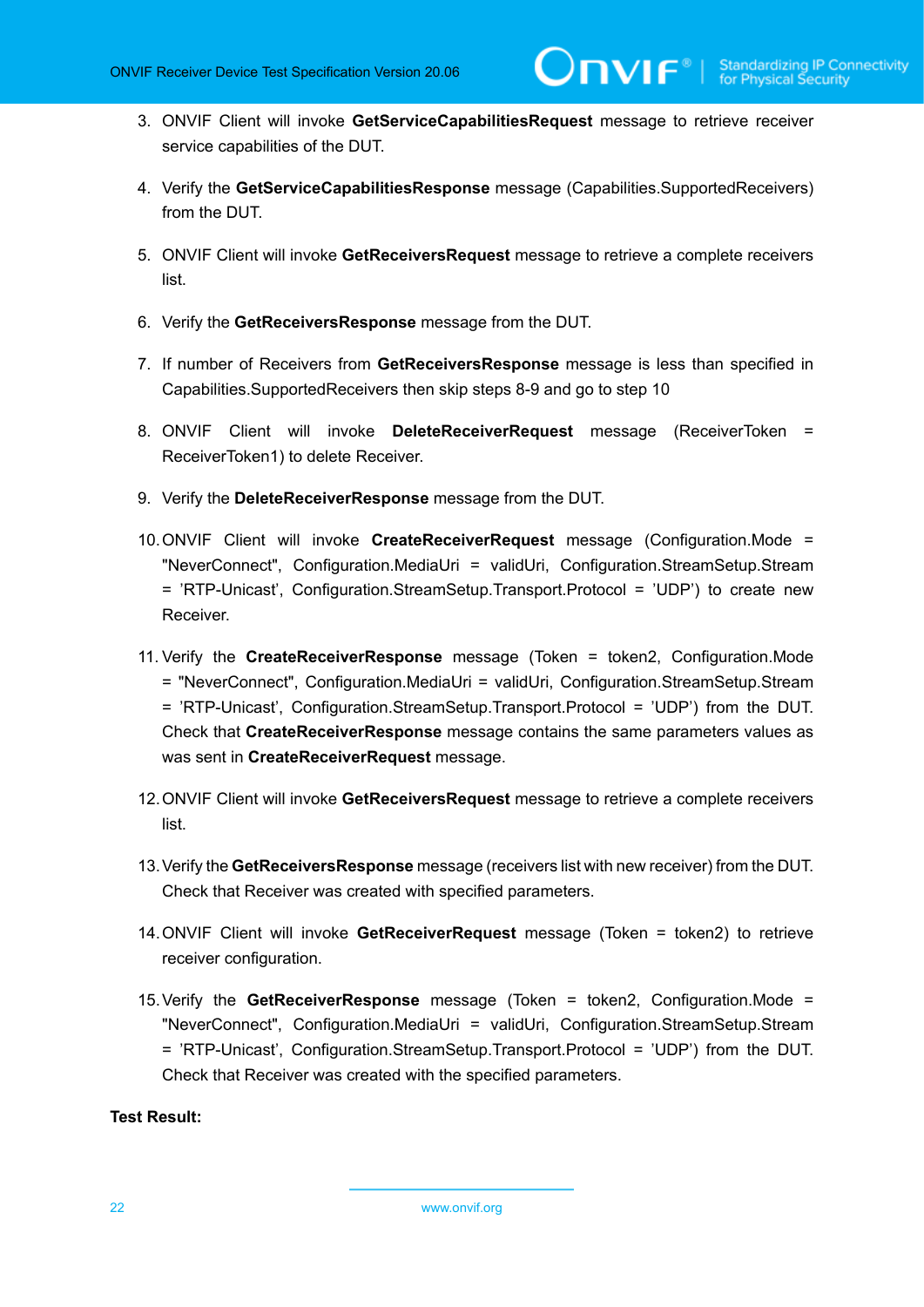#### **PASS –**

• The DUT passes all assertions.

#### **FAIL –**

- The DUT did not send a valid **GetServiceCapabilitiesResponse** message.
- The DUT did not send a valid **DeleteReceiverResponse** message.
- The DUT did not send a valid **CreateReceiverResponse** message.
- The DUT did not send a valid **GetReceiverResponse** message.
- The DUT did not send a valid **GetReceiversResponse** message.
- The DUT sent **GetReceiverResponse** message without created Receiver for step 13.
- The DUT returned Receiver parameters in **GetReceiversResponse** message that differ from the specified during Receiver creation.
- The DUT returned Receiver parameters in **GetReceiverResponse** message that differ from the specified during Receiver creation.
- The DUT returned Receiver parameters in **CreateReceiverResponse** message that differ from the specified during Receiver creation.

**Note:** If the fault (Action/CannotDeleteReceiver) was received during receiver deletion for step 8, try to delete some other Receiver. If there are no Receivers that could not be deleted, skip steps 10-15 and go to the next test.

### <span id="page-22-0"></span>5.2.7 CREATE RECEIVER – PERSISTENCE

**Test Case ID:** RECEIVER-2-1-7

**Specification Coverage:** CreateReceiver (ONVIF Receiver Service Specification), Persistence (ONVIF Receiver Service Specification)

**Feature Under Test:** CreateReceiver

**WSDL Reference:** receiver.wsdl

**Test Purpose:** To verify Create Receiver Persistence.

**Pre-Requisite:** Receiver Service was received from the DUT. All receivers shall not be used or there shall be free space to create new receiver.

**Test Configuration:** ONVIF Client and DUT

www.onvif.org 23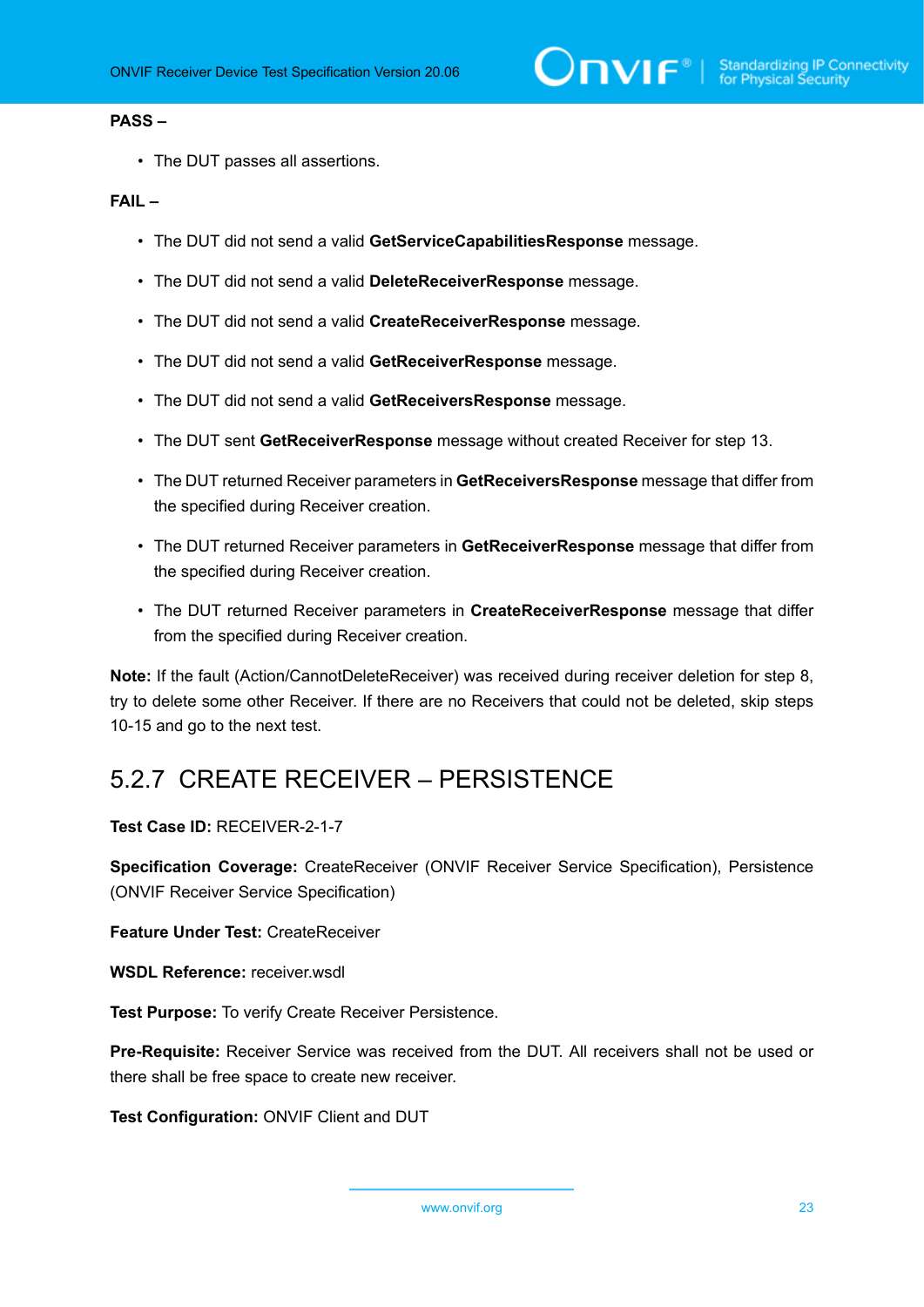- 1. Start an ONVIF Client.
- 2. Start the DUT.
- 3. ONVIF Client will invoke **GetServiceCapabilitiesRequest** message to retrieve receiver service capabilities of the DUT.
- 4. Verify the **GetServiceCapabilitiesResponse** message (Capabilities.SupportedReceivers) from the DUT.
- 5. ONVIF Client will invoke **GetReceiversRequest** message to retrieve a complete receivers list.
- 6. Verify the **GetReceiversResponse** message from the DUT.
- 7. If number of Receivers from **GetReceiversResponse** message is less than specified in Capabilities.SupportedReceivers, then skip steps 8-9 and go to step 10
- 8. ONVIF Client will invoke **DeleteReceiverRequest** message (ReceiverToken = ReceiverToken1) to delete Receiver.
- 9. Verify the **DeleteReceiverResponse** message from the DUT.
- 10.ONVIF Client will invoke **CreateReceiverRequest** message (Configuration.Mode = "NeverConnect", Configuration.MediaUri = validUri, Configuration.StreamSetup.Stream = 'RTP-Unicast', Configuration.StreamSetup.Transport.Protocol = 'UDP') to create new Receiver.
- 11. Verify the **CreateReceiverResponse** message (Token = token2, Configuration.Mode = "NeverConnect", Configuration.MediaUri = validUri, Configuration.StreamSetup.Stream = 'RTP-Unicast', Configuration.StreamSetup.Transport.Protocol = 'UDP') from the DUT. Check that **CreateReceiverResponse** message contains the same parameters values as was sent in **CreateReceiverRequest** message.
- 12.ONVIF Client will invoke **SystemReboot** message to reset the DUT.
- 13.Verify that DUT sends **SystemRebootResponse** message (example message string = "Rebooting in x seconds").
- 14.DUT will send Multicast **HELLO** message after it is successfully rebooted.
- 15.ONVIF Client will verify the **HELLO** message sent by DUT.
- 16.ONVIF Client will invoke **GetReceiversRequest** message to retrieve a complete receivers list.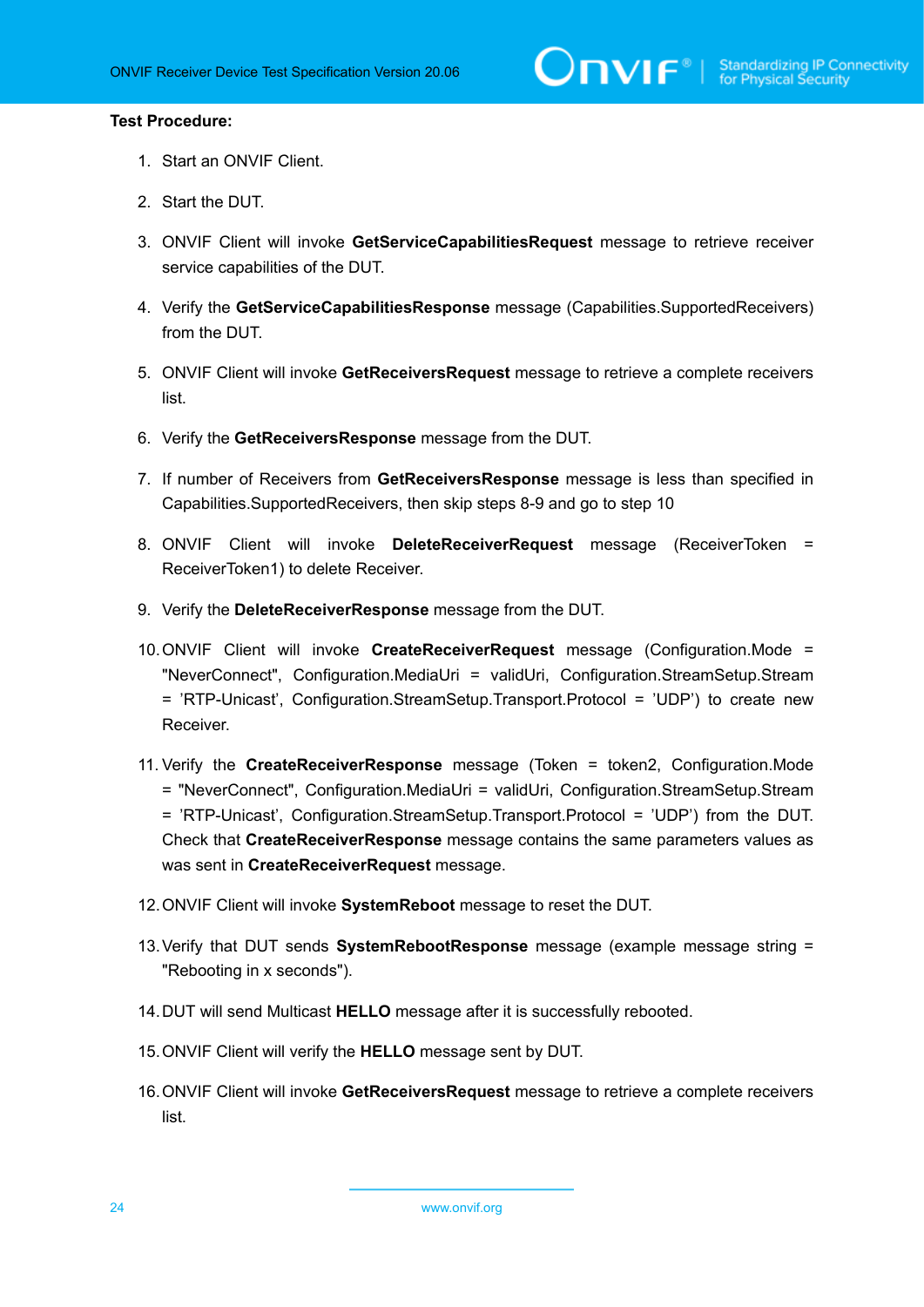- 17.Verify the **GetReceiversResponse** message (receivers list with new receiver) from the DUT. Check that Receiver was created with specified parameters.
- 18.ONVIF Client will invoke **GetReceiverRequest** message (Token = token2) to retrieve receiver configuration.
- 19.Verify the **GetReceiverResponse** message (Token = token2, Configuration.Mode = "NeverConnect", Configuration.MediaUri = validUri, Configuration.StreamSetup.Stream = 'RTP-Unicast', Configuration.StreamSetup.Transport.Protocol = 'UDP') from the DUT. Check that Receiver was created with the specified parameters.

#### **PASS –**

• The DUT passes all assertions.

#### **FAIL –**

- The DUT did not send a valid **GetServiceCapabilitiesResponse** message.
- The DUT did not send a valid **DeleteReceiverResponse** message.
- The DUT did not send a valid **CreateReceiverResponse** message.
- The DUT did not send a valid **GetReceiverResponse** message.
- The DUT did not send a valid **GetReceiversResponse** message.
- The DUT sent **GetReceiversResponse** message without created Receiver for step 13.
- The DUT returned Receiver parameters in **GetReceiversResponse** message that differ from the specified during Receiver creation.
- The DUT returned Receiver parameters in **GetReceiverResponse** message that differ from the specified during Receiver creation.
- The DUT returned Receiver parameters in **CreateReceiverResponse** message that differ from the specified during Receiver creation.
- The DUT did not send **SystemRebootResponse** message.
- The DUT did not send **HELLO** message.

**Note:** In case a fault (Action/CannotDeleteReceiver) was received during receiver deletion for step 8, try to delete other Receiver. If there are no Receivers that could not be deleted, skip steps 10-15 and go to the next test.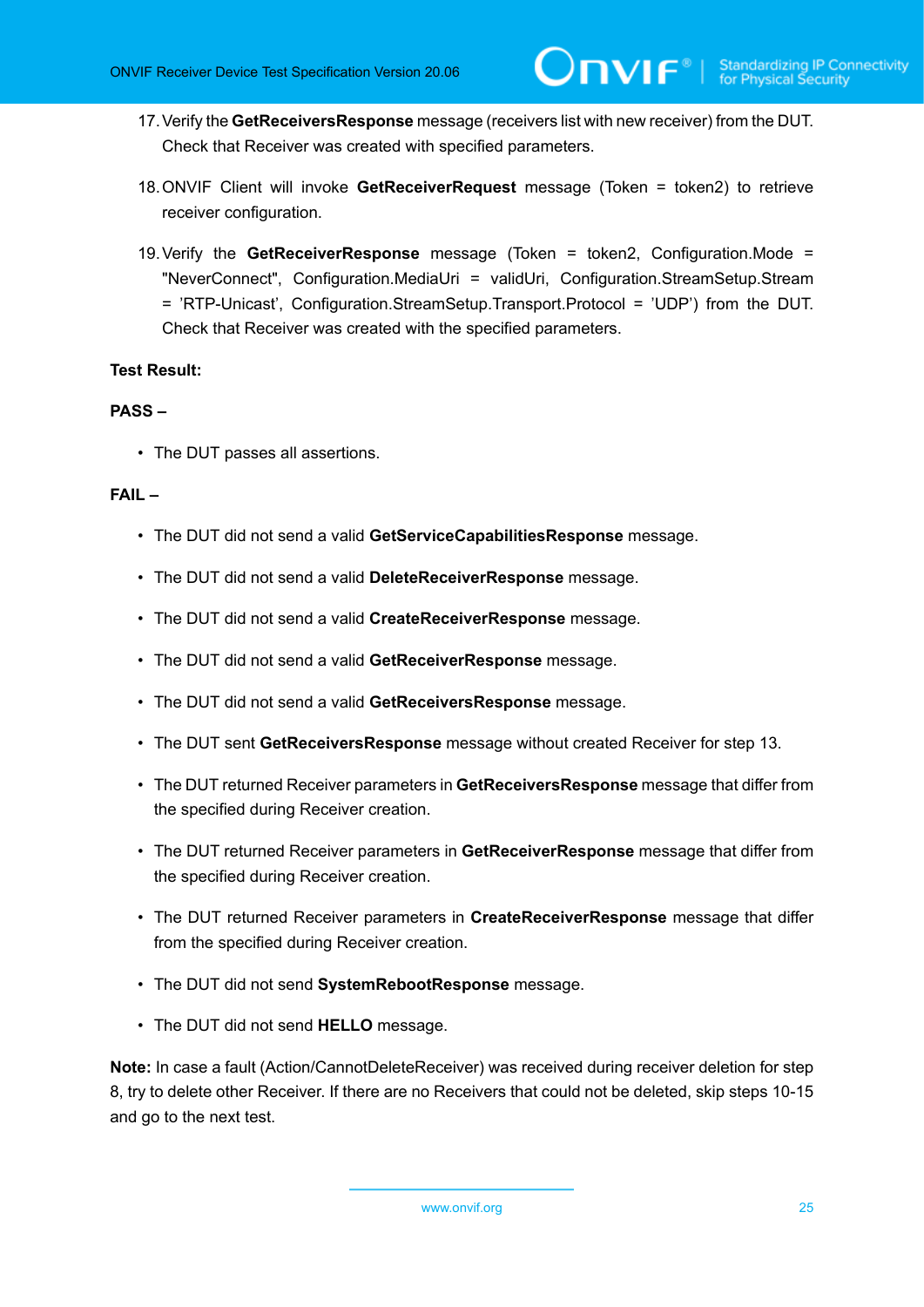### <span id="page-25-0"></span>5.2.8 CREATE RECEIVER – RECEIVERS MAX NUMBER

#### **Test Case ID:** RECEIVER-2-1-8

**Specification Coverage:** GetServiceCapabilities (ONVIF Receiver Service Specification), CreateReceiver (ONVIF Receiver Service Specification)

**Feature Under Test:** CreateReceiver

**WSDL Reference:** receiver.wsdl

**Test Purpose:** To verify that the DUT supports specified maximum number of Receivers.

**Pre-Requisite:** Receiver Service was received from the DUT.

**Test Configuration:** ONVIF Client and DUT

- 1. Start an ONVIF Client.
- 2. Start the DUT.
- 3. ONVIF Client will invoke **GetServiceCapabilitiesRequest** message to retrieve receiver service capabilities of the DUT.
- 4. Verify the **GetServiceCapabilitiesResponse** message (Capabilities.SupportedReceivers) from the DUT.
- 5. ONVIF Client will invoke **GetReceiversRequest** message to retrieve a complete receivers list.
- 6. Verify the **GetReceiversResponse** message from the DUT.
- 7. If the number of Receivers from **GetReceiversResponse** message is equal to number that specified in Capabilities.SupportedReceivers then skip steps 8-9 and go to step 11
- 8. ONVIF Client will invoke **CreateReceiverRequest** message (Configuration.Mode = "NeverConnect", Configuration.MediaUri = validUri, Configuration.StreamSetup.Stream = 'RTP-Unicast', Configuration.StreamSetup.Transport.Protocol = 'UDP') to create new Receiver.
- 9. Verify the **CreateReceiverResponse** message (Token = token2, Configuration.Mode = "NeverConnect", Configuration.MediaUri = validUri, Configuration.StreamSetup.Stream = 'RTP-Unicast', Configuration.StreamSetup.Transport.Protocol = 'UDP') from the DUT. Check that **CreateReceiverResponse** message contains the same parameters values as was sent in **CreateReceiverRequest** message.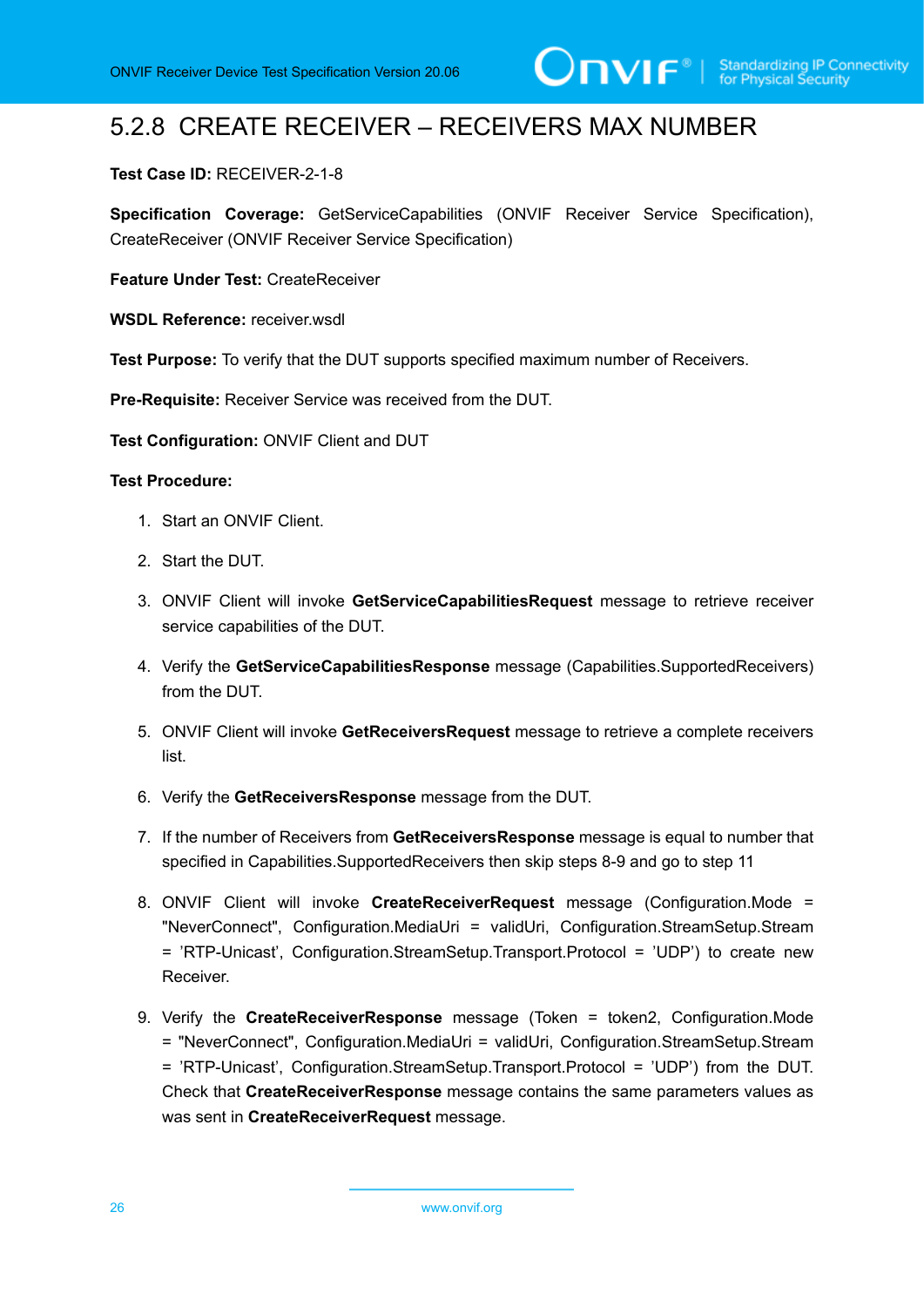10.Repeat steps 7-9.

- 11. ONVIF Client will invoke **CreateReceiverRequest** message.
- 12.The DUT will generate SOAP 1.2 fault message (Action/MaxReceivers).

#### **Test Result:**

#### **PASS –**

• The DUT passes all assertions.

#### **FAIL –**

- The DUT did not send a valid **GetServiceCapabilitiesResponse** message.
- The DUT did not send a valid **CreateReceiverResponse** message.
- The DUT did not send a valid **GetReceiverResponse** message.
- The DUT did not send SOAP 1.2 fault message.
- The DUT sent an incorrect SOAP 1.2 fault message (fault code, namespace, etc.).

<span id="page-26-0"></span>**Note:** Other faults than specified in the test are acceptable, though the specified are preferable.

### 5.2.9 DELETE RECEIVER

#### **Test Case ID:** RECEIVER-2-1-9

**Specification Coverage:** GetReceiver (ONVIF Receiver Service Specification), GetReceivers (ONVIF Receiver Service Specification), DeleteReceiver (ONVIF Receiver Service Specification)

**Feature Under Test:** GetReceiver, DeleteReceiver, GetReceivers

**WSDL Reference:** receiver.wsdl

**Test Purpose:** To verify Delete Receiver.

**Pre-Requisite:** Receiver Service was received from the DUT. All receivers shall not be used or there shall be free space to create new receiver.

**Test Configuration:** ONVIF Client and DUT

#### **Test Procedure:**

1. Start an ONVIF Client.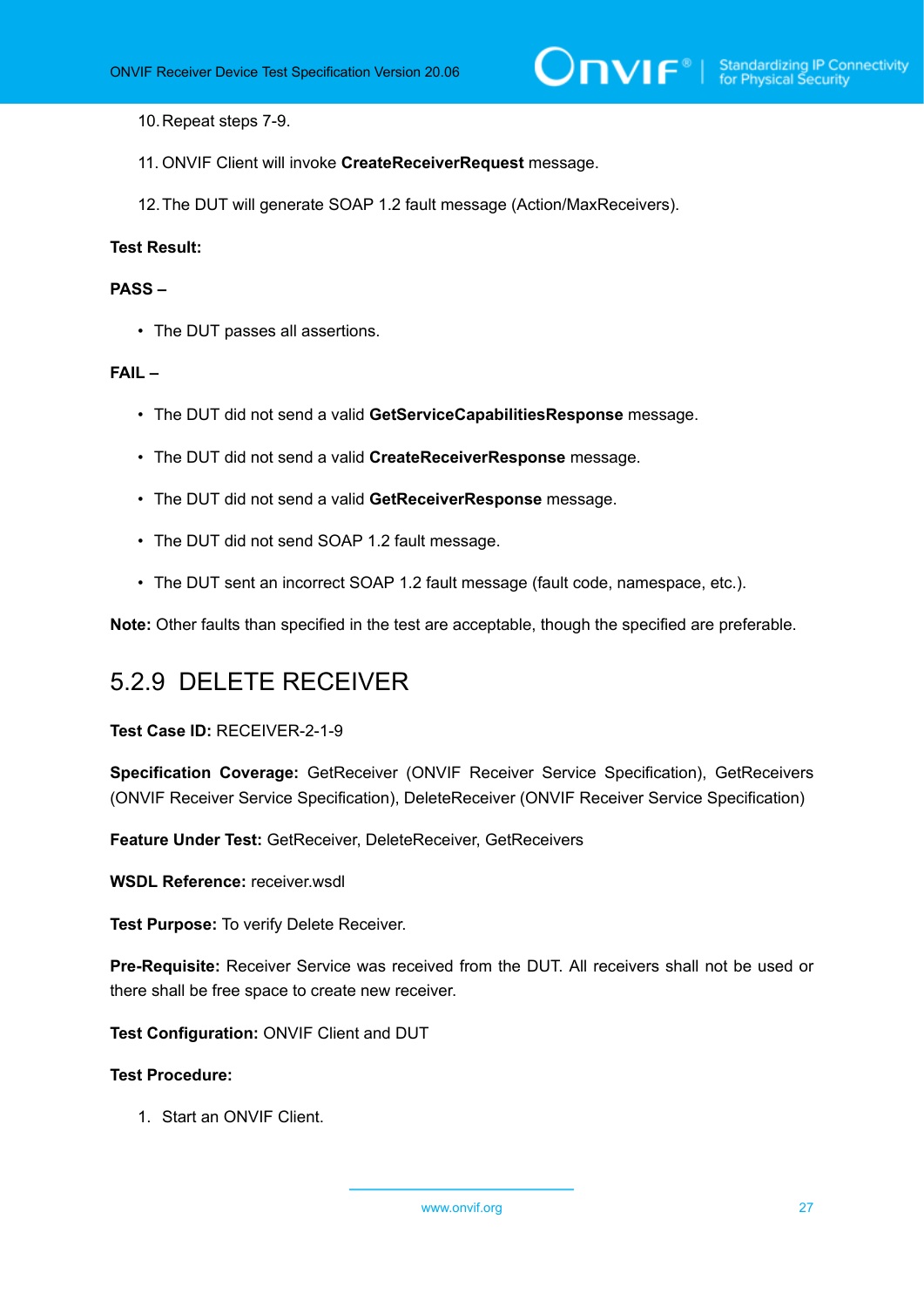- 2. Start the DUT.
- 3. ONVIF Client will invoke **GetServiceCapabilitiesRequest** message to retrieve receiver service capabilities of the DUT.
- 4. Verify the **GetServiceCapabilitiesResponse** message (Capabilities.SupportedReceivers) from the DUT.
- 5. ONVIF Client will invoke **GetReceiversRequest** message to retrieve a complete receivers list.
- 6. Verify the **GetReceiversResponse** message from the DUT.
- 7. If the number of Receivers from **GetReceiversResponse** message is equal to what is specified in Capabilities.SupportedReceivers then skip steps 8-9 and go to step 10.
- 8. ONVIF Client will invoke **CreateReceiverRequest** message (Configuration.Mode = "NeverConnect", Configuration.MediaUri = validUri, Configuration.StreamSetup.Stream = 'RTP-Unicast', Configuration.StreamSetup.Transport.Protocol = 'UDP') to create new Receiver.
- 9. Verify the **CreateReceiverResponse** message (Token = ReceiverToken2, Configuration.Mode = "NeverConnect", Configuration.MediaUri = validUri, Configuration.StreamSetup.Stream = 'RTP-Unicast', Configuration.StreamSetup.Transport.Protocol = 'UDP') from the DUT. Check that **CreateReceiverResponse** message contains the same parameters values as was sent in **CreateReceiverRequest** message.
- 10.ONVIF Client will invoke **DeleteReceiverRequest** message (ReceiverToken = ReceiverToken2) to delete Receiver.
- 11. Verify the **DeleteReceiverResponse** message from the DUT.
- 12.ONVIF Client will invoke **GetReceiversRequest** message to retrieve a complete receivers list.
- 13.Verify the **GetReceiversResponse** message from the DUT. Check that Receiver (Token = Token2) was deleted and does not present in response message.
- 14.ONVIF Client will invoke **GetReceiverRequest** message (Token = ReceiverToken2).
- 15.The DUT will generate SOAP 1.2 fault message (InalidArgVal/UnknownToken).

**PASS –**

28 www.onvif.org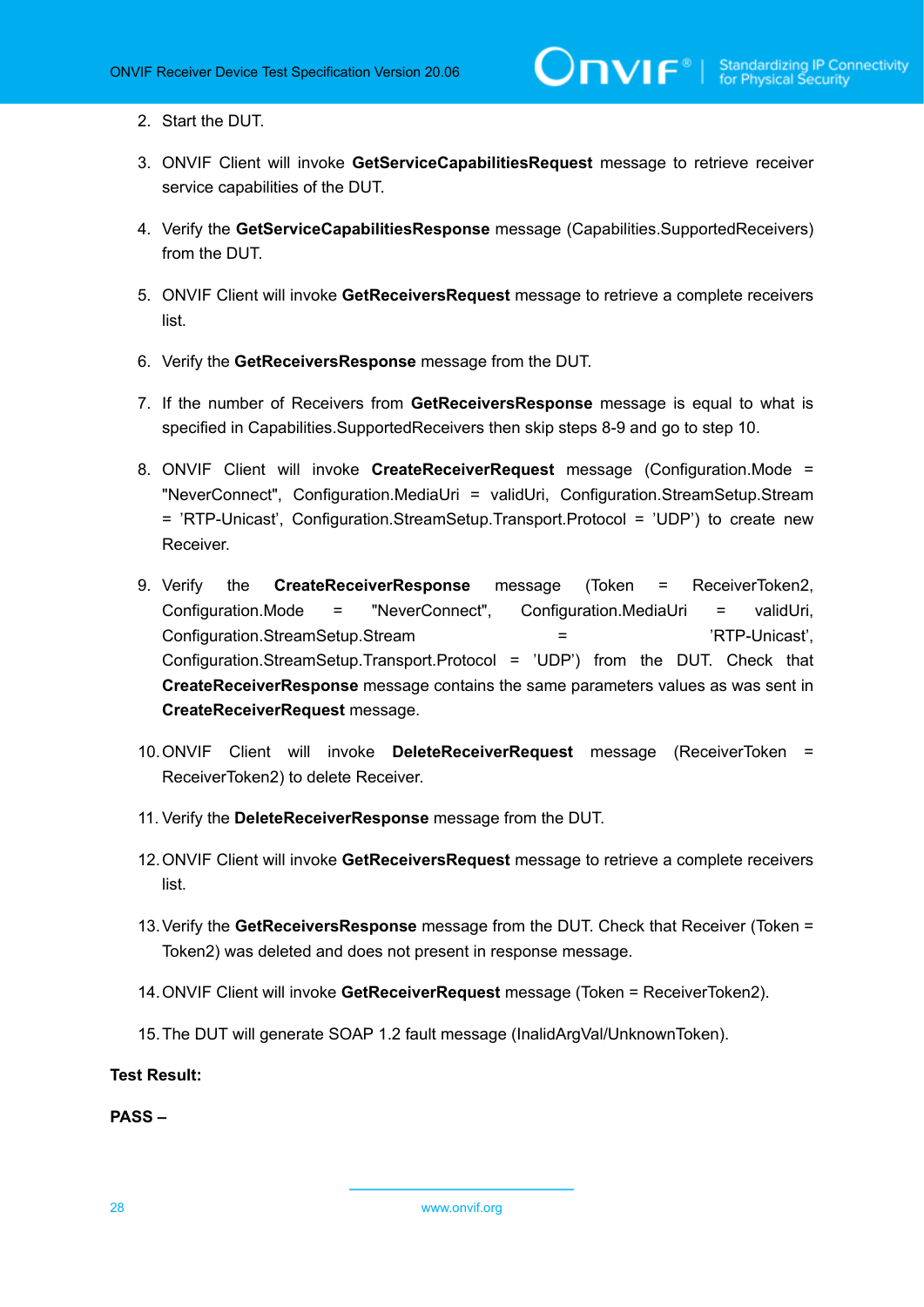• The DUT passes all assertions.

#### **FAIL –**

- The DUT did not send a valid **GetServiceCapabilitiesResponse** message.
- The DUT did not send a valid **DeleteReceiverResponse** message.
- The DUT did not send a valid **CreateReceiverResponse** message.
- The DUT did not send a valid **GetReceiverResponse** message.
- The DUT did not send a valid **GetReceiversResponse** message.
- The DUT sent **GetReceiverResponse** message with created Receiver for step 14.
- The DUT did not send SOAP 1.2 fault message for step 15.
- The DUT sent an incorrect SOAP 1.2 fault message (fault code, namespace, etc.).

<span id="page-28-0"></span>**Note:** Other faults than specified in the test are acceptable, though the specified are preferable.

### 5.2.10 DELETE RECEIVER WITH INVALID TOKEN

**Test Case ID:** RECEIVER-2-1-10

**Specification Coverage:** DeleteReceiver (ONVIF Receiver Service Specification)

**Feature Under Test:** DeleteReceiver

**WSDL Reference:** receiver.wsdl

**Test Purpose:** To verify Delete Receiver with invalid Token.

**Pre-Requisite:** Receiver Service was received from the DUT.

**Test Configuration:** ONVIF Client and DUT

- 1. Start an ONVIF Client.
- 2. ONVIF Client will retrieve a complete receivers list from the DUT and create a new Receiver if the list is empty (see [Annex A.2\)](#page-47-2).
- 3. ONVIF Client will invoke **DeleteReceiverRequest** message (invalid ReceiverToken).
- 4. The DUT will generate SOAP 1.2 fault message (InvalidArgVal/UnknownToken).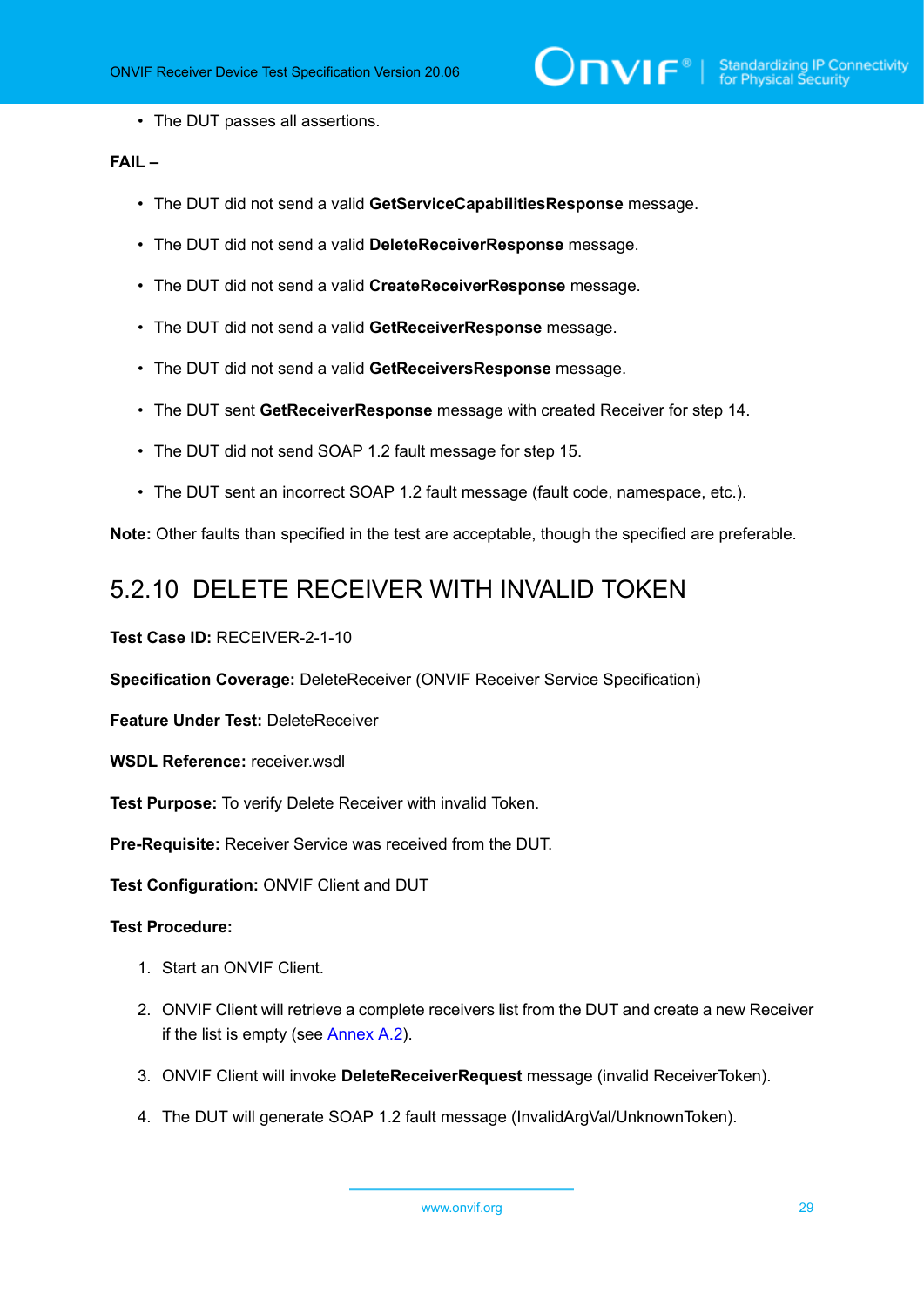$\sum_{\text{IVIF}^{\circledast}}$  | Standardizing IP Connectivity

#### **Test Result:**

#### **PASS –**

• The DUT passes all assertions.

#### **FAIL –**

- The DUT did not send a valid **GetReceiversResponse** message.
- The DUT did not send a valid **CreateReceiverResponse** message.
- The DUT did not send SOAP 1.2 fault message.
- The DUT sent an incorrect SOAP 1.2 fault message (fault code, namespace, etc.).

<span id="page-29-0"></span>**Note:** Other faults than specified in the test are acceptable, though the specified are preferable.

### 5.2.11 SET RECEIVER MODE

#### **Test Case ID:** RECEIVER-2-1-11

**Specification Coverage:** GetReceivers (ONVIF Receiver Service Specification), GetReceiver (ONVIF Receiver Service Specification), SetReceiverMode (ONVIF Receiver Service Specification)

**Feature Under Test:** GetReceiver, SetReceiverMode

**WSDL Reference:** receiver.wsdl

**Test Purpose:** To verify Receiver Mode change.

**Pre-Requisite:** Receiver Service was received from the DUT. At least one Receiver exists on the DUT.

**Test Configuration:** ONVIF Client and DUT

- 1. Start an ONVIF Client.
- 2. Start the DUT.
- 3. ONVIF Client will retrieve a complete receivers list from the DUT and create a new Receiver if the list is empty (see [Annex A.2\)](#page-47-2).
- 4. ONVIF Client will invoke **SetReceiverModeRequest** message (ReceiverToken = ReceiverToken1, Mode = AutoConnect).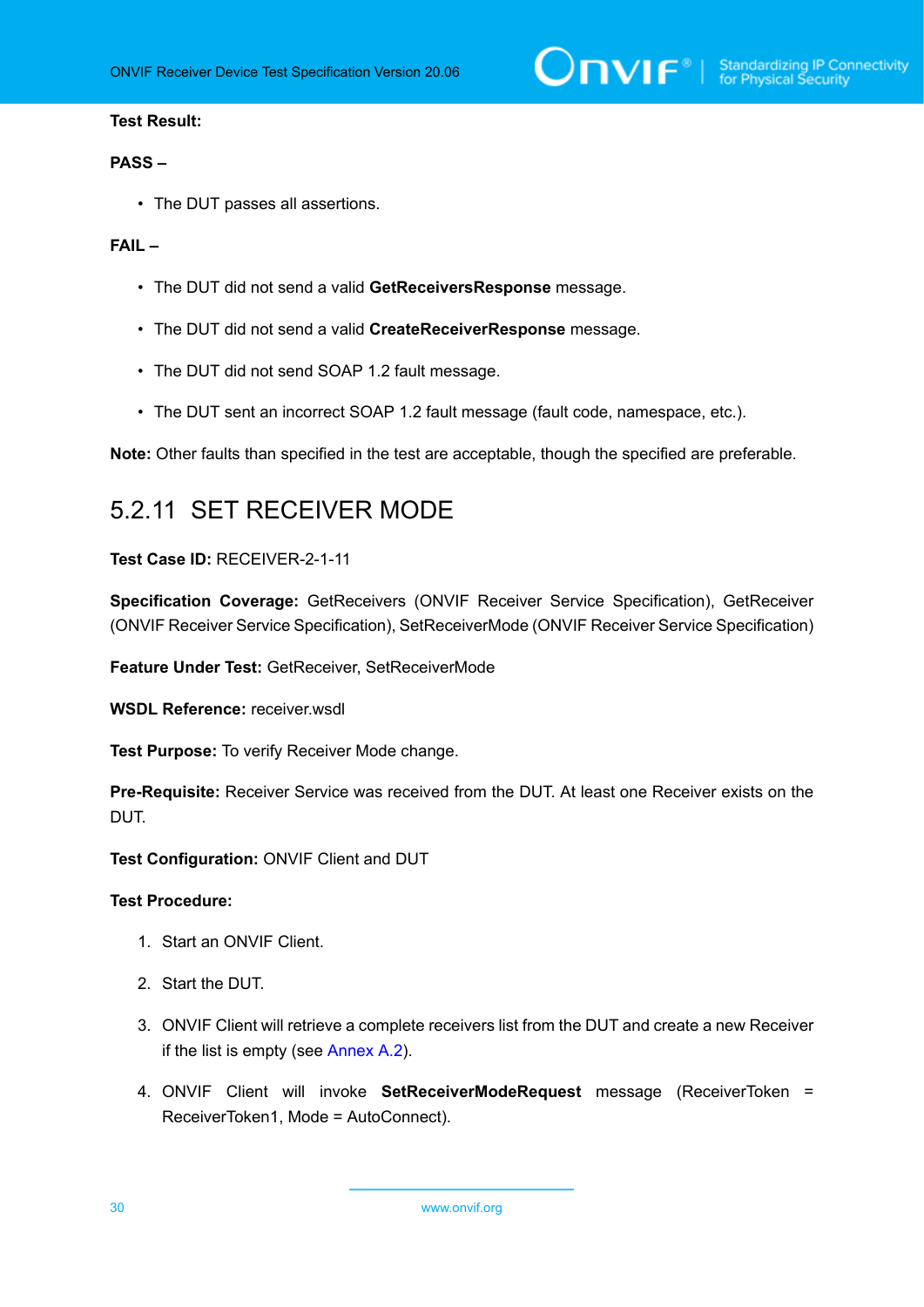- 5. ONVIF Client will invoke **GetReceiversRequest** message to retrieve a complete receivers list.
- 6. Verify the **GetReceiversResponse** message (receivers list with changed receiver) from the DUT. Check that Receiver was changed with the specified mode.
- 7. ONVIF Client will invoke **GetReceiverRequest** message (Token = token1) to retrieve receiver configuration.
- 8. Verify the **GetReceiverResponse** message (Token = token1, Configuration.Mode = "AutoConnect") from the DUT. Check that Receiver was changed with the specified mode.
- 9. ONVIF Client will invoke **SetReceiverModeRequest** message (ReceiverToken = ReceiverToken1, Mode = AlwaysConnect).
- 10.ONVIF Client will invoke **GetReceiversRequest** message to retrieve a complete receivers list.
- 11. Verify the **GetReceiversResponse** message (receivers list with changed receiver) from the DUT. Check that Receiver was changed with the specified mode.
- 12.ONVIF Client will invoke **GetReceiverRequest** message (Token = token1) to retrieve receiver configuration.
- 13.Verify the **GetReceiverResponse** message (Token = token1, Configuration.Mode = "AlwaysConnect") from the DUT. Check that Receiver was changed with the specified mode.
- 14.ONVIF Client will invoke **SetReceiverModeRequest** message (ReceiverToken = ReceiverToken1, Mode = NeverConnect).
- 15.ONVIF Client will invoke **GetReceiversRequest** message to retrieve a complete receivers list.
- 16.Verify the **GetReceiversResponse** message (receivers list with changed receiver) from the DUT. Check that Receiver was changed with the specified mode.
- 17.ONVIF Client will invoke **GetReceiverRequest** message (Token = token1) to retrieve receiver configuration.
- 18.Verify the **GetReceiverResponse** message (Token = token1, Configuration.Mode = "NeverConnect") from the DUT. Check that Receiver was changed with the specified mode.

#### **PASS –**

• The DUT passes all assertions.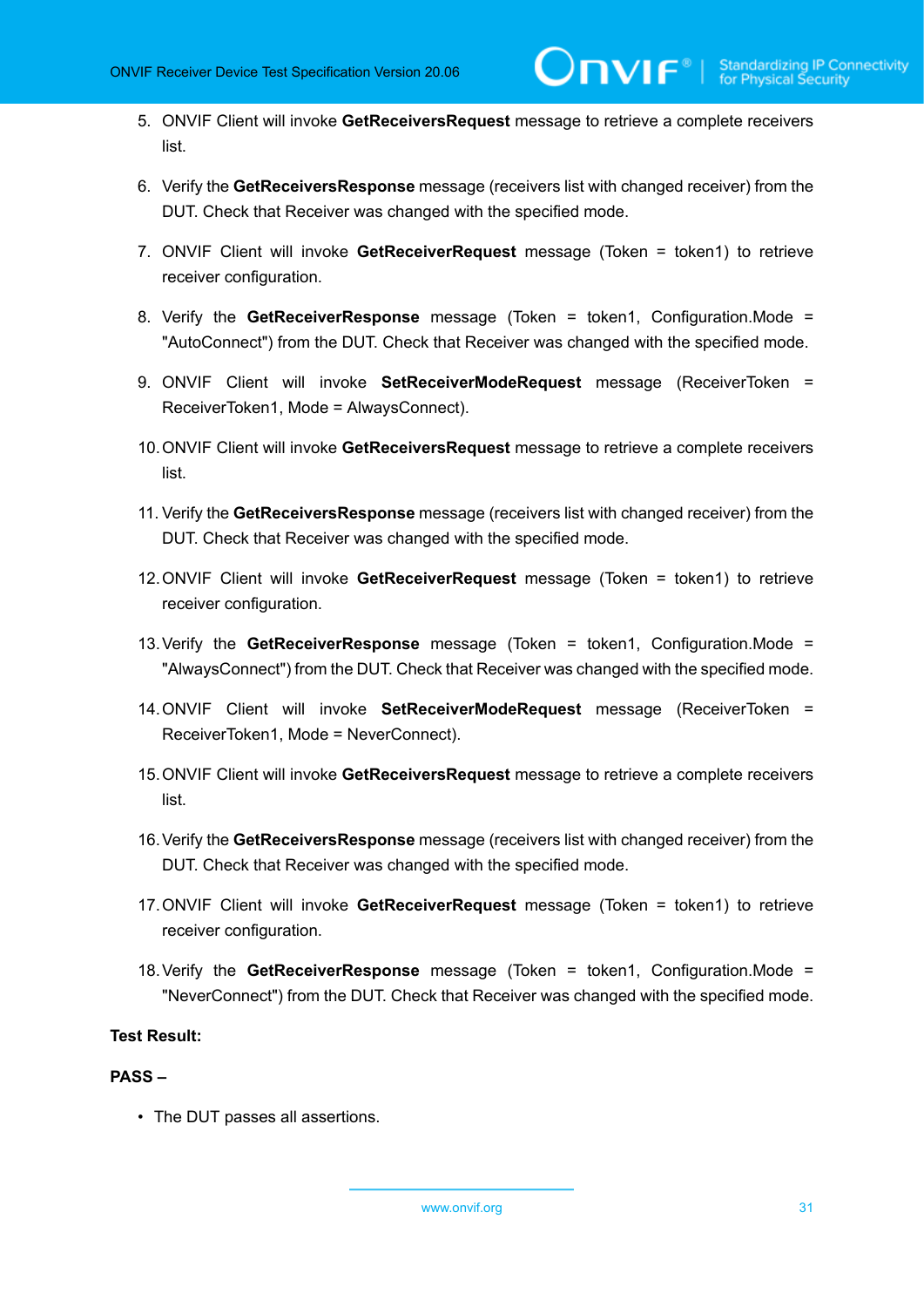#### **FAIL –**

- The DUT did not send a valid **SetReceiverModeResponse** message.
- The DUT did not send a valid **GetReceiverResponse** message.
- The DUT did not send a valid **GetReceiversResponse** message.
- The DUT did not send a valid **CreateReceiverResponse** message.
- The DUT returned Receiver mode in **GetReceiversResponse** message that differ from the specified during Receiver mode change.
- The DUT returned Receiver mode in **GetReceiverResponse** message that differ from the specified during Receiver mode change.

### <span id="page-31-0"></span>5.2.12 SET RECEIVER MODE – PERSISTENCE

#### **Test Case ID:** RECEIVER-2-1-12

**Specification Coverage:** Persistence (ONVIF Receiver Service Specification), SetReceiverMode (ONVIF Receiver Service Specification)

**Feature Under Test:** SetReceiverMode

**WSDL Reference:** receiver.wsdl

**Test Purpose:** To verify Receiver Mode change persistence.

**Pre-Requisite:** Receiver Service was received from the DUT. At least one Receiver exists on the DUT.

**Test Configuration:** ONVIF Client and DUT

- 1. Start an ONVIF Client.
- 2. Start the DUT.
- 3. ONVIF Client will retrieve a complete receivers list from the DUT and create a new Receiver if the list is empty (see [Annex A.2\)](#page-47-2).
- 4. ONVIF Client will invoke **SetReceiverModeRequest** message (ReceiverToken = ReceiverToken1, Mode = other than current).
- 5. ONVIF Client will invoke **SystemReboot** message to reset the DUT.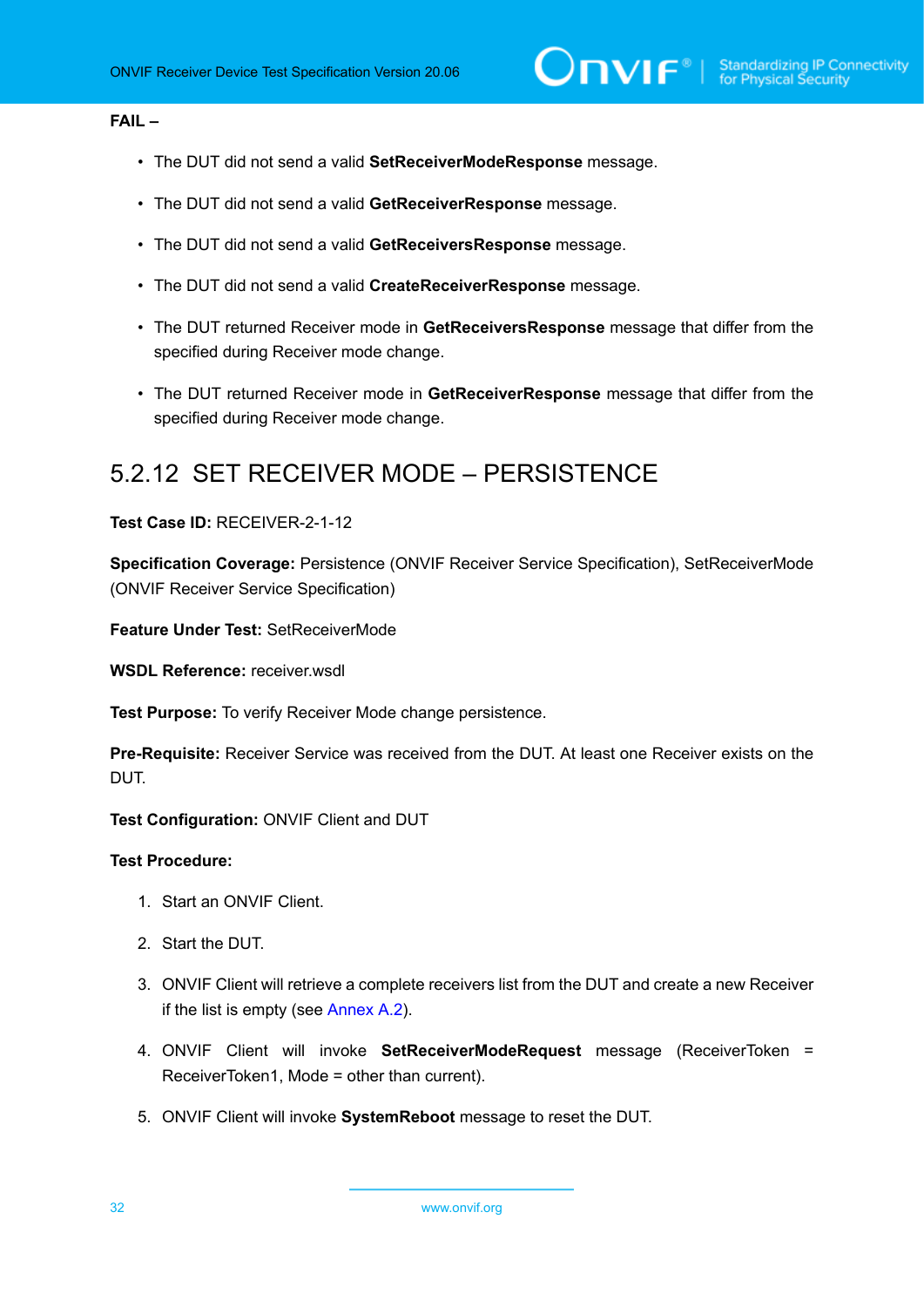6. Verify that DUT sends **SystemRebootResponse** message (example message string = "Rebooting in x seconds").

 $\mathsf{D}\mathbf{N}\mathsf{I}\mathsf{F}^\ast$ l

- 7. DUT will send Multicast **HELLO** message after it is successfully rebooted.
- 8. ONVIF Client will verify the **HELLO** message sent by DUT.
- 9. ONVIF Client will invoke **GetReceiversRequest** message to retrieve a complete receivers list.
- 10.Verify the **GetReceiversResponse** message (receivers list with changed receiver) from the DUT. Check that Receiver was changed with the specified mode.
- 11. ONVIF Client will invoke **GetReceiverRequest** message (Token = token1) to retrieve receiver configuration.
- 12.Verify the **GetReceiverResponse** message (Token = token1, updated Configuration) from the DUT. Check that Receiver was changed with the specified mode.

#### **Test Result:**

#### **PASS –**

• The DUT passes all assertions.

#### **FAIL –**

- The DUT did not send a valid **SetReceiverModeResponse** message.
- The DUT did not send a valid **GetReceiverResponse** message.
- The DUT did not send a valid **GetReceiversResponse** message.
- The DUT did not send a valid **CreateReceiverResponse** message.
- The DUT returned Receiver mode in **GetReceiversResponse** message that differ from the specified during Receiver mode change.
- The DUT returned Receiver mode in **GetReceiverResponse** message that differ from the specified during Receiver mode change.
- The DUT did not send **SystemRebootResponse** message.
- The DUT did not send **HELLO** message.

### <span id="page-32-0"></span>5.2.13 SET RECEIVER MODE WITH INVALID TOKEN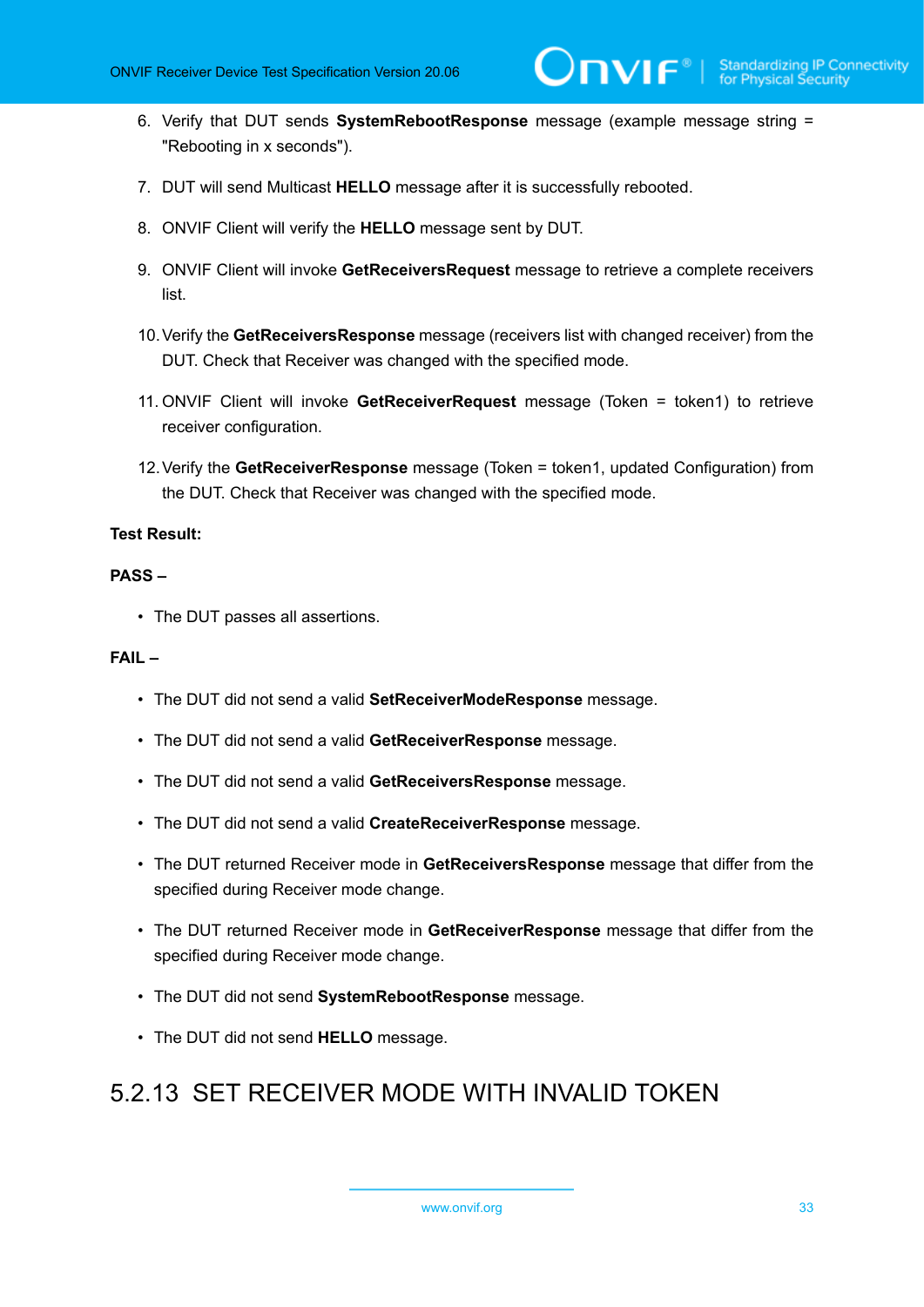#### **Test Case ID:** RECEIVER-2-1-13

**Specification Coverage:** SetReceiverMode (ONVIF Receiver Service Specification)

**Feature Under Test:** SetReceiverMode

**WSDL Reference:** receiver.wsdl

**Test Purpose:** To verify Set Receiver Mode with invalid Token.

**Pre-Requisite:** Receiver Service was received from the DUT.

**Test Configuration:** ONVIF Client and DUT

#### **Test Procedure:**

- 1. Start an ONVIF Client.
- 2. Start the DUT.
- 3. ONVIF Client will retrieve a complete receivers list from the DUT and create a new Receiver if the list is empty (see [Annex A.2\)](#page-47-2).
- 4. ONVIF Client will invoke **SetReceiverModeRequest** message (invalid ReceiverToken).
- 5. The DUT will generate SOAP 1.2 fault message (InvalidArgVal/UnknownToken).

#### **Test Result:**

#### **PASS –**

• The DUT passes all assertions.

#### **FAIL –**

- The DUT did not send a valid **GetReceiversResponse** message.
- The DUT did not send a valid **CreateReceiverResponse** message.
- The DUT did not send SOAP 1.2 fault message.
- The DUT sent an incorrect SOAP 1.2 fault message (fault code, namespace, etc.).

<span id="page-33-0"></span>**Note:** Other faults than specified in the test are acceptable, though the specified are preferable.

### 5.2.14 CONFIGURE RECEIVER – (RTP-Unicast/UDP)

**Test Case ID:** RECEIVER-2-1-16

34 www.onvif.org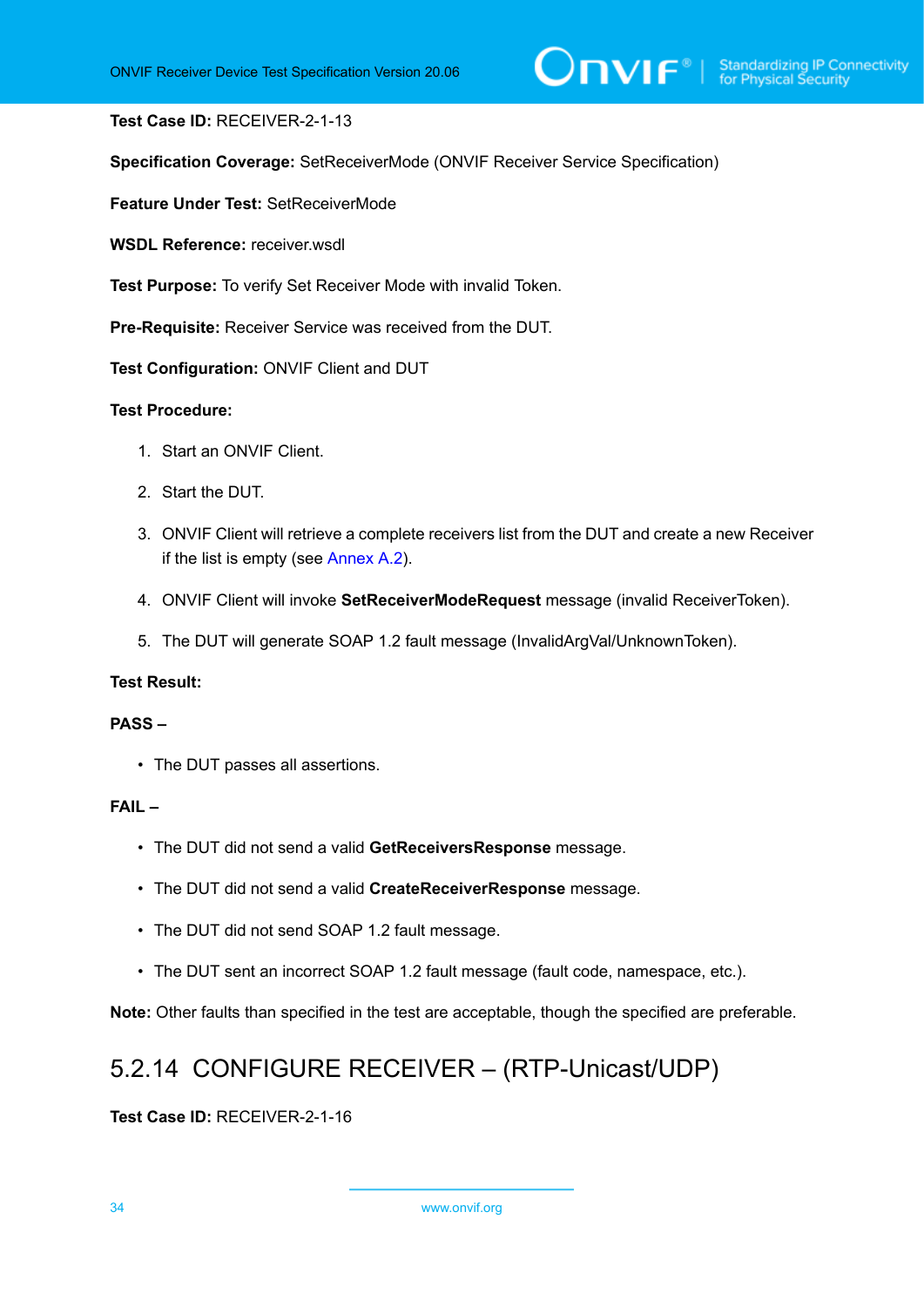**Specification Coverage:** ConfigureReceiver, GetReceivers (ONVIF Receiver Service Specification)

**Feature Under Test: ConfigureReceiver, SetReceiverMode, GetReceiver** 

**WSDL Reference:** receiver.wsdl

**Test Purpose:** To check receiver functionality.

**Pre-Requisite:** Receiver Service was received from the DUT. Device supports Pull-Point Notification feature.

**Test Configuration:** ONVIF Client and DUT

- 1. Start an ONVIF Client.
- 2. Start the DUT.
- 3. ONVIF Client will retrieve a complete receivers list from the DUT and create a new Receiver if the list is empty (see [Annex A.2\)](#page-47-2).
- 4. ONVIF Client will invoke **CreatePullPointSubscriptionRequest** message with tns1:Receiver/ChangeState Topic as Filter and an InitialTerminationTime = Time1 to check Receiver state.
- 5. Verify that the DUT sends a **CreatePullPointSubscriptionResponse** message.
- 6. ONVIF Client will invoke **ConfigureReceiverRequest** message (ReceiverToken as Token of the first Receiver in the **GetReceiversResponse** message, Configuration.Mode = "AlwaysConnect", Configuration.MediaUri as stream\_uri of RTSP Simulator, Configuration.StreamSetup.Stream = "RTP-Unicast", StreamSetup.Transport.Tunnel.Protocol = "UDP", no StreamSetup.Transport.Tunnel.Tunnel) to configure the receiver to receive media from RTSP Simulator.
- 7. Verify **ConfigureReceiverResponse** message from the DUT.
- 8. DUT invokes **RTSP DESCRIBE** request.
- 9. The RTSP SIMULATOR sends **200 OK** message and SDP information.
- 10.DUT invokes **RTSP SETUP** request with transport parameter as RTP/UDP.
- 11. The RTSP SIMULATOR sends **200 OK** message and the media stream information.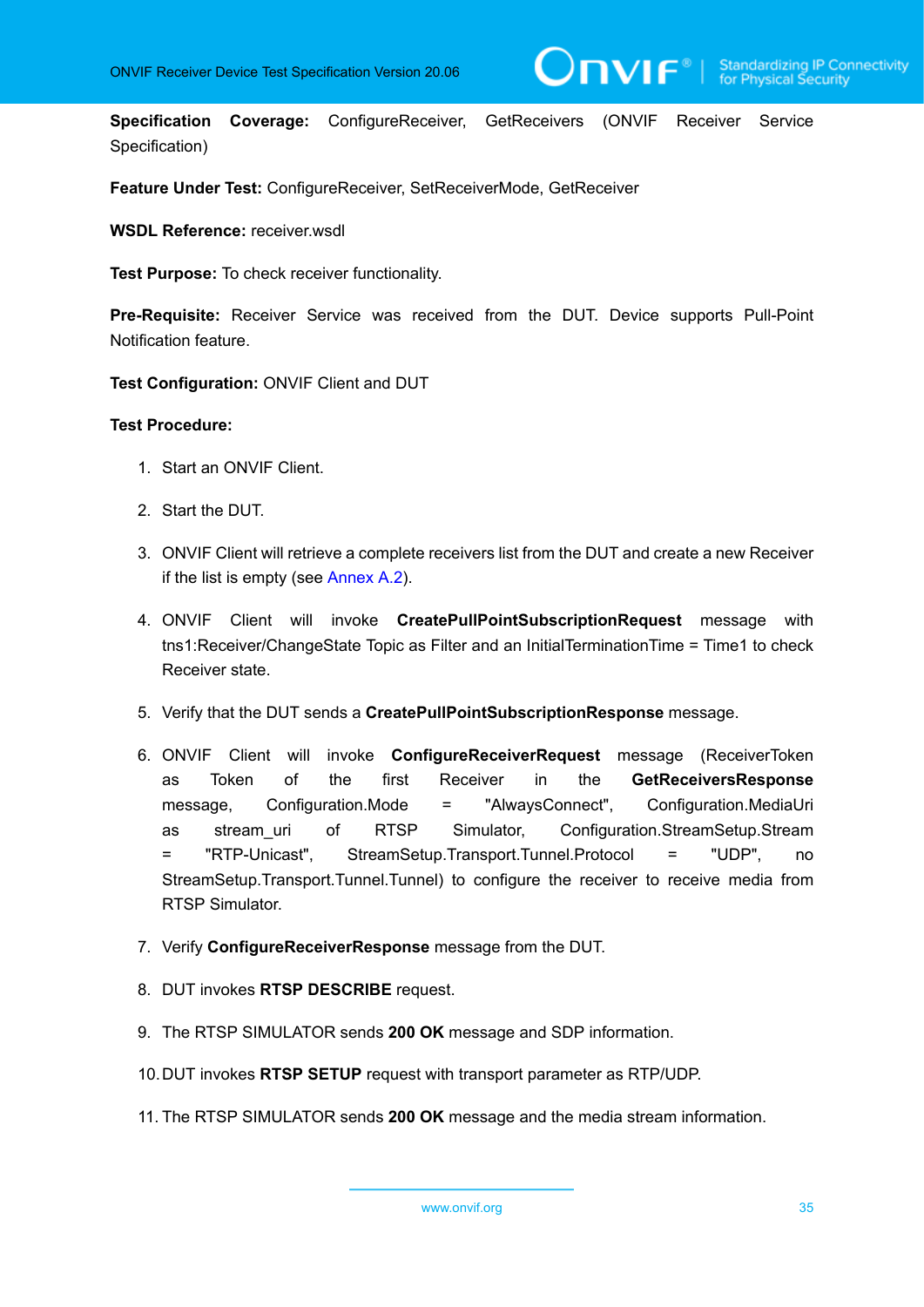12.DUT invokes **RTSP PLAY** request.

- 13.The RTSP SIMULATOR sends **200 OK** message and starts media streaming.
- 14.The RTSP SIMULATOR sends JPEG RTP media stream to DUT over UDP.
- 15.The RTSP SIMULATOR sends RTCP sender report to DUT.
- 16.DUT processed the received RTP and RTCP packets.
- 17. Execute [Annex A.3](#page-48-0) for catching event with current state of the receiver.
- 18.Verify that there is Notification Message with Source.SimpleItemDescription Description item with Name = "ReceiverToken" and Value is equal to "ReceiverToken1", Data.SimpleItemDescription Description item with Name = "New State" and Value is equal to "Connected".
- 19.ONVIF Client will invoke **GetReceiverRequest** message with ReceiverToken = ReceiverToken1.
- 20.Verify **GetReceiverResponse** message from the DUT. Check that **GetReceiverResponse** message contains the same parameters values as were changed in **ConfigureReceiverRequest** message.
- 21.ONVIF Client will invoke **GetReceiverStateRequest** message to check Receiver State.
- 22.Verify **GetReceiverStateResponse** message from the DUT. Check that ReceiverState.State = "Connected".
- 23.ONVIF Client will invoke **CreatePullPointSubscriptionRequest** message with tns1:Receiver/ChangeState Topic as Filter and an InitialTerminationTime = Time1 to check Receiver state.
- 24.Verify that the DUT sends a **CreatePullPointSubscriptionResponse** message.
- 25.ONVIF Client will invoke **SetReceiverModeRequest** message (ReceiverToken = "ReceiverToken1", Mode = "NeverConnect") to stop recording.
- 26.Verify **SetReceiverModeResponse** message from the DUT.
- 27.DUT invokes **RTSP TEARDOWN** control request at the end of media streaming to terminate the RTSP session.
- 28.The RTSP SIMULATOR sends **200 OK** Response and terminates the RTSP Session.
- 29. Execute [Annex A.3](#page-48-0) for catching event with current state of the receiver.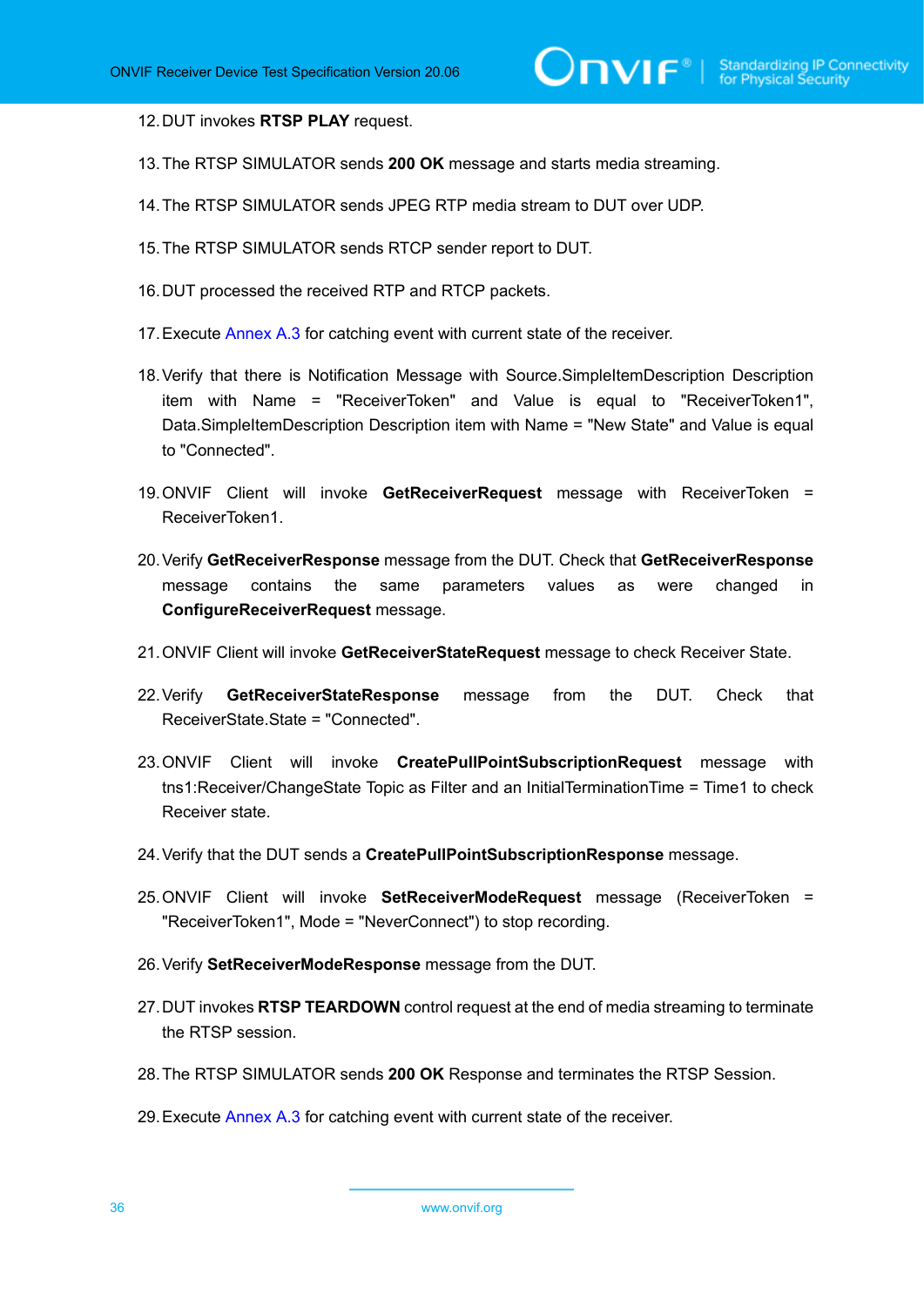- 30.Verify that there is Notification Message with Source.SimpleItemDescription Description item with Name = "ReceiverToken" and Value is equal to "ReceiverToken1", Data.SimpleItemDescription Description item with Name = "New State" and Value is equal to "NotConnected".
- 31.ONVIF Client will invoke **GetReceiverStateRequest** message to check Receiver State.
- 32.Verify **GetReceiverStateResponse** message from the DUT. Check that ReceiverState.State = "NotConnected".

#### **PASS –**

• The DUT passes all assertions.

#### **FAIL –**

- The DUT did not send a valid **GetReceiversResponse** message.
- The DUT did not send a valid **CreateReceiverResponse** message.
- The DUT did not send a valid **CreatePullPointSubscriptionResponse** message.
- The DUT did not send a valid **ConfigureReceiverResponse** message.
- The DUT did not send a valid **GetReceiverResponse** message.
- The DUT did not send a valid **GetReceiverStateResponse** message.
- The DUT did not send a valid **SetReceiverModeResponse** message.
- The DUT sent **GetReceiverResponse** message with parameters values differ from sent in **ConfigureReceiverRequest** message.
- The DUT did not send Notify message with Source.SimpleItemDescription Description item with Name = "ReceiverToken" and Value is equal to "ReceiverToken1", Data.SimpleItemDescription Description item with Name = "New State" and Value is equal to "Connected".
- The DUT did not send Notify message with Source.SimpleItemDescription Description item with Name = "ReceiverToken" and Value is equal to "ReceiverToken1", Data.SimpleItemDescription Description item with Name = "New State" and Value is equal to "NotConnected".
- The DUT sent **GetReceiverStateResponse** with ReceiverState.State not equal to "Connected" in the step 22.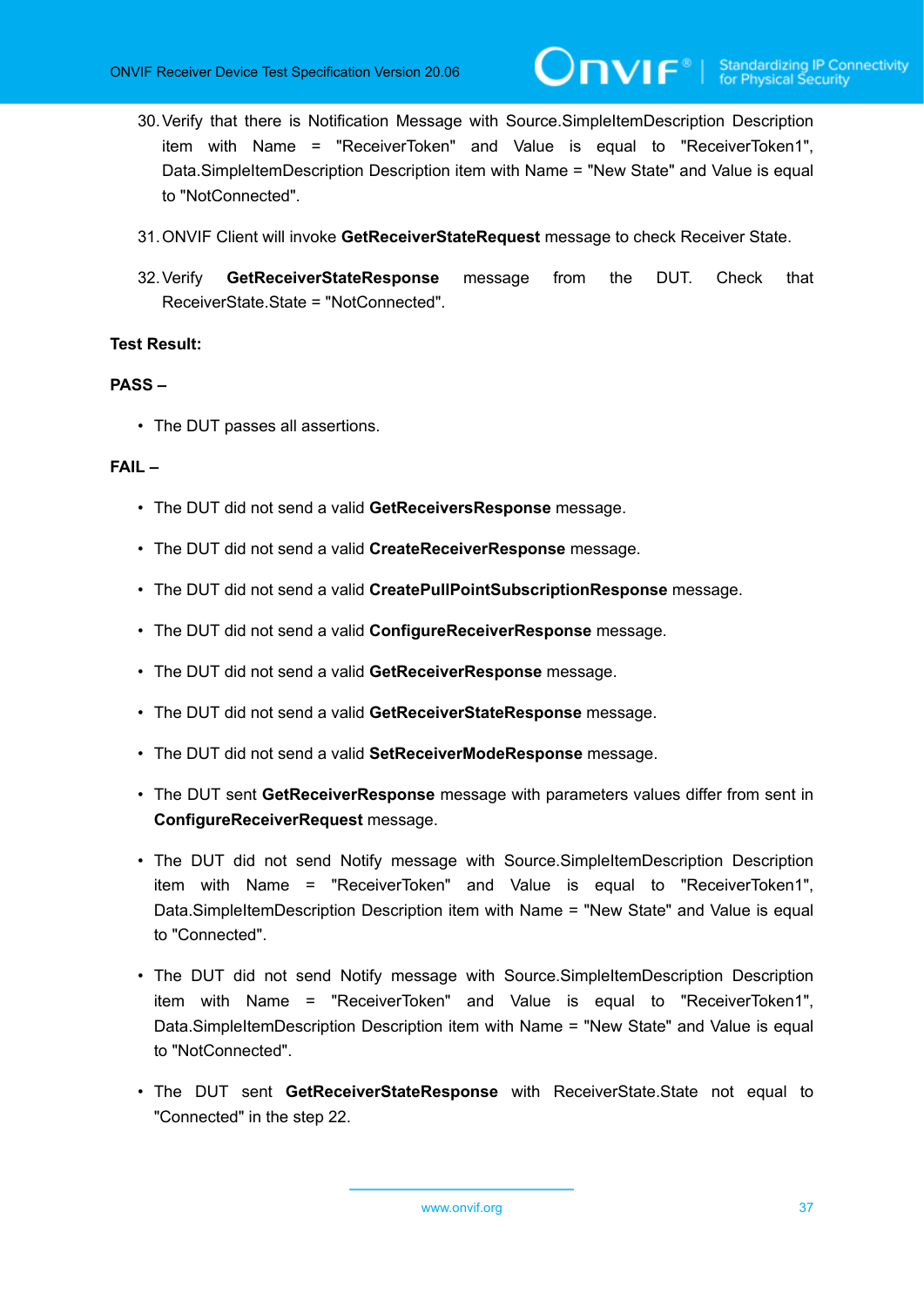• The DUT sent **GetReceiverStateResponse** with ReceiverState.State not equal to "NotConnected" in the step 32.

### <span id="page-37-0"></span>5.2.15 CONFIGURE RECEIVER – (RTP/RTSP/TCP)

**Test Case ID:** RECEIVER-2-1-17

**Specification Coverage:** ConfigureReceiver, GetReceivers (ONVIF Receiver Service Specification)

**Feature Under Test: ConfigureReceiver, SetReceiverMode, GetReceiver** 

**WSDL Reference:** receiver.wsdl

**Test Purpose:** To check receiver functionality.

**Pre-Requisite:** Receiver Service was received from the DUT. Device supports Pull-Point Notification feature.

**Test Configuration:** ONVIF Client and DUT

- 1. Start an ONVIF Client.
- 2. Start the DUT.
- 3. ONVIF Client will retrieve a complete receivers list from the DUT and create a new Receiver if the list is empty (see [Annex A.2\)](#page-47-2).
- 4. ONVIF Client will invoke **CreatePullPointSubscriptionRequest** message with tns1:Receiver/ChangeState Topic as Filter and an InitialTerminationTime = Time1 to check Receiver state.
- 5. Verify that the DUT sends a **CreatePullPointSubscriptionResponse** message.
- 6. ONVIF Client will invoke **ConfigureReceiverRequest** message (ReceiverToken as Token of the first Receiver in the **GetReceiversResponse** message, Configuration.Mode = "AlwaysConnect", Configuration.MediaUri as stream uri of RTSP Simulator, Configuration.StreamSetup.Stream = "RTP-Unicast", StreamSetup.Transport.Tunnel.Protocol = "RTSP", no StreamSetup.Transport.Tunnel.Tunnel) to configure the receiver to receive media from RTSP Simulator.
- 7. Verify **ConfigureReceiverResponse** message from the DUT.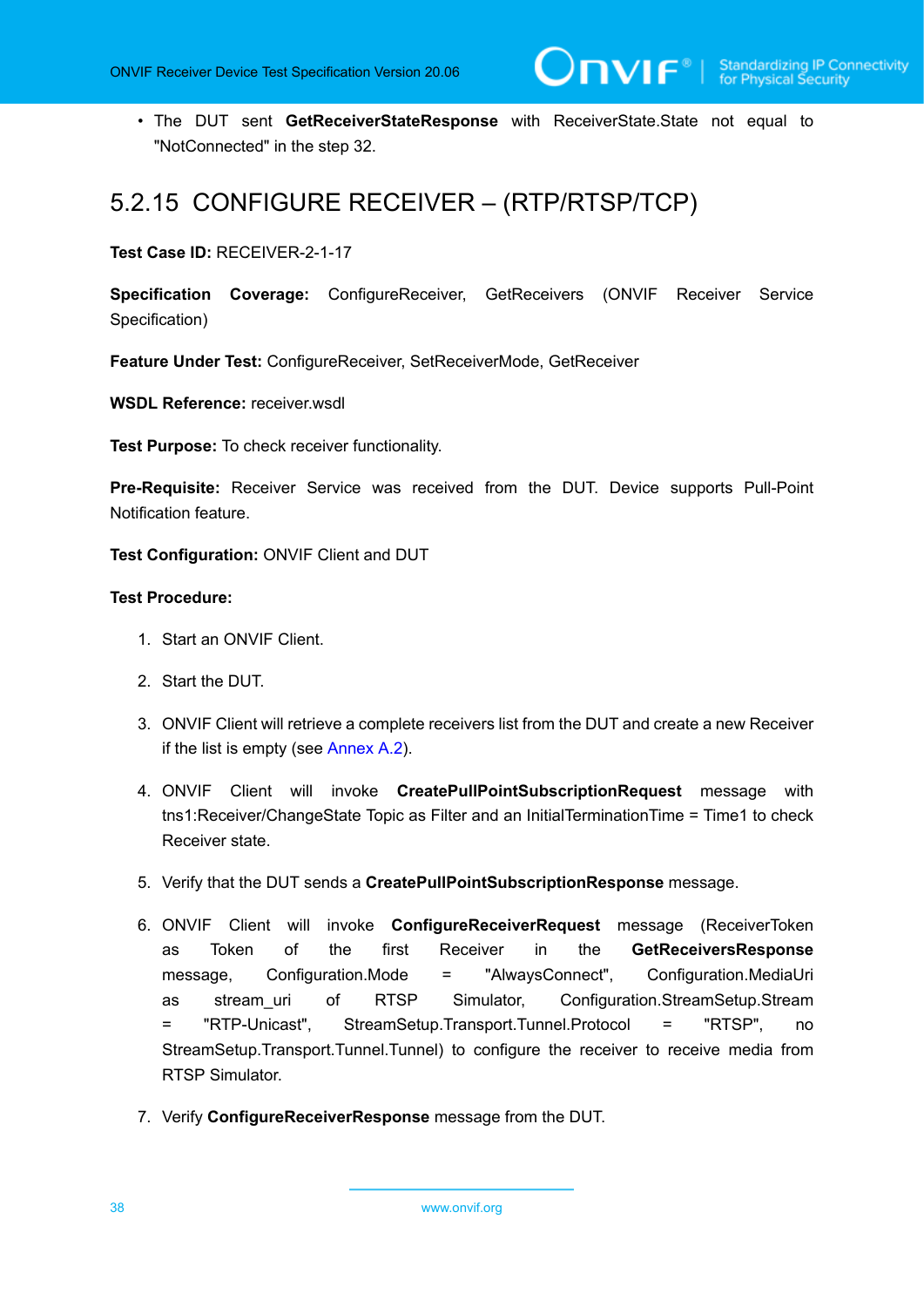- 8. DUT invokes **RTSP DESCRIBE** request.
- 9. The RTSP SIMULATOR sends **200 OK** message and SDP information.
- 10.DUT invokes **RTSP SETUP** request with transport parameter as RTP/TCP along with 'interleaved' parameter.
- 11. The RTSP SIMULATOR sends **200 OK** message and the media stream information.
- 12.DUT invokes **RTSP PLAY** request.
- 13.The RTSP SIMULATOR sends **200 OK** message and starts media streaming.
- 14.The RTSP SIMULATOR sends JPEG RTP media stream to DUT over UDP.
- 15.The RTSP SIMULATOR sends RTCP sender report to DUT.
- 16.DUT processed the received RTP and RTCP packets.
- 17. Execute [Annex A.3](#page-48-0) for catching event with current state of the receiver.
- 18.Verify that there is Notification Message with Source.SimpleItemDescription Description item with Name = "ReceiverToken" and Value is equal to "ReceiverToken1", Data.SimpleItemDescription Description item with Name = "New State" and Value is equal to "Connected".
- 19.ONVIF Client will invoke **GetReceiverRequest** message with ReceiverToken = ReceiverToken1.
- 20.Verify **GetReceiverResponse** message from the DUT. Check that **GetReceiverResponse** message contains the same parameters values as were changed in **ConfigureReceiverRequest** message.
- 21.ONVIF Client will invoke **GetReceiverStateRequest** message to check Receiver State.
- 22.Verify **GetReceiverStateResponse** message from the DUT. Check that ReceiverState.State = "Connected".
- 23.ONVIF Client will invoke **CreatePullPointSubscriptionRequest** message with tns1:Receiver/ChangeState Topic as Filter and an InitialTerminationTime = Time1 to check Receiver state.
- 24.Verify that the DUT sends a **CreatePullPointSubscriptionResponse** message.
- 25.ONVIF Client will invoke **SetReceiverModeRequest** message (ReceiverToken = "ReceiverToken1", Mode = "NeverConnect") to stop recording.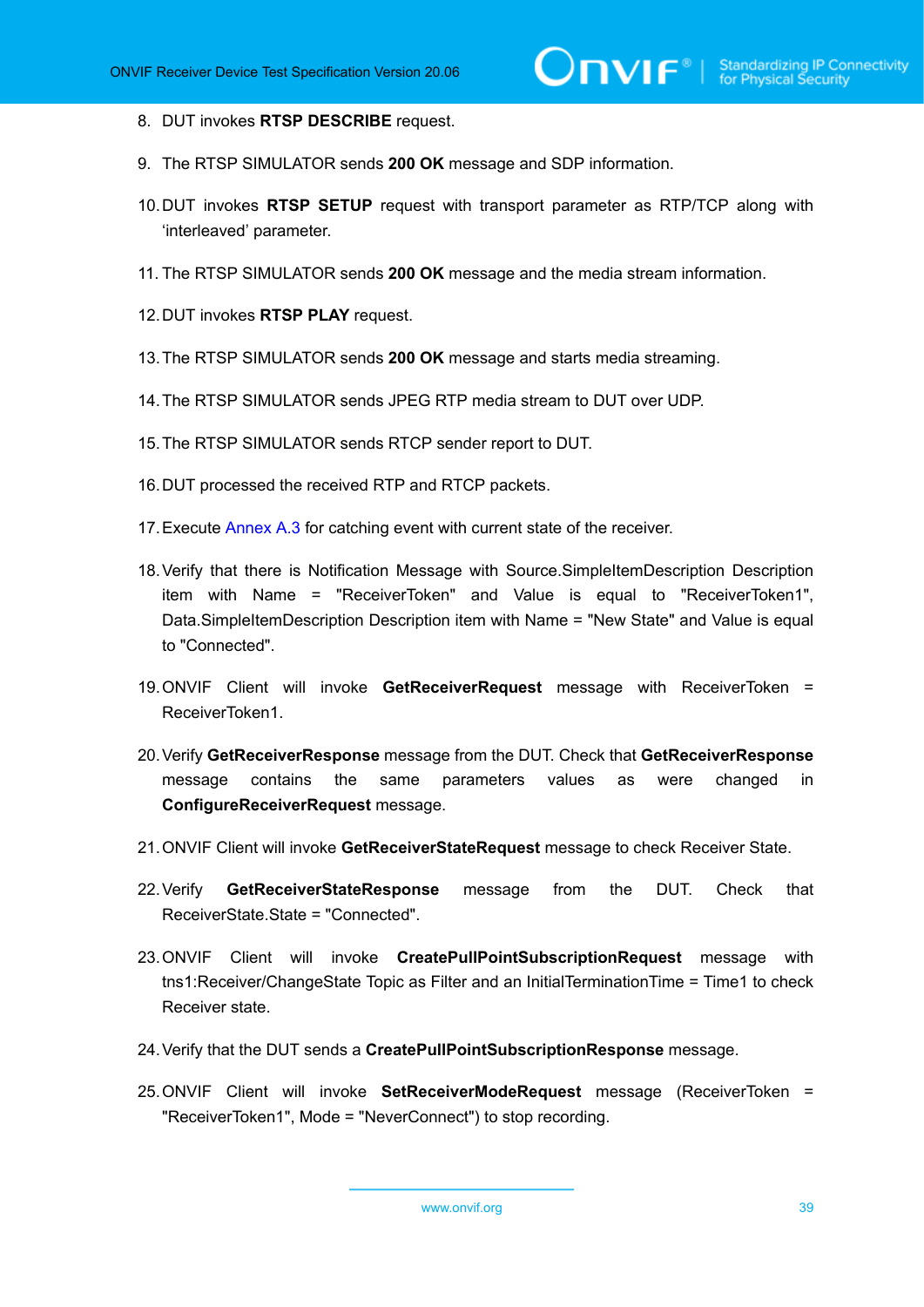26.Verify **SetReceiverModeResponse** message from the DUT.

- 27.DUT invokes **RTSP TEARDOWN** control request at the end of media streaming to terminate the RTSP session.
- 28.The RTSP SIMULATOR sends **200 OK** Response and terminates the RTSP Session.
- 29. Execute [Annex A.3](#page-48-0) for catching event with current state of the receiver.
- 30.Verify that there is Notification Message with Source.SimpleItemDescription Description item with Name = "ReceiverToken" and Value is equal to "ReceiverToken1", Data.SimpleItemDescription Description item with Name = "New State" and Value is equal to "NotConnected".
- 31.ONVIF Client will invoke **GetReceiverStateRequest** message to check Receiver State.
- 32.Verify **GetReceiverStateResponse** message from the DUT. Check that ReceiverState.State = "NotConnected".

#### **Test Result:**

#### **PASS –**

• The DUT passes all assertions.

#### **FAIL –**

- The DUT did not send a valid **GetReceiversResponse** message.
- The DUT did not send a valid **CreateReceiverResponse** message.
- The DUT did not send a valid **CreatePullPointSubscriptionResponse** message.
- The DUT did not send a valid **ConfigureReceiverResponse** message.
- The DUT did not send a valid **GetReceiverResponse** message.
- The DUT did not send a valid **GetReceiverStateResponse** message.
- The DUT did not send valid **SetReceiverModeResponse** message.
- The DUT sent **GetReceiverResponse** message with parameters values differ from sent in **ConfigureReceiverRequest** message.
- The DUT did not send Notify message with Source.SimpleItemDescription Description item with Name = "ReceiverToken" and Value is equal to "ReceiverToken1", Data.SimpleItemDescription Description item with Name = "New State" and Value is equal to "Connected".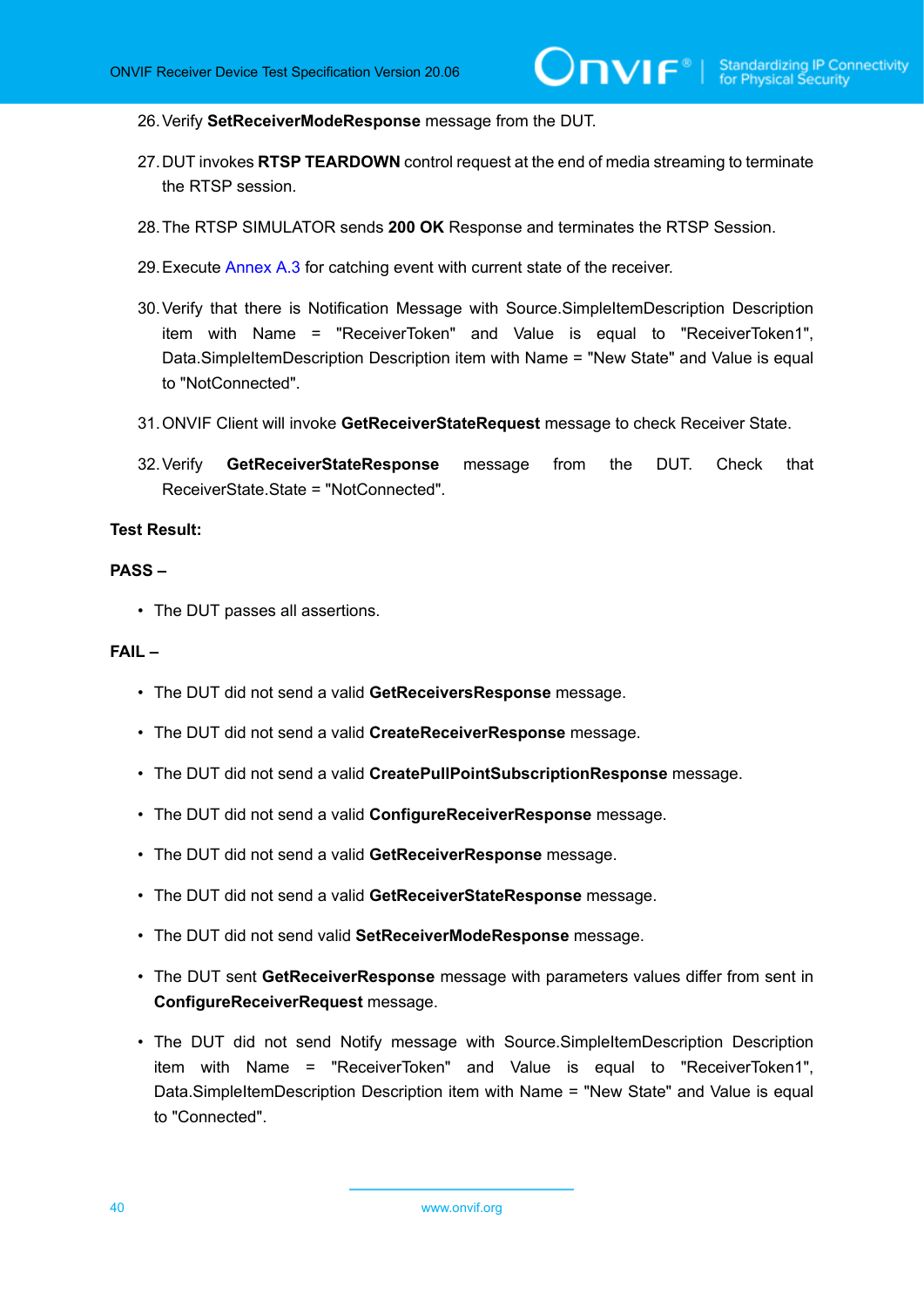- The DUT did not send Notify message with Source.SimpleItemDescription Description item with Name = "ReceiverToken" and Value is equal to "ReceiverToken1", Data.SimpleItemDescription Description item with Name = "New State" and Value is equal to "NotConnected".
- The DUT sent **GetReceiverStateResponse** with ReceiverState.State not equal to "Connected" in the step 22.
- The DUT sent **GetReceiverStateResponse** with ReceiverState.State not equal to "NotConnected" in the step 32.

### <span id="page-40-0"></span>5.2.16 CONFIGURE RECEIVER – INVALID MEDIA URI

**Test Case ID:** RECEIVER-2-1-18

**Specification Coverage:** ConfigureReceiver, GetReceivers (ONVIF Receiver Service Specification)

**Feature Under Test: ConfigureReceiver, SetReceiverMode, GetReceiver** 

**WSDL Reference:** receiver.wsdl

**Test Purpose:** To check receiver functionality.

**Pre-Requisite:** Receiver Service was received from the DUT. Device supports Pull-Point Notification feature.

**Test Configuration:** ONVIF Client and DUT

- 1. Start an ONVIF Client.
- 2. Start the DUT.
- 3. ONVIF Client will retrieve a complete receivers list from the DUT and create a new Receiver if the list is empty (see [Annex A.2\)](#page-47-2).
- 4. ONVIF Client will invoke **CreatePullPointSubscriptionRequest** message with tns1: Receiver/ConnectionFailed Topic as Filter and an InitialTerminationTime = Time1 to check Receiver state.
- 5. Verify that the DUT sends a **CreatePullPointSubscriptionResponse** message.
- 6. ONVIF Client will invoke **ConfigureReceiverRequest** message (ReceiverToken as Token of the first Receiver in the **GetReceiversResponse**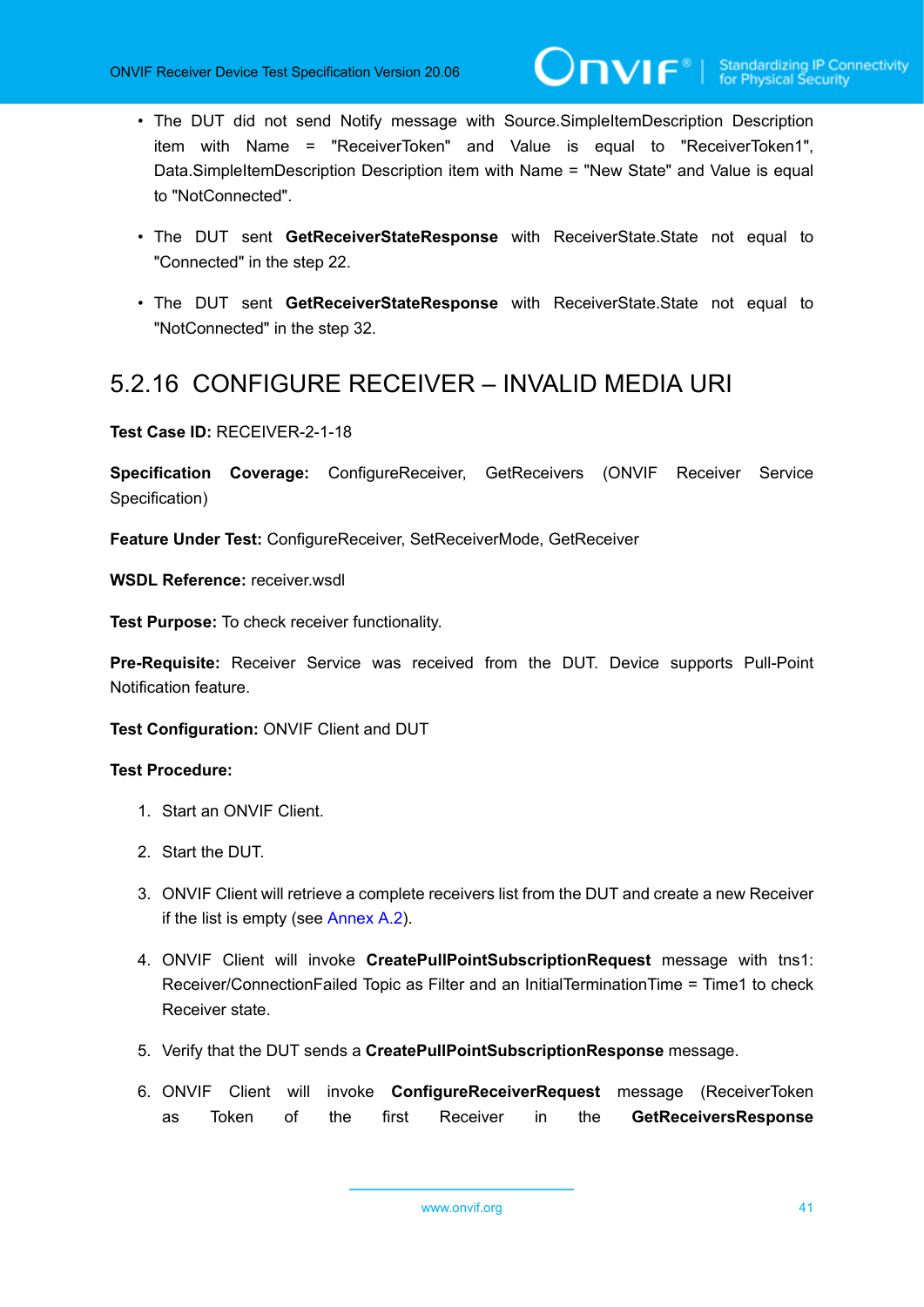message, Configuration.Mode = "AlwaysConnect", Configuration.MediaUri as invalid stream uri of RTSP Simulator, Configuration.StreamSetup.Stream = "RTP-Unicast", StreamSetup.Transport.Tunnel.Protocol = "UDP", no StreamSetup.Transport.Tunnel.Tunnel) to configure the receiver to receive media from RTSP Simulator.

 $\bm{\cup}$ NIF $^{\circ}$ l

- 7. Verify **ConfigureReceiverResponse** message from the DUT.
- 8. Execute [Annex A.4](#page-48-1) for catching event with current state of the receiver.
- 9. Verify that there is Notification Message with TopicExpression = tns1:Receiver/ ConnectionFailed, Source.SimpleItemDescription Description item with Name = "ReceiverToken" and Value is equal to "ReceiverToken1"
- 10.ONVIF Client will invoke **GetReceiverRequest** message with ReceiverToken = ReceiverToken1.
- 11. Verify **GetReceiverResponse** message from the DUT. Check that **GetReceiverResponse** message contains the same parameters values as were changed in **ConfigureReceiverRequest** message.
- 12.ONVIF Client will invoke **GetReceiverStateRequest** message to check Receiver State.
- 13.Verify **GetReceiverStateResponse** message from the DUT. Check that ReceiverState.State = "NotConnected".

#### **Test Result:**

#### **PASS –**

• The DUT passes all assertions.

#### **FAIL –**

- The DUT did not send a valid **GetReceiversResponse** message.
- The DUT did not send a valid **CreateReceiverResponse** message.
- The DUT did not send a valid **CreatePullPointSubscriptionResponse** message.
- The DUT did not send a valid **ConfigureReceiverResponse** message.
- The DUT did not send a valid **GetReceiverResponse** message.
- The DUT did not send a valid **GetReceiverStateResponse** message.
- The DUT sent **GetReceiverResponse** message with parameters values differ from sent in **ConfigureReceiverRequest** message.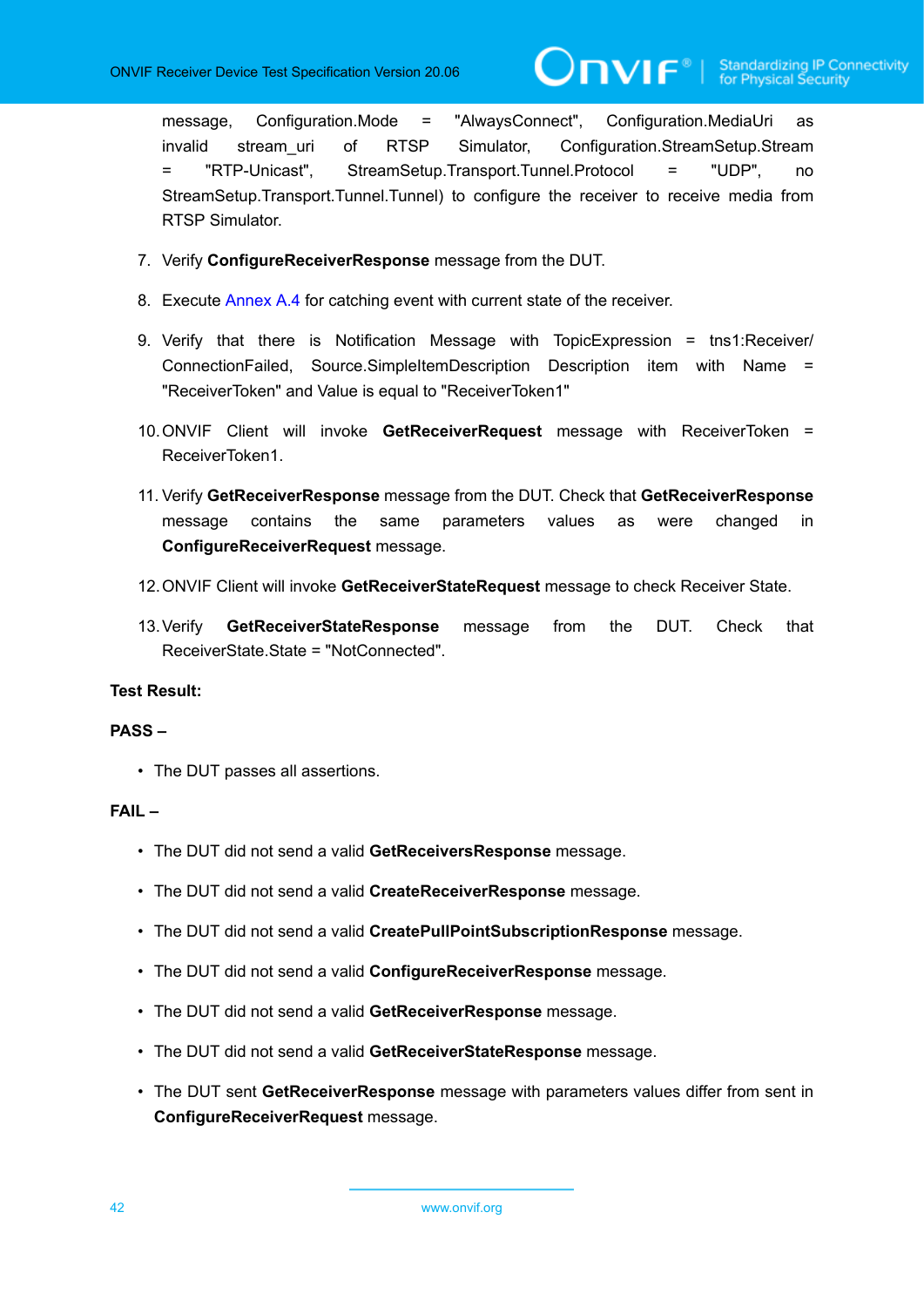- The DUT did not send Notify message with TopicExpression = tns1:Receiver/ ConnectionFailed and Source.SimpleItemDescription Description item with Name = "ReceiverToken" and Value is equal to "ReceiverToken1".
- The DUT sent **GetReceiverStateResponse** with ReceiverState.State not equal to "NotConnected" at step 13.

### <span id="page-42-0"></span>5.2.17 CONFIGURE RECEIVER WITH INVALID TOKEN

**Test Case ID:** RECEIVER-2-1-19

**Specification Coverage:** ConfigureReceiver (ONVIF Receiver Service Specification)

**Feature Under Test:** ConfigureReceiver

**WSDL Reference:** receiver wsdl

**Test Purpose:** To verify Configure Receiver with invalid Token.

**Pre-Requisite:** Receiver Service was received from the DUT.

**Test Configuration:** ONVIF Client and DUT

#### **Test Procedure:**

- 1. Start an ONVIF Client.
- 2. Start the DUT.
- 3. ONVIF Client will retrieve a complete receivers list from the DUT and create a new Receiver if the list is empty (see [Annex A.2\)](#page-47-2).
- 4. ONVIF Client will invoke **ConfigureReceiverRequest** message (invalid ReceiverToken).
- 5. The DUT will generate SOAP 1.2 fault message (InvalidArgVal/UnknownToken).

#### **Test Result:**

#### **PASS –**

• The DUT passes all assertions.

#### **FAIL –**

- The DUT did not send a valid **GetReceiversResponse** message.
- The DUT did not send a valid **CreateReceiverResponse** message.
- The DUT did not send SOAP 1.2 fault message.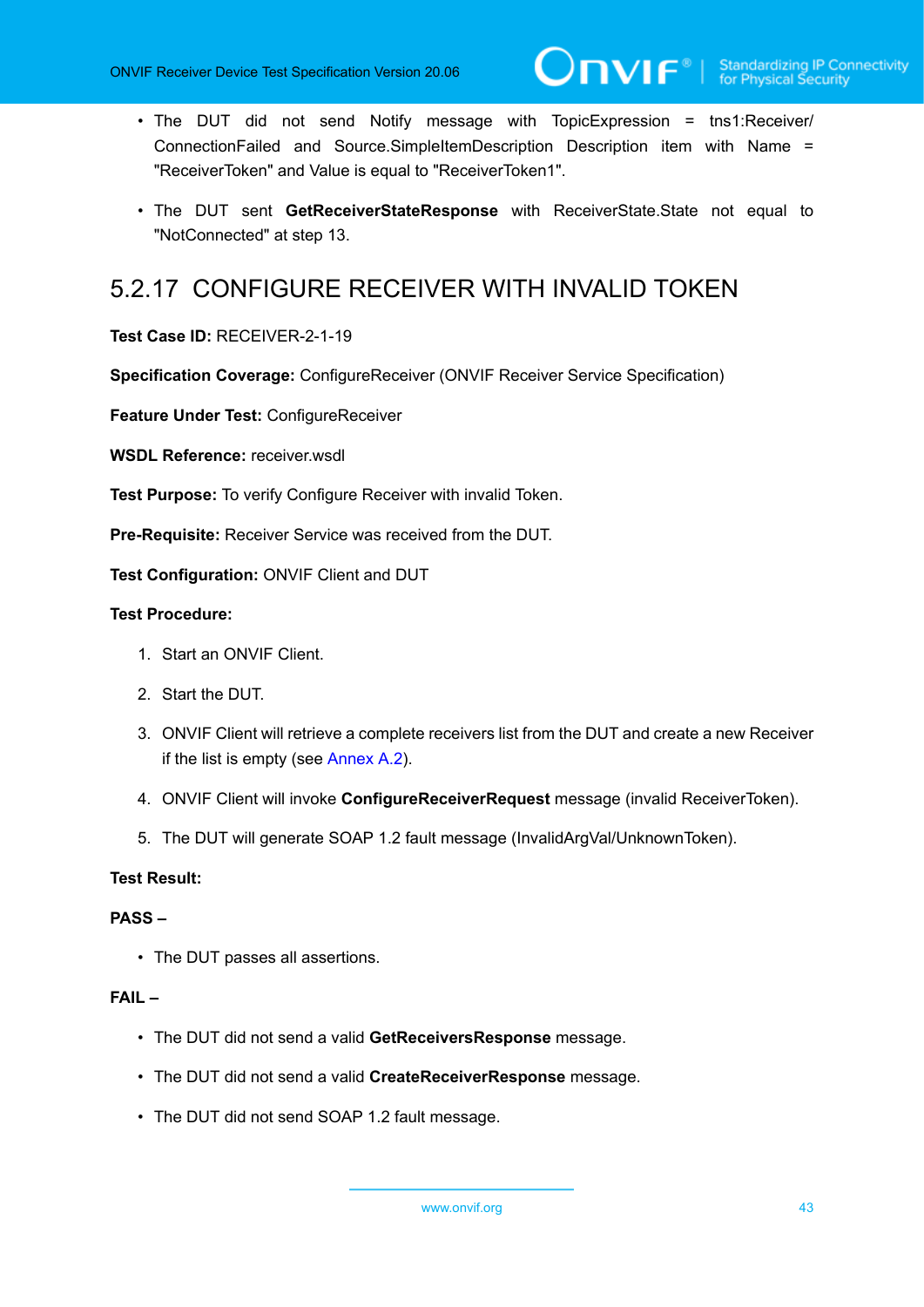• The DUT sent an incorrect SOAP 1.2 fault message (fault code, namespace, etc.).

<span id="page-43-0"></span>**Note:** Other faults than specified in the test are acceptable, though the specified are preferable.

### 5.2.18 CONFIGURE RECEIVER

**Test Case ID:** RECEIVER-2-1-20

**Specification Coverage:** GetReceivers (ONVIF Receiver Service Specification), GetReceiver (ONVIF Receiver Service Specification), ConfigureReceiver (ONVIF Receiver Service Specification)

**Feature Under Test:** GetReceiver, ConfigureReceiver

**WSDL Reference:** receiver.wsdl

**Test Purpose:** To verify Receiver configuration.

**Pre-Requisite:** Receiver Service was received from the DUT. At least one Receiver exists on the DUT.

**Test Configuration:** ONVIF Client and DUT

- 1. Start an ONVIF Client.
- 2. Start the DUT.
- 3. ONVIF Client will retrieve a complete receivers list from the DUT and create a new Receiver if the list is empty (see [Annex A.2\)](#page-47-2).
- 4. ONVIF Client will invoke **GetServiceCapabilitiesRequest** message to retrieve the receiver service capabilities from the DUT.
- 5. Verify **GetServiceCapabilitiesResponse** message (Capabilities. RTP\_Multicast).
- 6. ONVIF Client will invoke **ConfigureReceiverRequest** message (ReceiverToken = ReceiverToken1, Mode = other than current, MediaUri = other than current, StreamSetup.Stream = other than current if DUT capability is allow).
- 7. ONVIF Client will invoke **GetReceiversRequest** message to retrieve a complete receivers list.
- 8. Verify the **GetReceiversResponse** message (receivers list with changed receiver) from the DUT. Check that Receiver was changed with the specified configuration.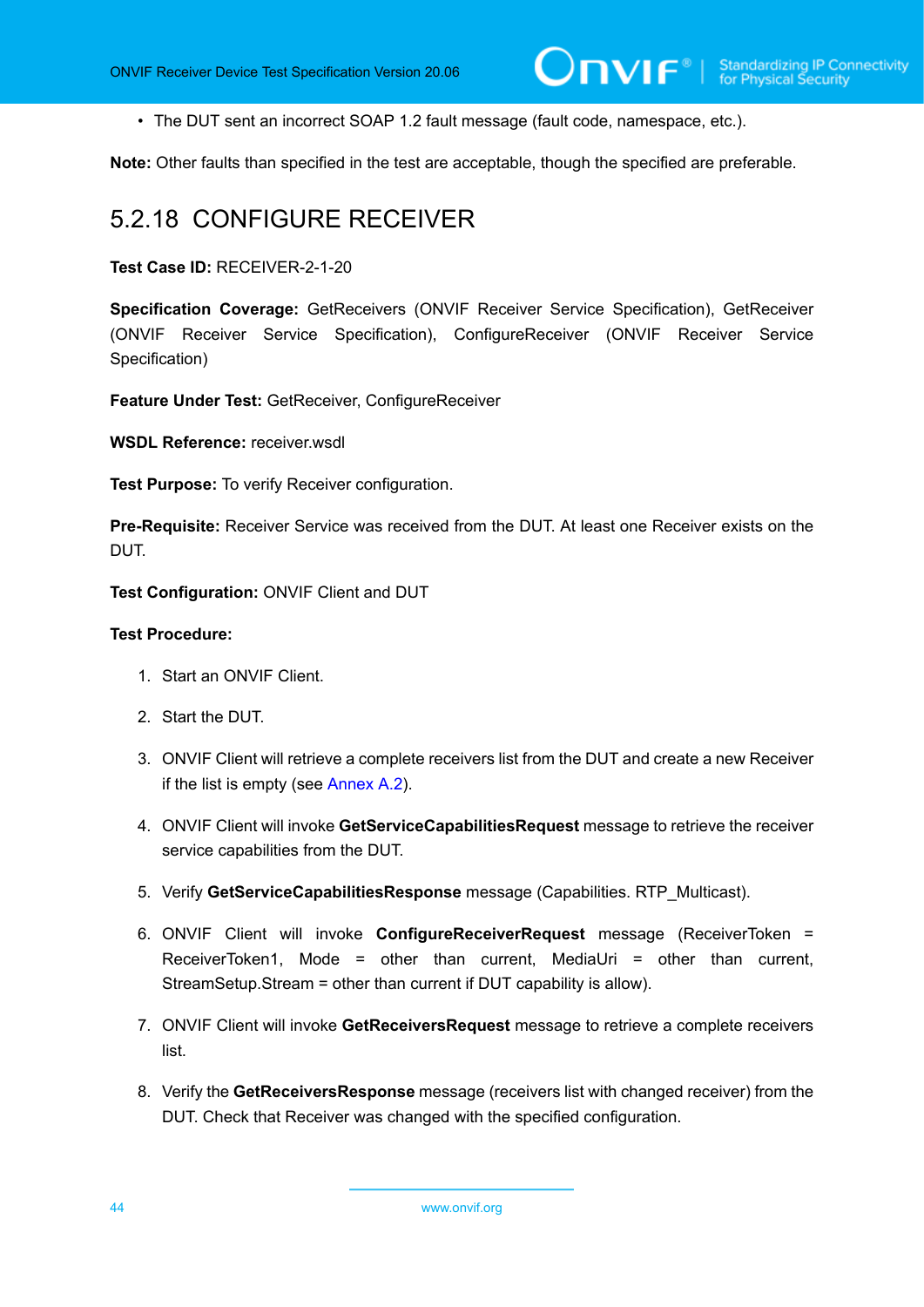- 9. ONVIF Client will invoke **GetReceiverRequest** message (ReceiverToken = ReceiverToken1) to retrieve receiver configuration.
- 10.Verify the **GetReceiverResponse** message (ReceiverToken = ReceiverToken1, updated Configuration) from the DUT. Check that Receiver was changed with the specified configuration.

#### **PASS –**

• The DUT passes all assertions.

#### **FAIL –**

- The DUT did not send a valid **ConfigureReceiverResponse** message.
- The DUT did not send a valid **GetReceiverResponse** message.
- The DUT did not send a valid **GetReceiversResponse** message.
- The DUT did not send a valid **CreateReceiverResponse** message.
- The DUT returned Receiver configuration in **GetReceiversResponse** message that differs from the specified during Receiver configuration change.
- The DUT returned Receiver configuration in **GetReceiverResponse** message that differs from the specified during Receiver configuration change.

**Note:** MediaURI in the **ConfigureReceiverRequest** message shall be not greater than 28 octet length.

### <span id="page-44-0"></span>5.2.19 CONFIGURE RECEIVER – PERSISTENCE

**Test Case ID:** RECEIVER-2-1-21

**Specification Coverage:** Persistence (ONVIF Receiver Service Specification), ConfigureReceiver (ONVIF Receiver Service Specification)

**Feature Under Test:** ConfigureReceiver

**WSDL Reference:** receiver.wsdl

**Test Purpose:** To verify Receiver configuration Persistence.

**Pre-Requisite:** Receiver Service was received from the DUT. At least one Receiver exists on the DUT.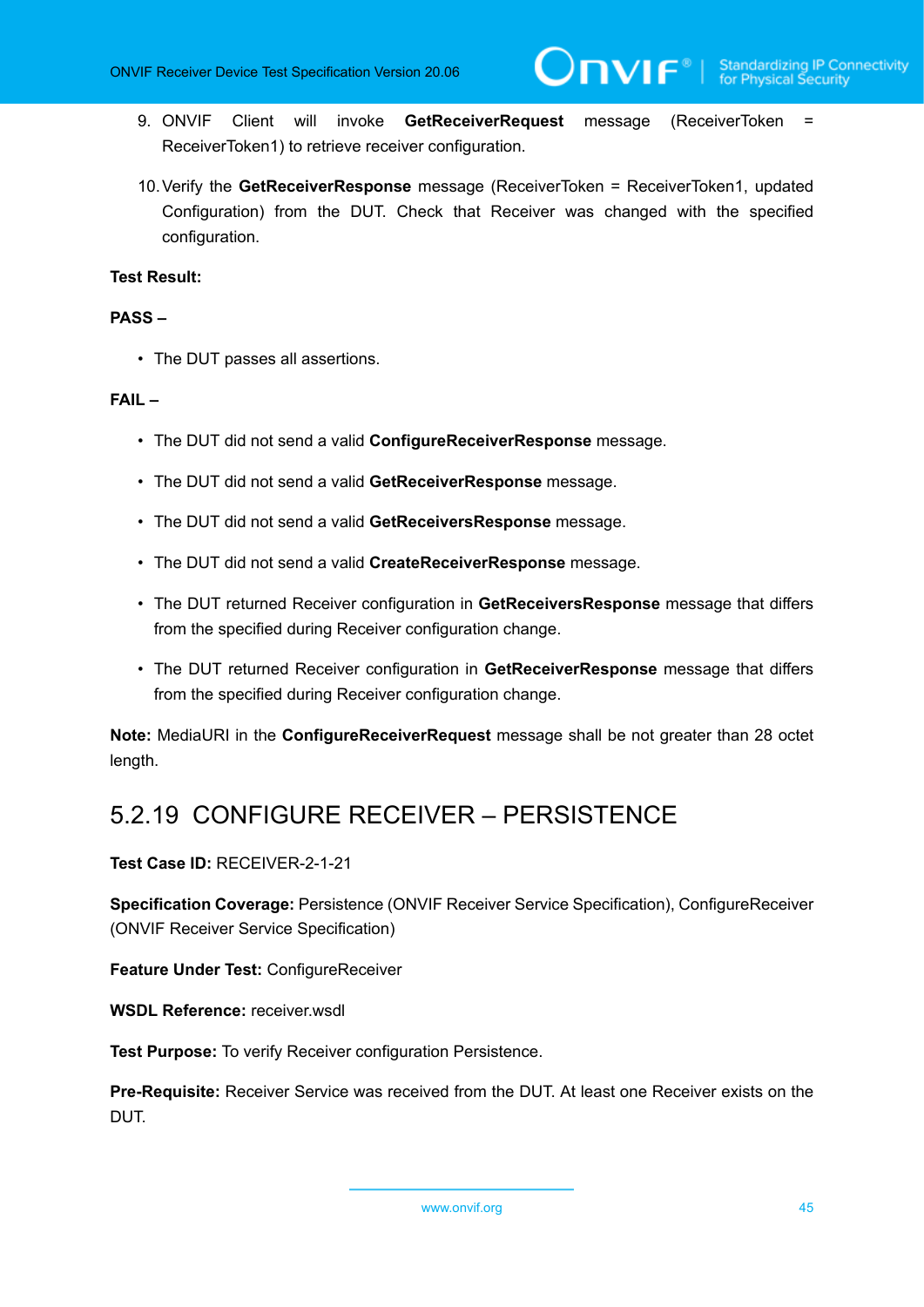$\sum_{\text{IVIF}^\text{\tiny\textcircled{\tiny{\tiny{N}}}}}$  | Standardizing IP Connectivity

#### **Test Configuration:** ONVIF Client and DUT

#### **Test Procedure:**

- 1. Start an ONVIF Client.
- 2. Start the DUT.
- 3. ONVIF Client will retrieve a complete receivers list from the DUT and create a new Receiver if the list is empty (see [Annex A.2\)](#page-47-2).
- 4. ONVIF Client will invoke **GetServiceCapabilitiesRequest** message to retrieve the receiver service capabilities from the DUT.
- 5. Verify **GetServiceCapabilitiesResponse** message (Capabilities. RTP\_Multicast).
- 6. ONVIF Client will invoke **ConfigureReceiverRequest** message (ReceiverToken = ReceiverToken1, Mode = other than current, MediaUri = other than current, StreamSetup.Stream = other than current if DUT capability is allow).
- 7. ONVIF Client will invoke **SystemReboot** message to reset the DUT.
- 8. Verify that the DUT sends **SystemRebootResponse** message (example message string = "Rebooting in x seconds").
- 9. The DUT will send Multicast **HELLO** message after it is successfully rebooted.
- 10.ONVIF Client will verify the **HELLO** message sent by the DUT.
- 11. ONVIF Client will invoke **GetReceiversRequest** message to retrieve a complete receivers list.
- 12.Verify the **GetReceiversResponse** message (receivers list with changed receiver) from the DUT. Check that Receiver was changed with the specified configuration.
- 13.ONVIF Client will invoke **GetReceiverRequest** message (ReceiverToken = ReceiverToken1) to retrieve receiver configuration.
- 14.Verify the **GetReceiverResponse** message (ReceiverToken = ReceiverToken1, updated Configuration) from the DUT. Check that Receiver was changed with the specified configuration.

#### **Test Result:**

#### **PASS –**

• The DUT passes all assertions.

46 www.onvif.org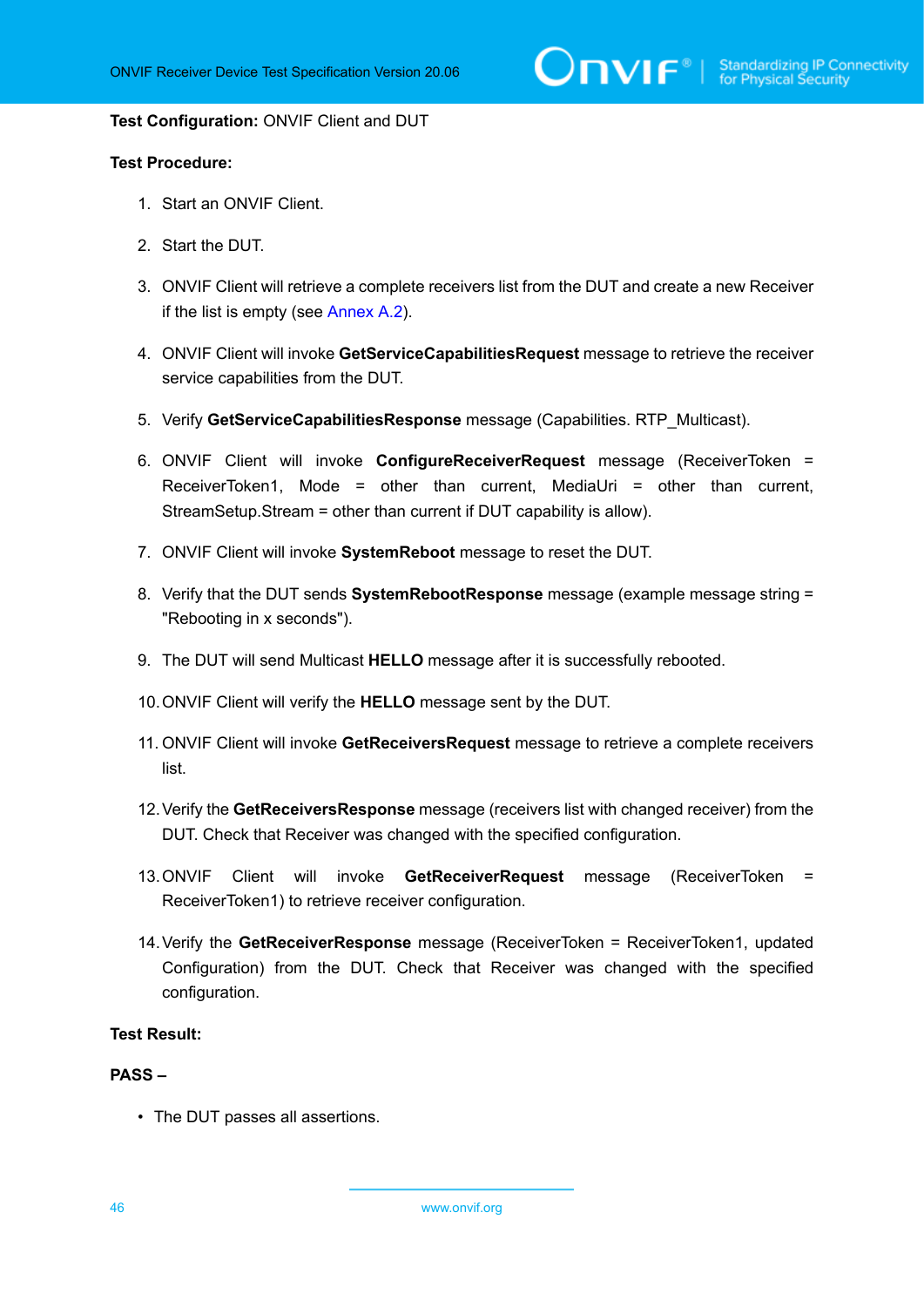#### **FAIL –**

- The DUT did not send a valid **ConfigureReceiverResponse** message.
- The DUT did not send a valid **GetReceiverResponse** message.
- The DUT did not send a valid **GetReceiversResponse** message.
- The DUT did not send a valid **CreateReceiverResponse** message.
- The DUT returned Receiver configuration in **GetReceiversResponse** message that differs from the specified during Receiver configuration change.
- The DUT returned Receiver configuration in **GetReceiverResponse** message that differs from the specified during Receiver configuration change.
- The DUT did not send **SystemRebootResponse** message.
- The DUT did not send **HELLO** message.

**Note:** MediaURI in the **ConfigureReceiverRequest** message shall be not greater than 28 octet length.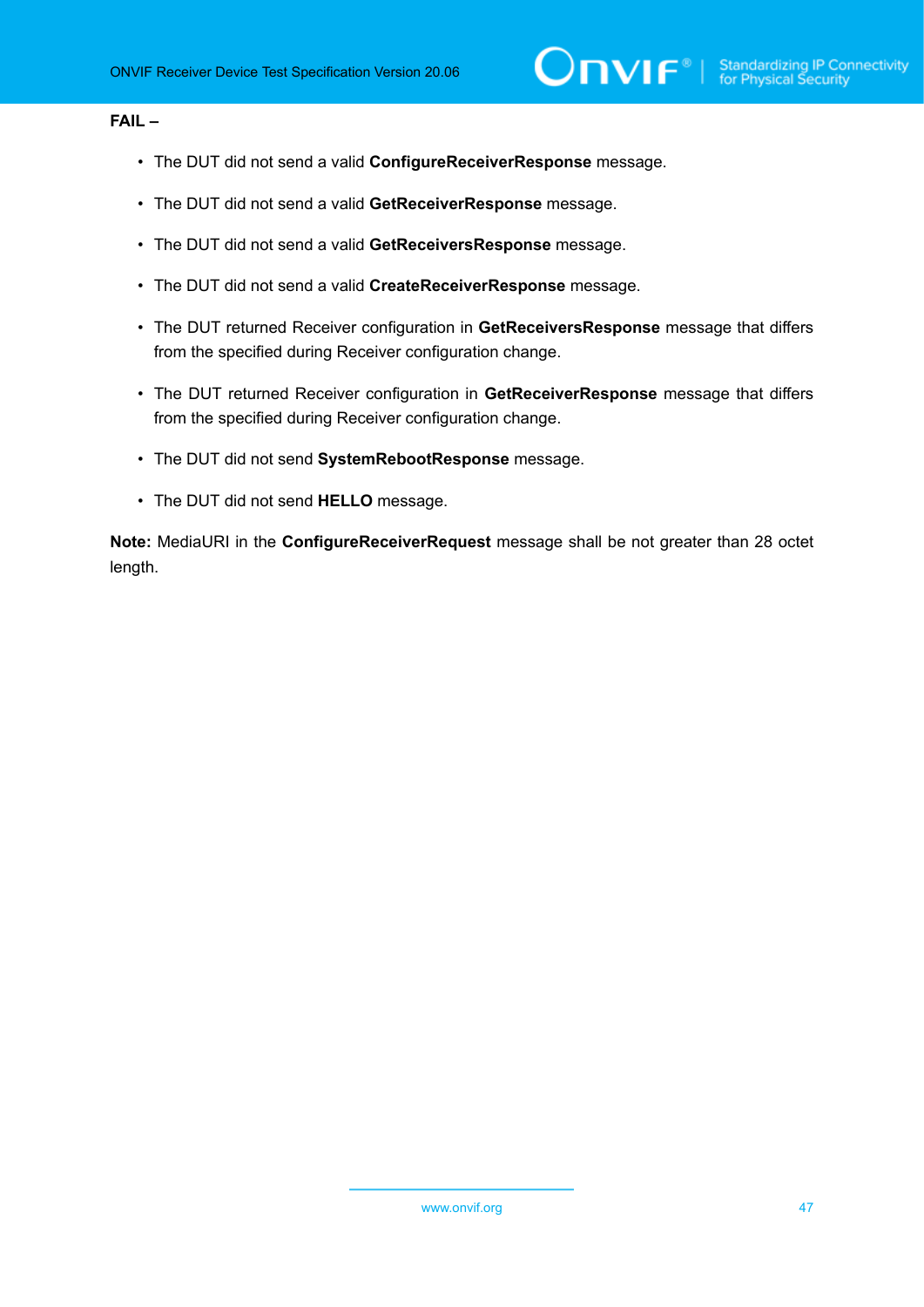### <span id="page-47-0"></span>**Annex A Helper Procedures and Additional Notes**

# <span id="page-47-1"></span>A.1 Comparison of Receivers in GetReceiverResponse and GetReceiversResponse messages

Receivers in **GetReceiversResponse** message and in **GetReceiverResponse** message will be assumed as different in the following cases:

- 1. Configuration.Mode element values are different.
- 2. Configuration.MediaUri element values are different.
- 3. Configuration.StreamSetup.Stream element values are different.
- 4. Configuration.StreamSetup.Transport.Protocol element values are different.
- 5. Configuration.StreamSetup.Transport.Tunnel element is skipped only for **GetReceiversResponse** message or only for **GetReceiverResponse** message.
- 6. Configuration.StreamSetup.Transport.Tunnel.Protocol element values are different.
- 7. Configuration.StreamSetup.Transport.Tunnel.[...].Tunnel (check recursively) element is skipped only for **GetReceiversResponse** message or only for **GetReceiverResponse** message.
- 8. Configuration.StreamSetup.Transport.Tunnel.[...].Tunnel.Protocol (check recursively) element values are different.

# <span id="page-47-2"></span>A.2 Get Complete Receivers List and Create a Receiver if the List is Empty

ONVIF Client follows the following procedure of Retrieving Receivers List and creation of a Receiver if the list is Empty:

- 1. ONVIF Client will invoke **GetReceiversRequest** message to retrieve a complete receivers list.
- 2. Verify that the **GetReceiversResponse** message contains at least one Receiver.
- 3. If there is at least one Receiver, then skip steps 4-5 and return to the Test Procedure.
- 4. ONVIF Client will invoke **CreateReceiverRequest** message (Configuration.Mode = "NeverConnect", Configuration.MediaUri = validUri, Configuration.StreamSetup.Stream = 'RTP-Unicast', Configuration.StreamSetup.Transport.Protocol = 'UDP') to create new Receiver.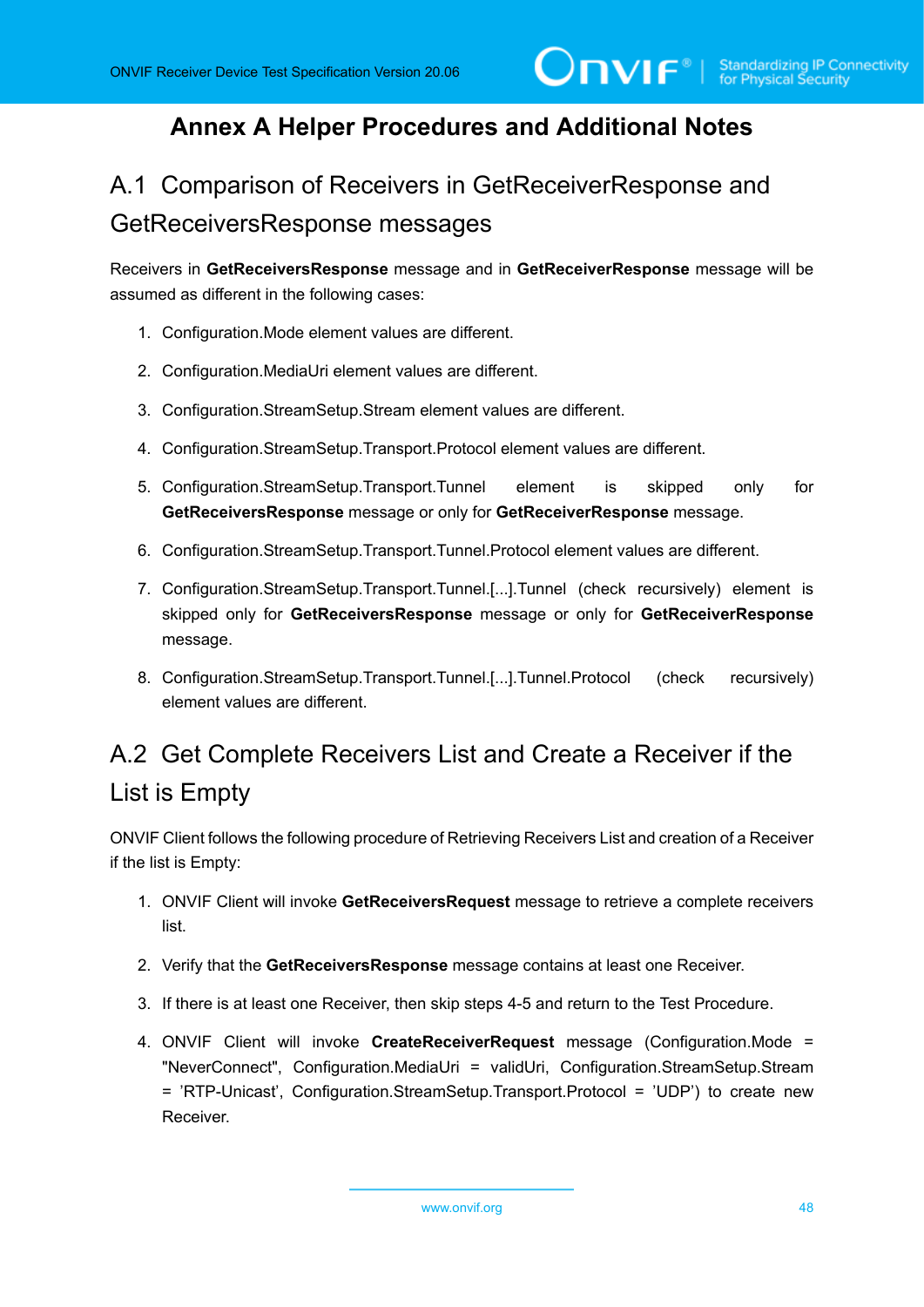5. Verify the **CreateReceiverResponse** message (ReceiverToken1, Configuration.Mode = "NeverConnect", Configuration.MediaUri = validUri, Configuration.StreamSetup.Stream = 'RTP-Unicast', Configuration.StreamSetup.Transport.Protocol = 'UDP') from the DUT. Check that **CreateReceiverResponse** message contains the same parameters values as were sent in **CreateReceiverRequest** message.

### <span id="page-48-0"></span>A.3 PullMessages algorithm for check Receiver State changing

If the receiver changes state, the device sends the correspond event. Algorithm of **PullMessages** sending for catching event with expected state.

- 1. ONVIF Client will invoke **PullMessages** command with a PullMessagesTimeout of 20s and a MessageLimit of 1 to find NotificationMessage containing event with required ReceiverState for used Recording.
- 2. Verify **PullMessagesResponse** message.
- 3. If no events are returned and CurrentTime of sending **PullMessages** is more than T1+delta, where delta is Operation delay time, skip other steps. If no events are returned and CurrentTime of sending **PullMessages** is less or equal than T1+delta go to the step 1.
- 4. If event is returned, check UTC Time of the received event. If UTC Time is more than T1+delta skip other steps.
- 5. Find event with Source.SimpleItemDescription Description item with Name = "ReceiverToken" and Value is equal to "ReceiverToken1", Data.SimpleItemDescription Description item with Name = "New State" and Value is equal to required receiver state.
- 6. If event is not found go to the step 1, otherwise, go to the next step.

Test will be assumed as failed in the case:

- The DUT did not send a valid **PullMessagesResponse** message.
- The DUT did not send NotificationMessage with event which has Source.SimpleItemDescription Description item with Name = "ReceiverToken" and Value is equal to "ReceiverToken1", Data.SimpleItemDescription Description item with Name = "New State" and Value is equal to required receiver state.

# <span id="page-48-1"></span>A.4 PullMessages algorithm for Receiver Connection Failed event

If the receiver cannot connect to source, the device sends the correspond event. Algorithm of **PullMessages** sending for catching event with expected state.